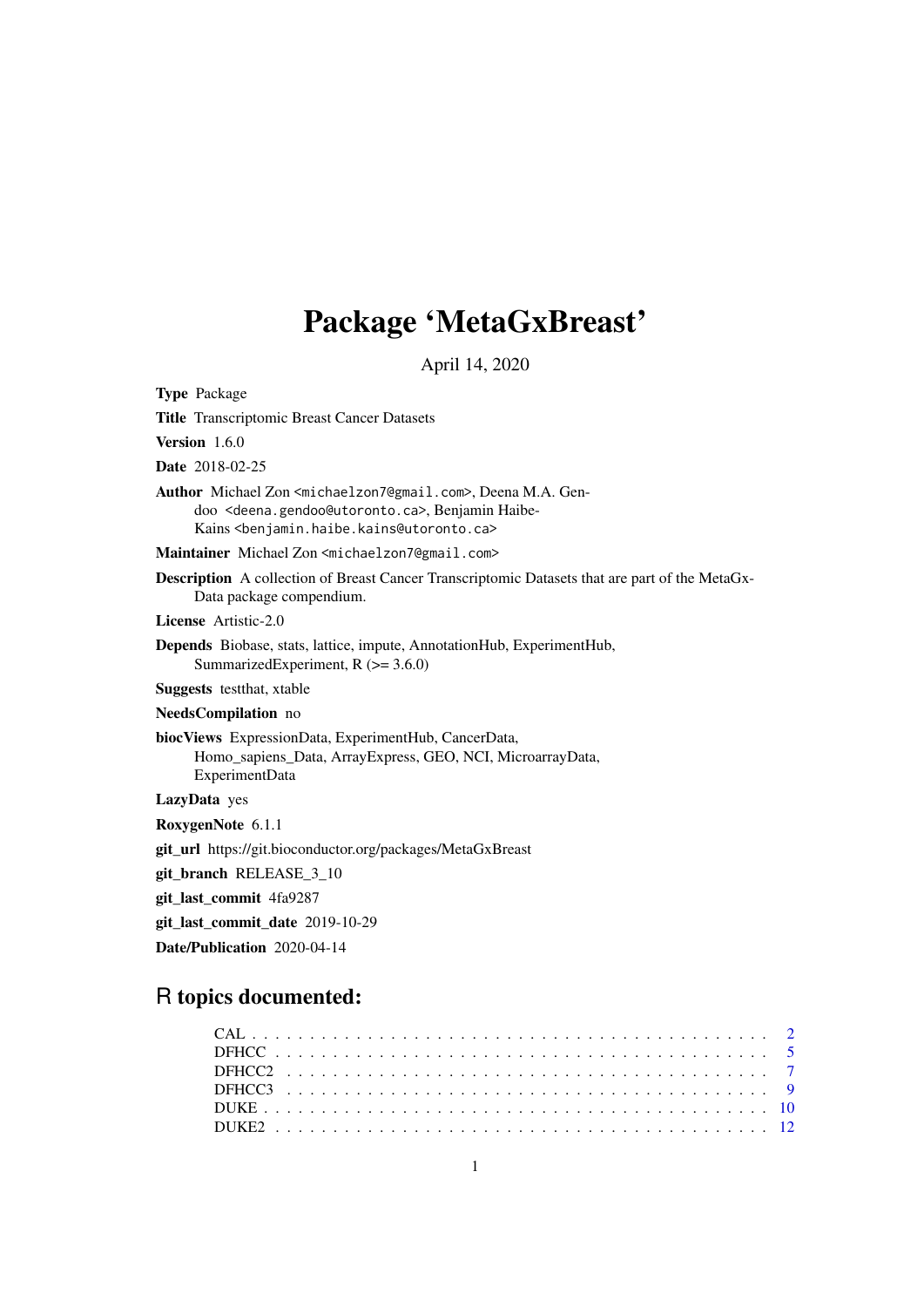<span id="page-1-0"></span>

| 14<br>dupplicates                                                                                             |  |
|---------------------------------------------------------------------------------------------------------------|--|
| EMC <sub>2</sub><br>15                                                                                        |  |
| 16                                                                                                            |  |
| 18<br><b>EXPO</b>                                                                                             |  |
| <b>FNCLCC</b><br>20                                                                                           |  |
| 21                                                                                                            |  |
| 24                                                                                                            |  |
| 26                                                                                                            |  |
| 27                                                                                                            |  |
| <b>HLP</b><br>29                                                                                              |  |
| <b>IRB</b><br>31                                                                                              |  |
| 33                                                                                                            |  |
| $loadBreatDatasets \ldots \ldots \ldots \ldots \ldots \ldots \ldots \ldots \ldots \ldots \ldots \ldots$<br>35 |  |
| 36                                                                                                            |  |
| 37                                                                                                            |  |
| 39<br>LUND <sub>2</sub>                                                                                       |  |
| 40<br><b>MAINZ</b>                                                                                            |  |
| 42                                                                                                            |  |
| 44                                                                                                            |  |
| 45<br>$MDA4$ .                                                                                                |  |
| 47                                                                                                            |  |
| 49<br>$MSK$ .                                                                                                 |  |
| 51<br><b>MUG</b>                                                                                              |  |
| 53                                                                                                            |  |
| 54<br><b>NCI</b>                                                                                              |  |
| <b>NKI</b><br>56                                                                                              |  |
| <b>PNC</b><br>59                                                                                              |  |
| <b>STK</b><br>61                                                                                              |  |
| STNO <sub>2</sub><br>63                                                                                       |  |
| 65                                                                                                            |  |
| 67                                                                                                            |  |
| 69<br><b>UCSF</b>                                                                                             |  |
| UNC <sub>4</sub><br>72                                                                                        |  |
| 74<br><b>UNT</b>                                                                                              |  |
| 76<br>UPP                                                                                                     |  |
| 78                                                                                                            |  |
|                                                                                                               |  |

# **Index**

81

 $CAL$ 

 $CAL$ 

# **Description**

ExpressionSet for the CAL Dataset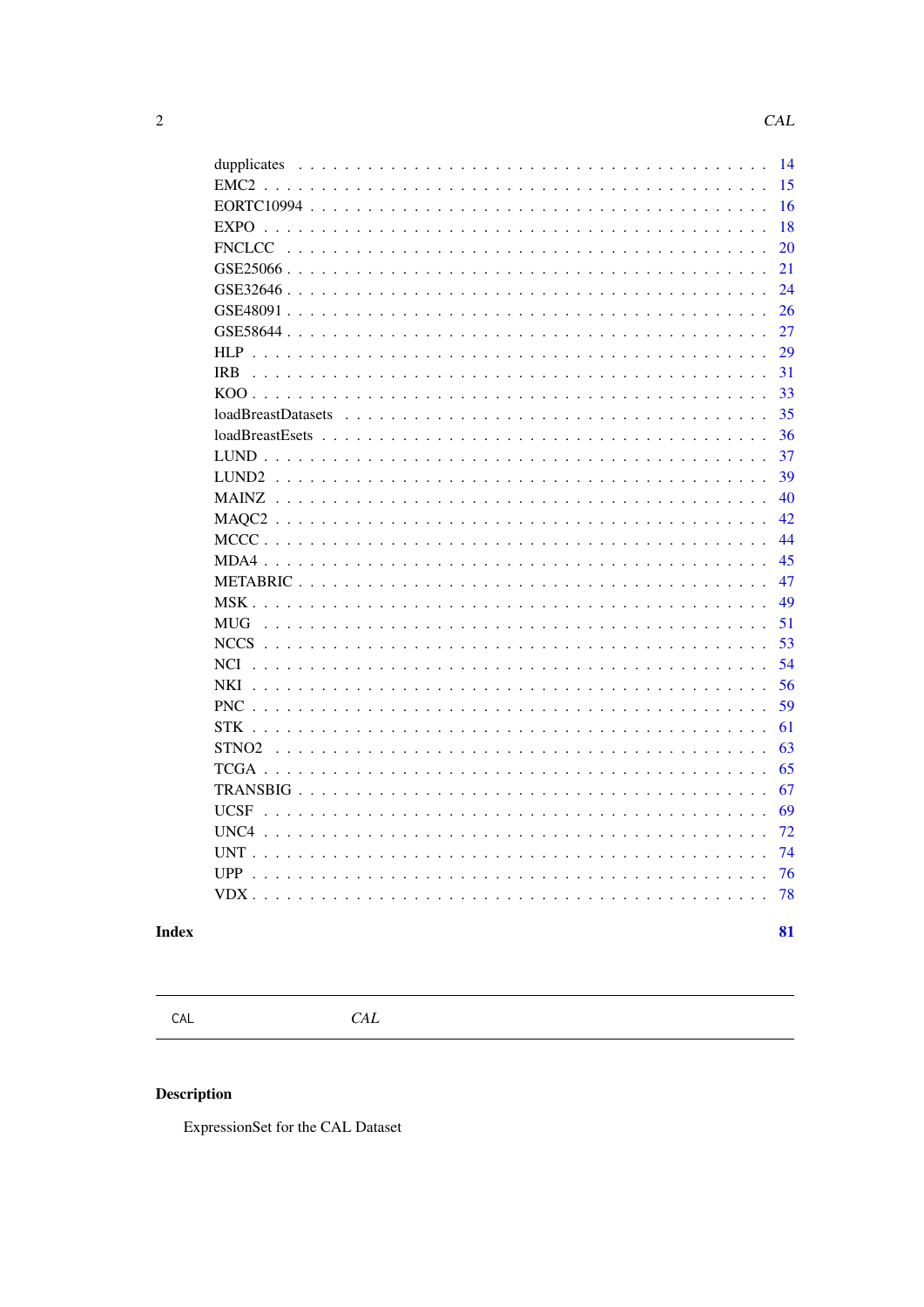### $CAL$  3

#### Format

```
experimentData(eset):
Experiment data
 Experimenter name:
 Laboratory:
 Contact information: http://www.ncbi.nlm.nih.gov/pubmed/17157792
  Title:
 URL: http://www.ebi.ac.uk/arrayexpress/experiments/E-TABM-158/
 PMIDs: 17157792
 No abstract available.
 notes:
   summary:
     Recurrent copy number abnormalities differ between tumor subtypes as defin
ed by gene expression patterns. Accuracy of stratification by outcome can
 be improved by combining expression and copy number.
   mapping.method:
      maxRowVariance
   mapping.group:
      EntrezGene.ID
   preprocessing:
      As published by original author.
featureData(eset):
An object of class 'AnnotatedDataFrame'
  featureNames: 1007_s_at 1053_at ... AFFX-HUMISGF3A/M97935_MB_at
    (21169 total)
 varLabels: probeset gene EntrezGene.ID best_probe
```

```
varMetadata: labelDescription
```

```
assayData: 21169 features, 118 samples
Platform type:
Overall survival time-to-event summary (in years):
Call: survfit(formula = Surv(time, cens) \sim -1)
   1 observation deleted due to missingness
     n events median 0.95LCL 0.95UCL
 117.00 77.00 8.96 8.33 9.71
---------------------------
Available sample meta-data:
---------------------------
sample_name:
  Length Class Mode
     118 character character
sample_type:
tumor
 118
```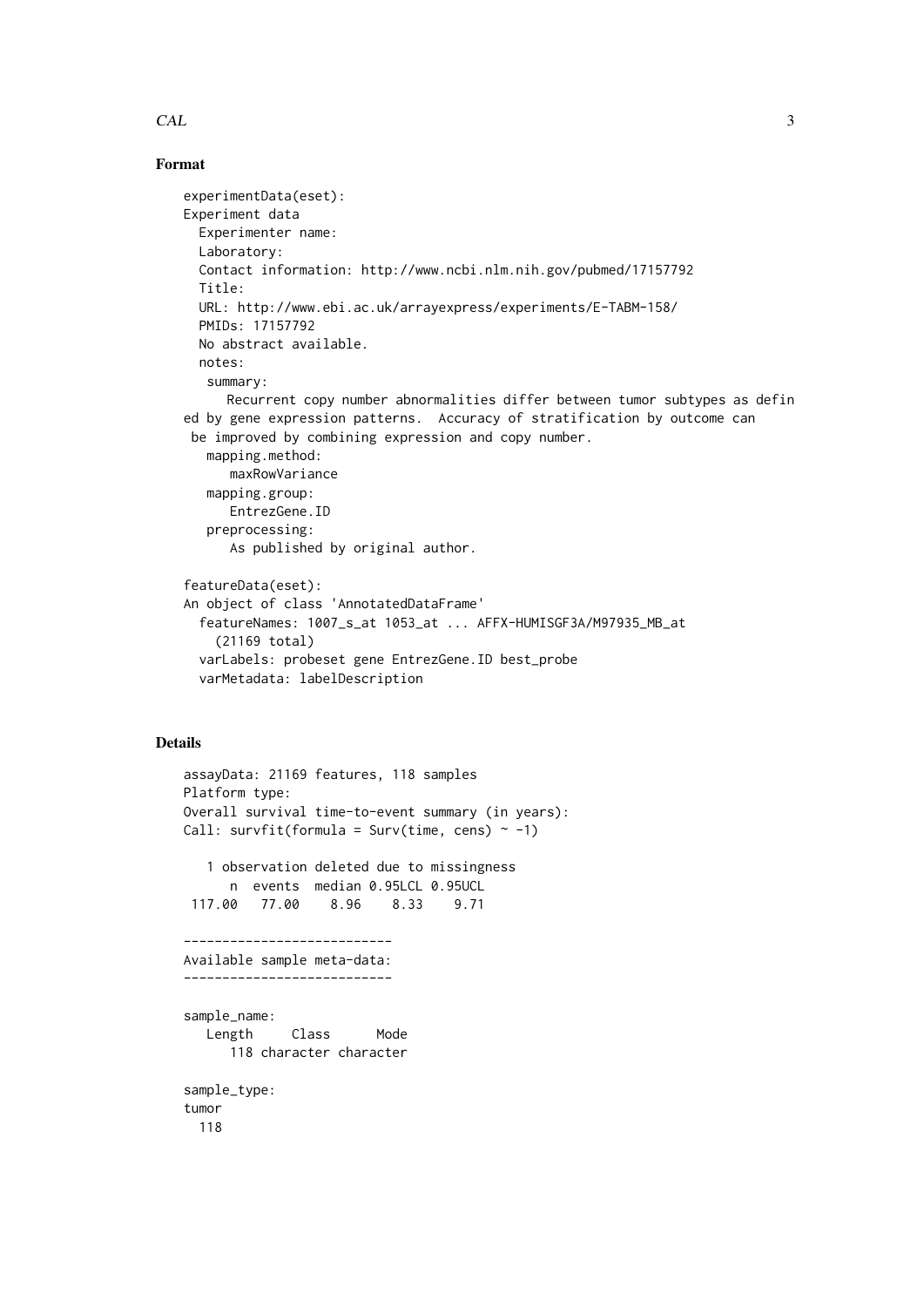```
4 CAL
```

```
er:
negative positive
43 75
pgr:
negative positive NA's
    51 66 1
tumor_size:
 Min. 1st Qu. Median Mean 3rd Qu. Max. NA's
 0.300 1.675 2.300 2.729 3.500 7.500 2
N:
0 1
51 67
age_at_initial_pathologic_diagnosis:
 Min. 1st Qu. Median Mean 3rd Qu. Max. NA's
 31.00 44.00 51.00 55.06 66.00 88.00 1
grade:
 1 2 3 NA's
 10 42 61 5
dmfs_days:
  Min. 1st Qu. Median Mean 3rd Qu. Max. NA's
   0 767 2059 2094 3336 5183 1
dmfs_status:
norecurrence recurrence NA's
   91 26 1
days_to_tumor_recurrence:
  Min. 1st Qu. Median Mean 3rd Qu. Max. NA's
  0 767 2059 2094 3336 5183 1
recurrence_status:
norecurrence recurrence NA's
       81 36 1
days_to_death:
  Min. 1st Qu. Median Mean 3rd Qu. Max. NA's
   47 1117 2234 2347 3504 5183 1
vital_status:
deceased living
   77 41
treatment:
chemo.plus.hormono chemotherapy hormonotherapy untreated
          25 36 40 14
```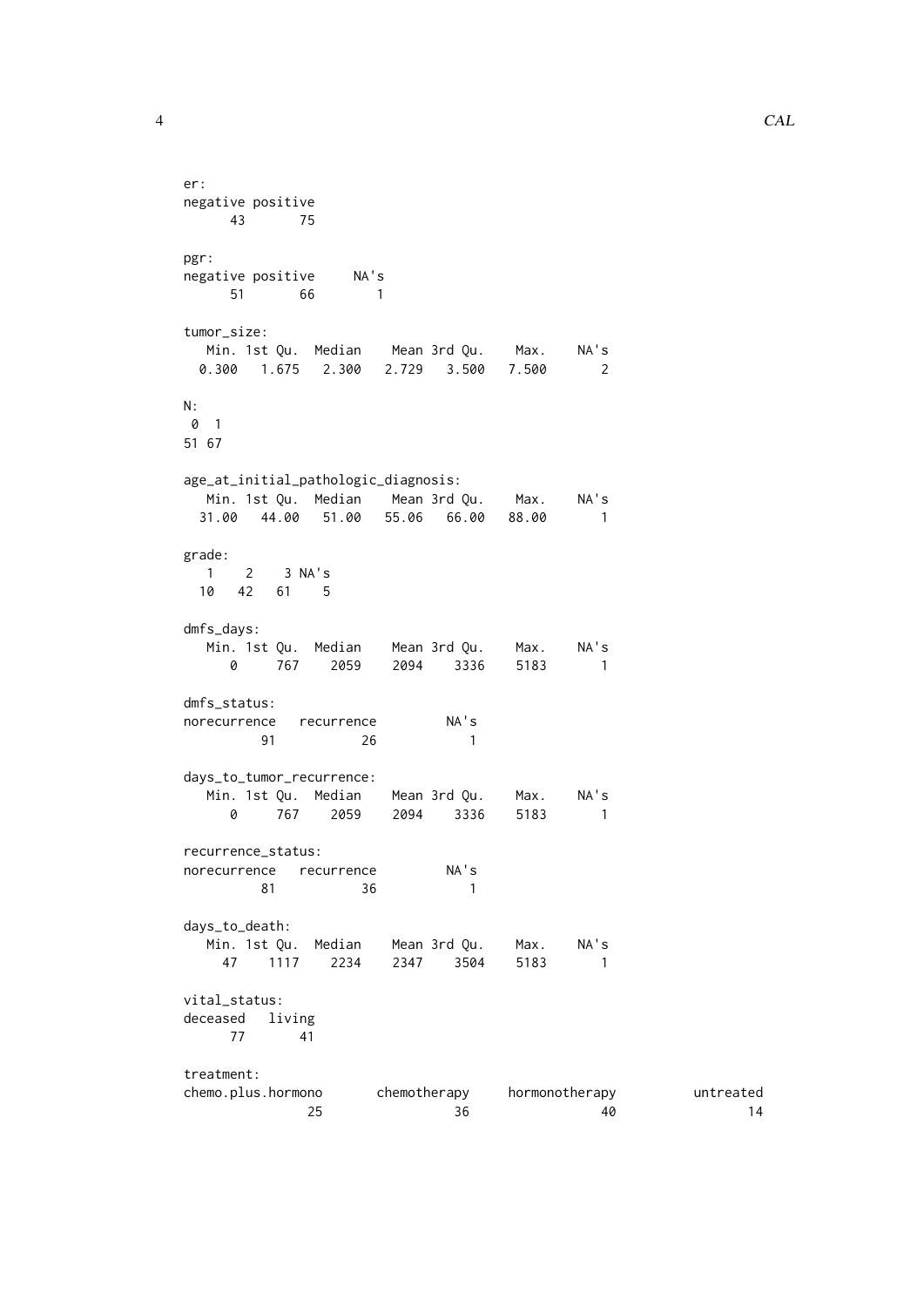#### <span id="page-4-0"></span> $D \times C$  5

```
NA's
                3
batch:
CAL
118
uncurated_author_metadata:
  Length Class Mode
     118 character character
```
### Source

http://www.ebi.ac.uk/arrayexpress/experiments/E-TABM-158/

# Description

ExpressionSet for the DFHCC Dataset

```
experimentData(eset):
Experiment data
 Experimenter name:
 Laboratory:
 Contact information: http://www.ncbi.nlm.nih.gov/pmc/articles/PMC2826790/
 Title:
 URL: http://www.ncbi.nlm.nih.gov/geo/query/acc.cgi?acc=GSE19615
 PMIDs: 20098429
 No abstract available.
 notes:
   summary:
     A small number of over-expressed and over-amplified genes were significant
ly associated with early recurrence despite adjuvant therapy. This was ve
rified in independent cohorts.
   mapping.method:
      maxRowVariance
   mapping.group:
      EntrezGene.ID
   preprocessing:
      As published by original author.
featureData(eset):
An object of class 'AnnotatedDataFrame'
  featureNames: 1007_s_at 1053_at ... AFFX-HUMISGF3A/M97935_MB_at
    (42447 total)
 varLabels: probeset gene EntrezGene.ID best_probe
 varMetadata: labelDescription
```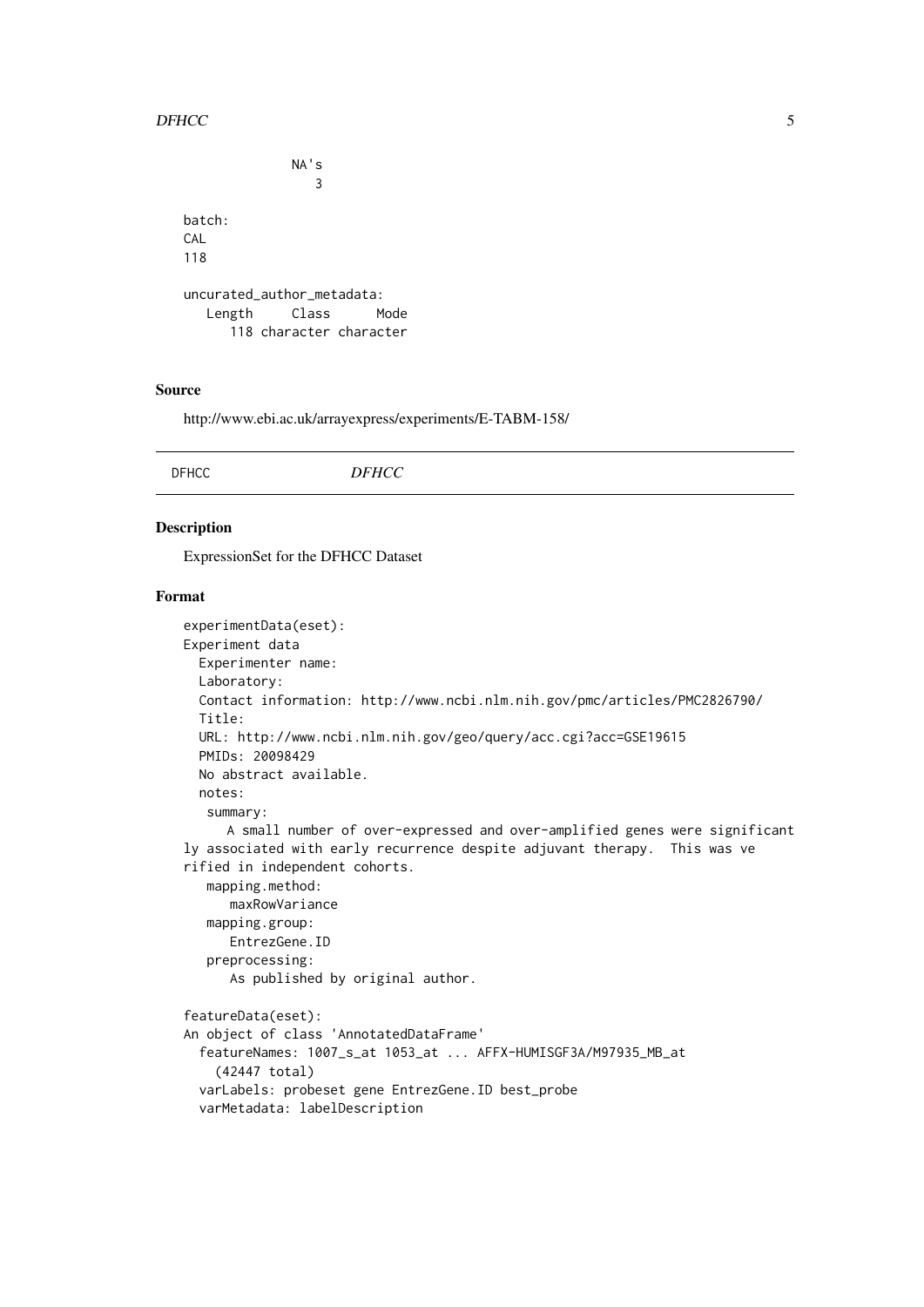```
assayData: 42447 features, 115 samples
Platform type:
---------------------------
Available sample meta-data:
---------------------------
sample_name:
  Length Class Mode
     115 character character
alt_sample_name:
  Min. 1st Qu. Median Mean 3rd Qu. Max.
   6.0 155.0 230.0 293.3 398.5 828.0
sample_type:
tumor
 115
er:
negative positive
  45 70
pgr:
negative positive
   51 64
her2:
negative positive
     79 36
tumor_size:
  Min. 1st Qu. Median Mean 3rd Qu. Max.
  0.800 1.350 2.100 2.312 2.850 6.500
N:
0 1
62 53
age_at_initial_pathologic_diagnosis:
  Min. 1st Qu. Median Mean 3rd Qu. Max.
 32.00 45.00 53.00 53.89 60.00 85.00
grade:
1 2 3
23 28 64
dmfs_days:
  Min. 1st Qu. Median Mean 3rd Qu. Max.
    30 1500 1920 1799 2325 2640
```
dmfs\_status: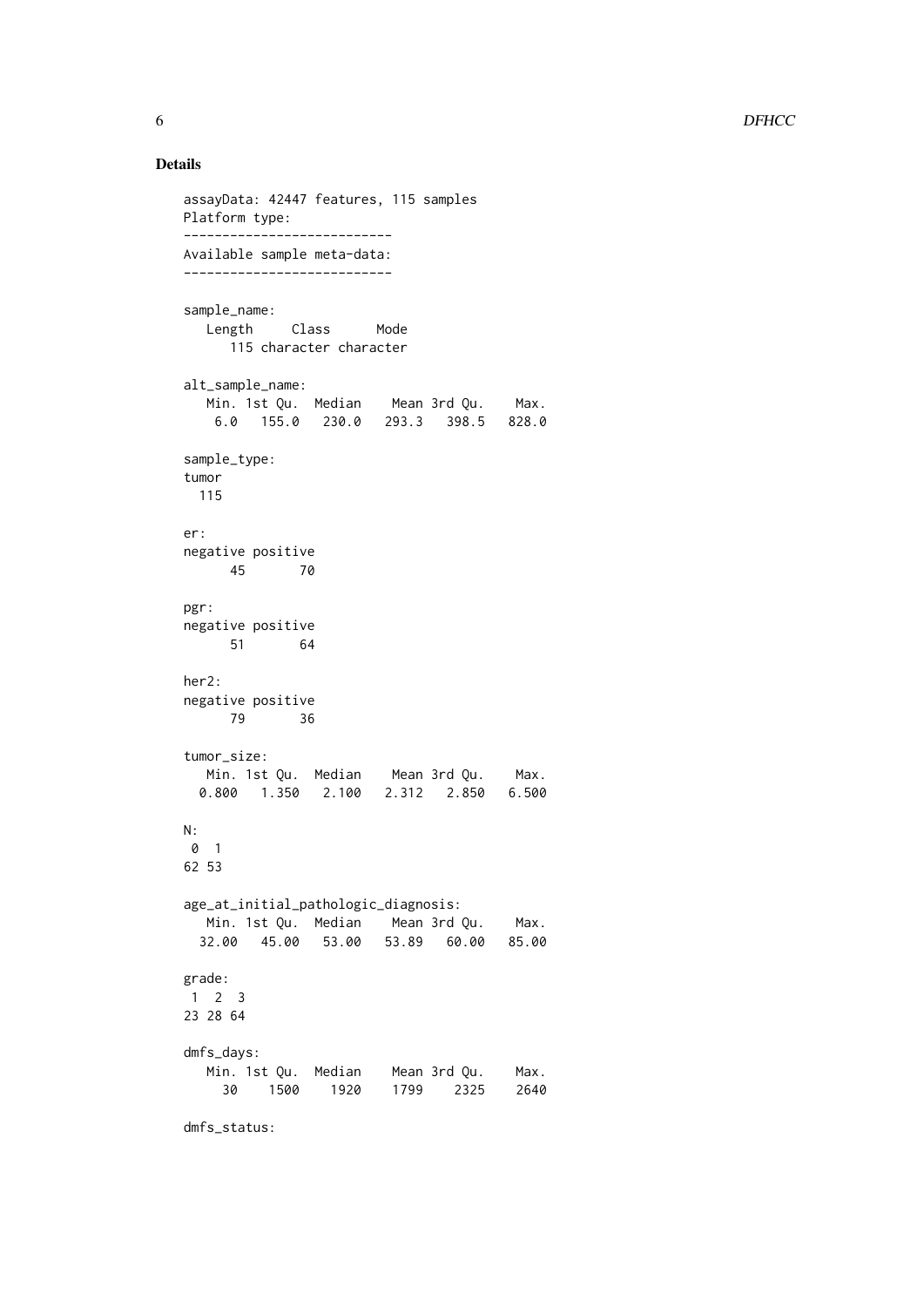#### <span id="page-6-0"></span> $DFHCC2$  and  $7$

```
norecurrence recurrence
      101 14
treatment:
chemo.plus.hormono chemotherapy hormonotherapy untreated
           42 38 22 7
         NA's
           6
batch:
DFHCC
 115
uncurated_author_metadata:
  Length Class Mode
    115 character character
```
# Source

http://www.ncbi.nlm.nih.gov/geo/query/acc.cgi?acc=GSE19615

DFHCC2 *DFHCC2*

# Description

Test the efficacy of treating TNBC with neoadjuvant cisplatin; explore biomarkers to identify predictors of response

```
experimentData(eset):
Experiment data
 Experimenter name:
 Laboratory:
 Contact information: http://www.ncbi.nlm.nih.gov/pmc/articles/PMC2834466/
 Title:
 URL: http://www.ncbi.nlm.nih.gov/geo/query/acc.cgi?acc=GSE18864
 PMIDs: 20100965
 Abstract: A 16 word abstract is available. Use 'abstract' method.
 notes:
   summary:
     A subset of the patients experienced a response induced by cisplatin and b
iomarkers were identified that could predict response to cisplatin.
  mapping.method:
      maxRowVariance
   mapping.group:
      EntrezGene.ID
   preprocessing:
```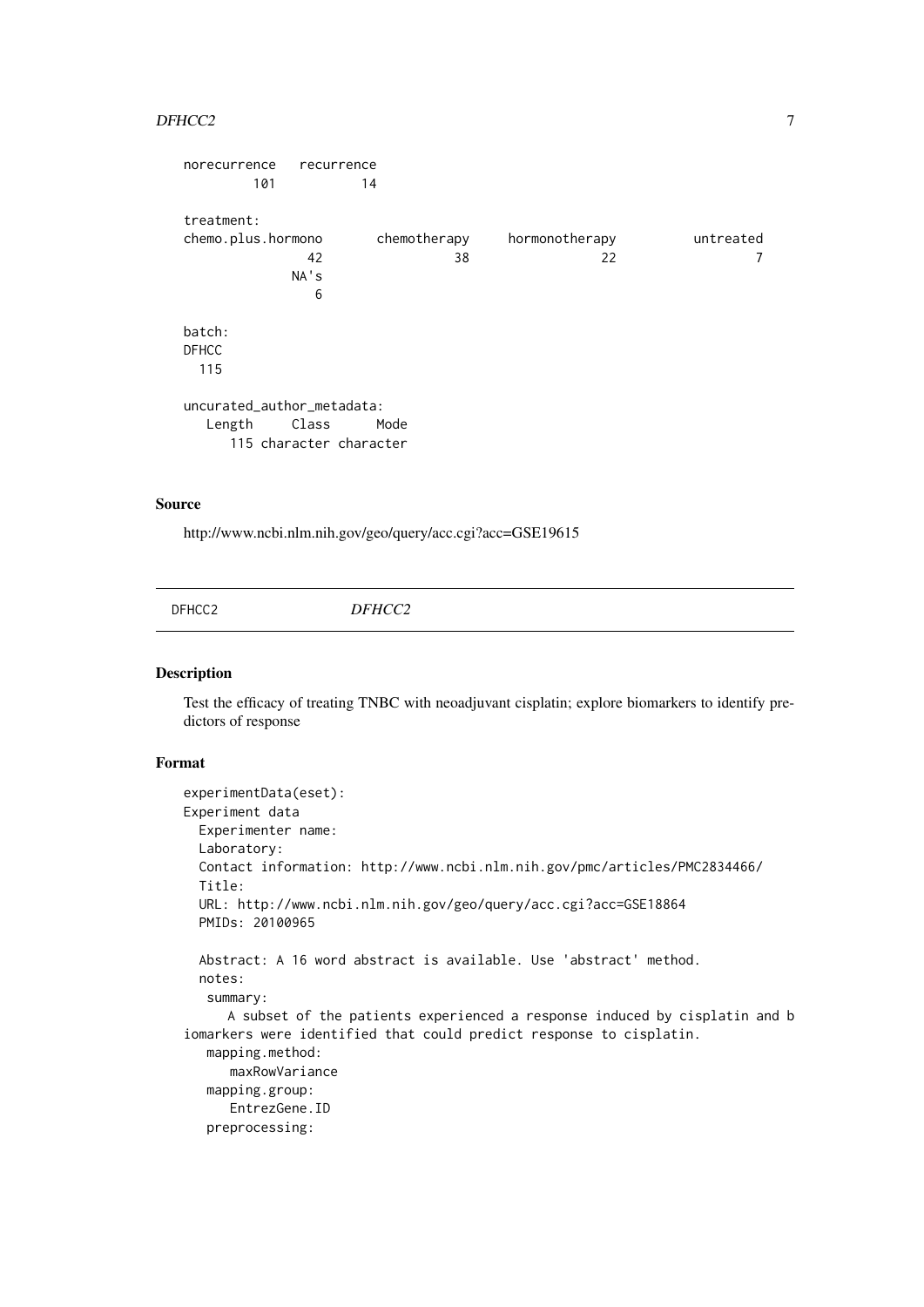As published by original author.

```
featureData(eset):
An object of class 'AnnotatedDataFrame'
  featureNames: 1007_s_at 1053_at ... AFFX-HUMISGF3A/M97935_MB_at
    (42447 total)
 varLabels: probeset gene EntrezGene.ID best_probe
 varMetadata: labelDescription
```

```
assayData: 42447 features, 84 samples
Platform type:
---------------------------
Available sample meta-data:
---------------------------
sample_name:
  Length Class Mode
      84 character character
unique_patient_ID:
  Length Class Mode
      84 character character
sample_type:
tumor
  84
er:
negative positive
     53 31
pgr:
negative positive
     53 31
her2:
negative positive
     66 18
age_at_initial_pathologic_diagnosis:
  Min. 1st Qu. Median Mean 3rd Qu. Max.
 29.00 45.00 53.00 52.89 59.00 85.00
grade:
1 2 3
10 16 58
treatment:
chemotherapy
         84
```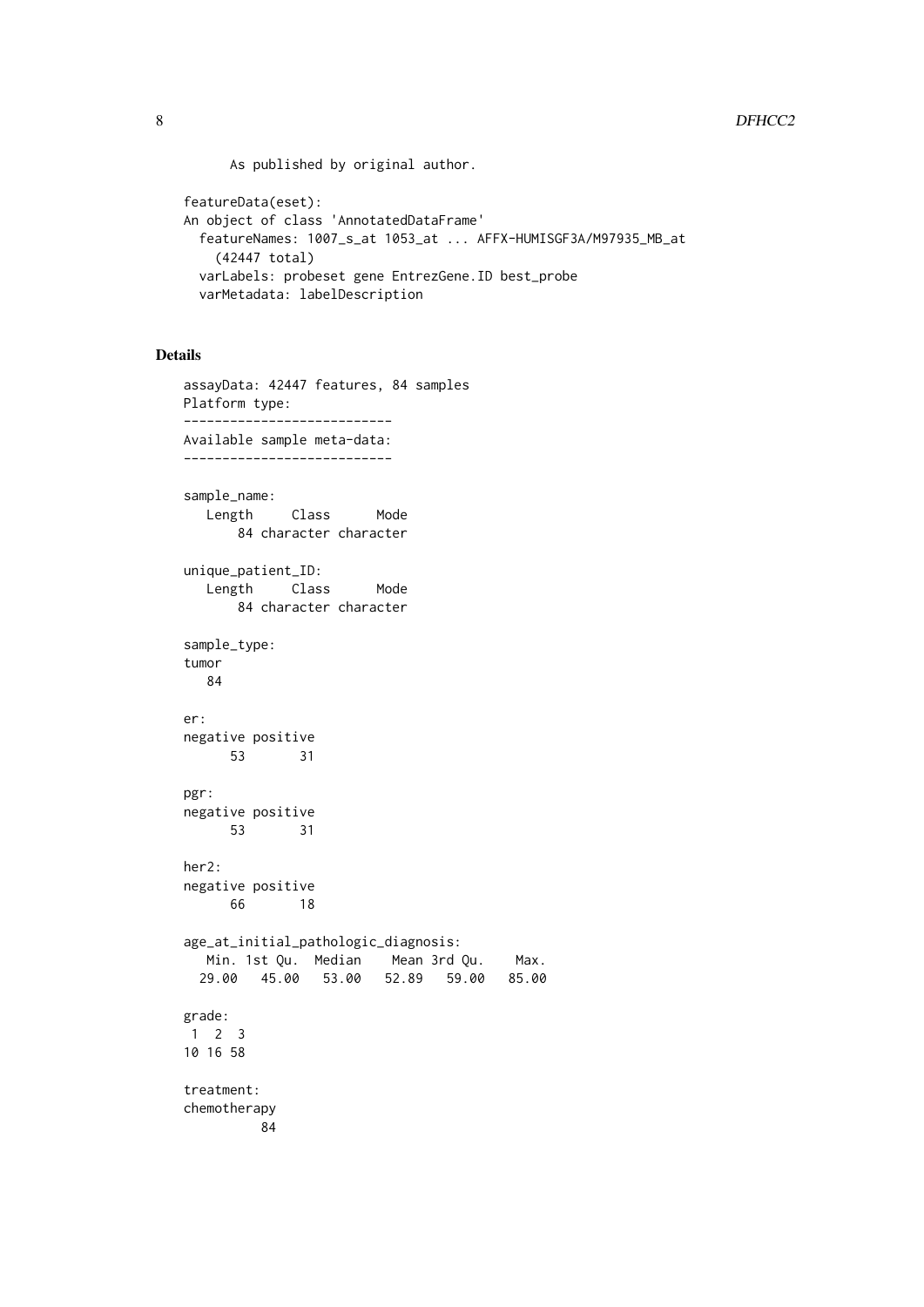#### <span id="page-8-0"></span> $DFHCC3$  9

batch: DFHCC2\_CISPLATIN DFHCC2\_REFERENCE 24 60 uncurated\_author\_metadata: Length Class Mode 84 character character duplicates: Length Class Mode 84 character character

### Source

http://www.ncbi.nlm.nih.gov/geo/query/acc.cgi?acc=GSE18864

#### DFHCC3 *DFHCC3*

#### Description

ExpressionSet for the DFHCC3 Dataset

#### Format

```
experimentData(eset):
Experiment data
 Experimenter name:
 Laboratory:
 Contact information: http://www.ncbi.nlm.nih.gov/pubmed/16473279
 Title:
 URL: http://www.ncbi.nlm.nih.gov/geo/query/acc.cgi?acc=GSE3744
 PMIDs: 16473279
 No abstract available.
 notes:
   summary:
     Basal like cancerse_often lack an inactivated X chromosome.e_Other markers
```
found were duplication of the active X chromosome ande\_nonheterochromatin ized X chromosomal DNA. A small subset of X chromosomal genes were overexp ressed. These abnormalities are thought to led to the pathogenesis of basa l like cancers.

```
mapping.method:
   maxRowVariance
mapping.group:
   EntrezGene.ID
preprocessing:
   As published by original author.
```

```
featureData(eset):
```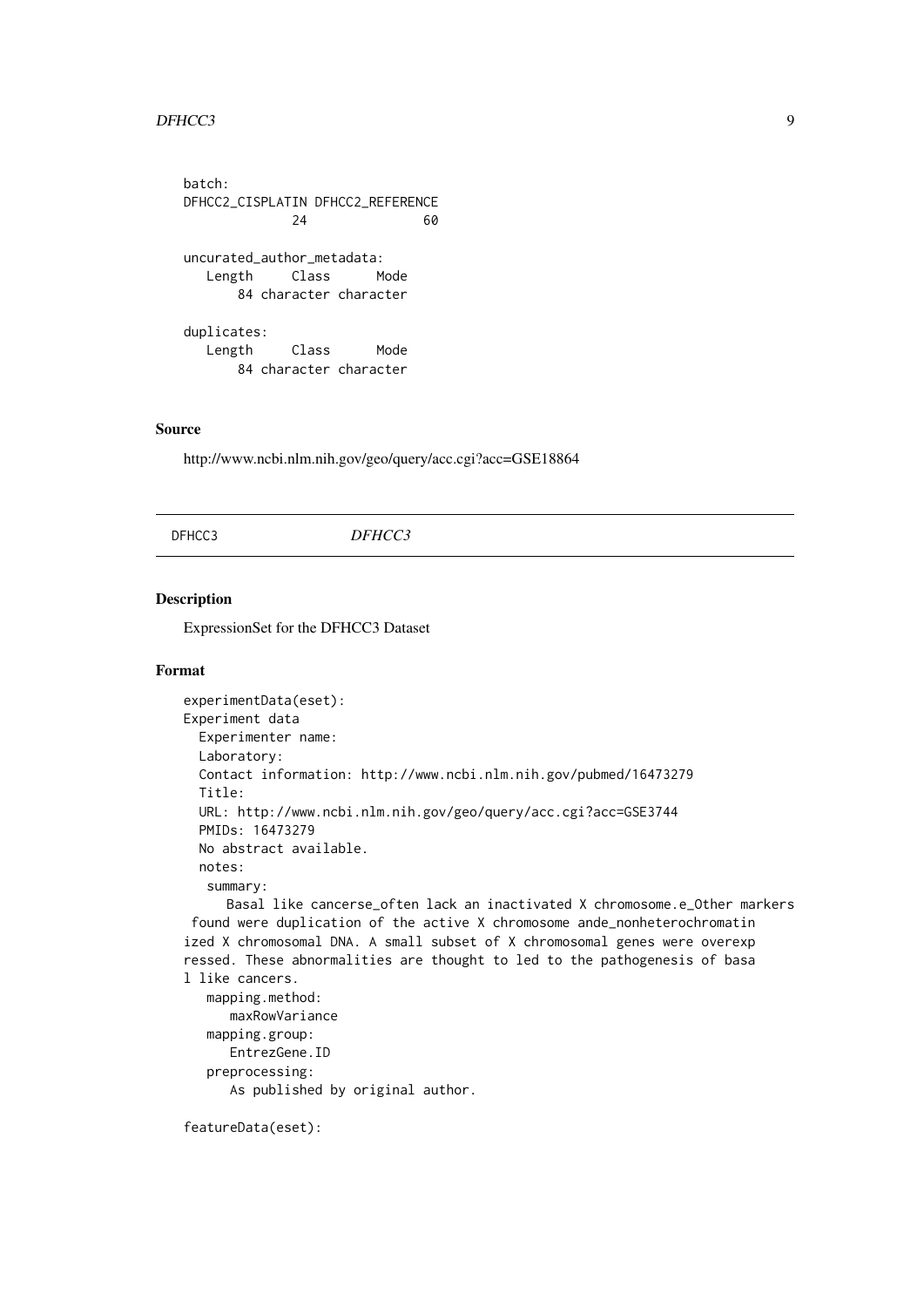```
An object of class 'AnnotatedDataFrame'
  featureNames: 1007_s_at 1053_at ... AFFX-HUMISGF3A/M97935_MB_at
    (42447 total)
 varLabels: probeset gene EntrezGene.ID best_probe
 varMetadata: labelDescription
```

```
assayData: 42447 features, 40 samples
Platform type:
---------------------------
Available sample meta-data:
---------------------------
sample_name:
  Length Class Mode
      40 character character
alt_sample_name:
  Length Class Mode
      40 character character
sample_type:
tumor
   40
batch:
DFHCC3
   40
uncurated_author_metadata:
  Length Class Mode
      40 character character
```
### Source

http://www.ncbi.nlm.nih.gov/geo/query/acc.cgi?acc=GSE3744

# Description

ExpressionSet for the DUKE Dataset

# Format

experimentData(eset): Experiment data Experimenter name: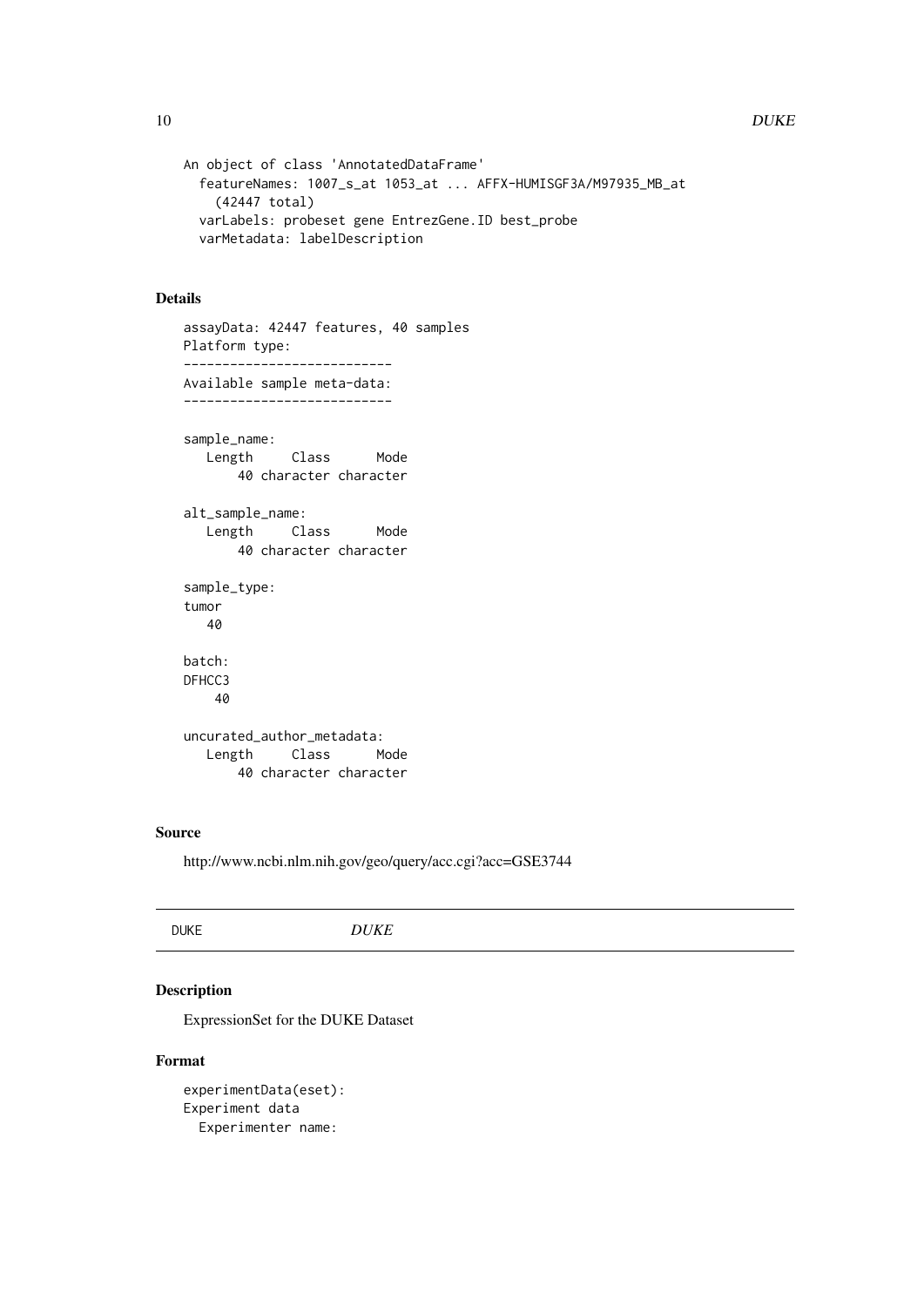```
Laboratory:
 Contact information: http://www.ncbi.nlm.nih.gov/pubmed/16273092
 Title:
 URL: http://www.ncbi.nlm.nih.gov/geo/query/acc.cgi?acc=gse3143
 PMIDs: 16273092
 No abstract available.
 notes:
   summary:
     It was shown that the activatione_status of several oncogenic pathways can
 bee_identified by gene expression signatures. These gene signatures ident
ify deregulation of pathways, associations with clinically relevant outcom
es, and characteristics of specific cancers and tumor subtypes.
   mapping.method:
      maxRowVariance
   mapping.group:
      EntrezGene.ID
   preprocessing:
      As published by original author.
featureData(eset):
An object of class 'AnnotatedDataFrame'
  featureNames: 1000_at 1001_at ... AFFX-MurIL4_at (12085 total)
 varLabels: probeset gene EntrezGene.ID best_probe
  varMetadata: labelDescription
```

```
assayData: 12085 features, 171 samples
Platform type:
Overall survival time-to-event summary (in years):
Call: survfit(formula = Surv(time, cens) \sim -1)
   1 observation deleted due to missingness
     n events median 0.95LCL 0.95UCL
 170.00 43.00 9.01 6.22 NA
---------------------------
Available sample meta-data:
---------------------------
sample_name:
  Length Class Mode
     171 character character
alt_sample_name:
  Length Class Mode
     171 character character
sample_type:
tumor
 171
```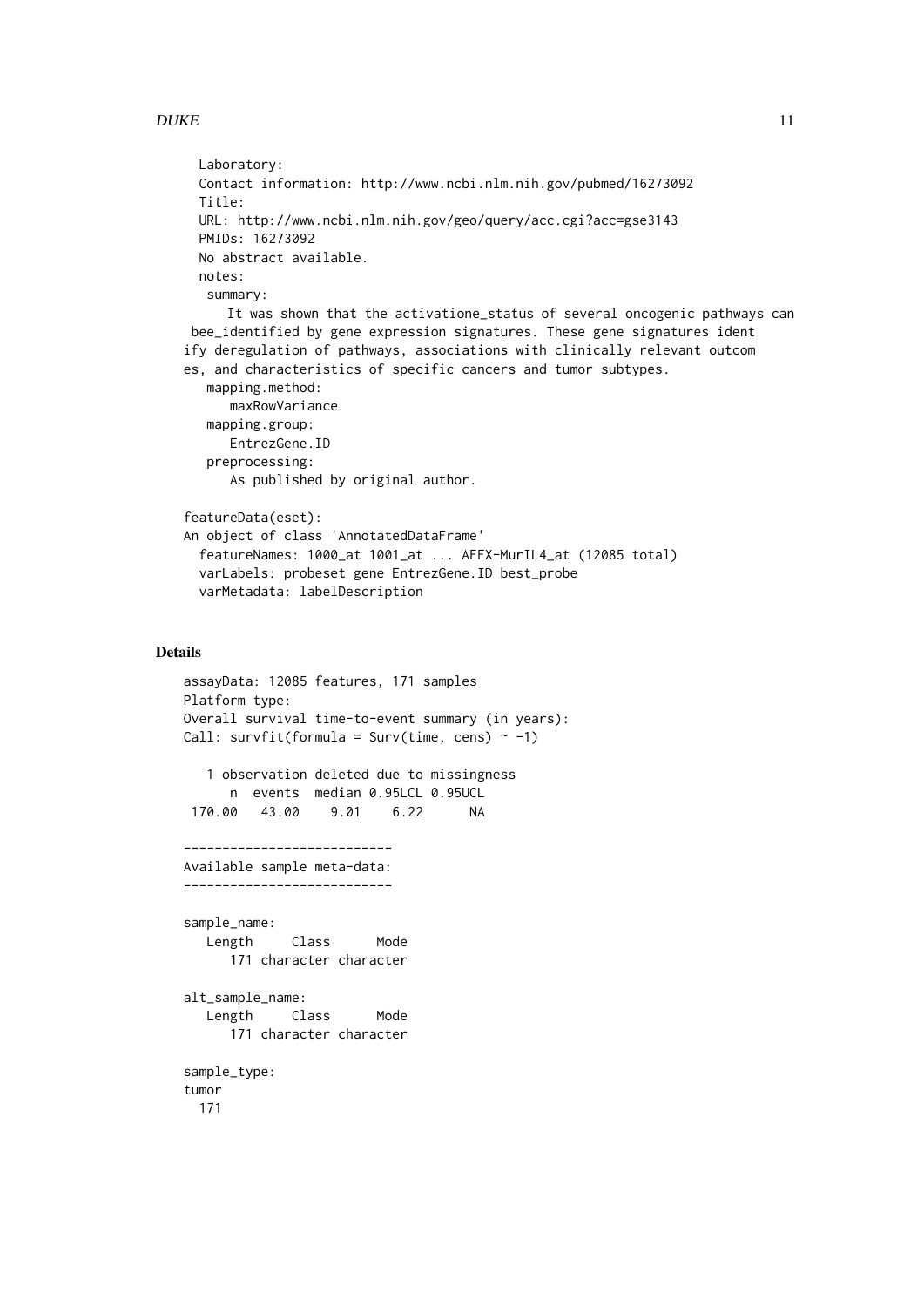```
er:
negative positive
    57 114
pgr:
negative positive NA's
     23 65 83
tumor_size:
  Min. 1st Qu. Median Mean 3rd Qu. Max. NA's<br>0.20    1.80    2.30    2.74    3.50    8.50    83
  0.20 1.80 2.30 2.74 3.50 8.50 83
N:
  0 1 NA's
 53 36 82
days_to_death:
  Min. 1st Qu. Median Mean 3rd Qu. Max. NA's
 171.0 417.0 957.5 1235.0 1852.0 4069.0 1
vital_status:
deceased living NA's
   43 127 1
batch:
DUKE
171
uncurated_author_metadata:
  Length Class Mode
     171 character character
duplicates:
DUKE.DUKE_T00.622 DUKE.DUKE_T01.052 DUKE.DUKE_T01.522 DUKE.DUKE_T01.534
            1 1 1 1 1
           NA's
           167
```
http://www.ncbi.nlm.nih.gov/geo/query/acc.cgi?acc=gse3143

DUKE2 *DUKE2*

# Description

Predicting response with gene signature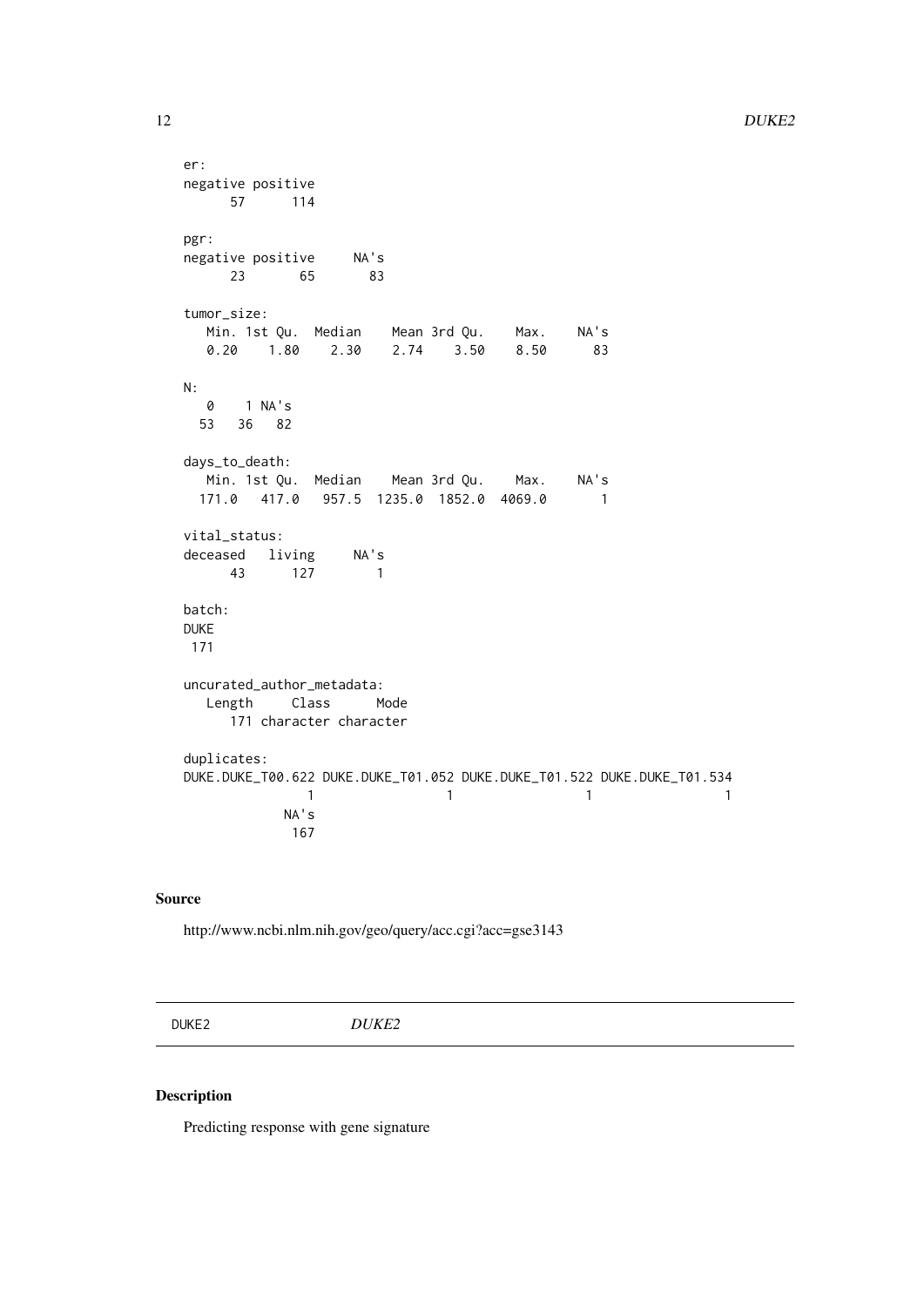#### $DUKE2$  13

#### Format

```
experimentData(eset):
Experiment data
 Experimenter name:
 Laboratory:
 Contact information: http://www.ncbi.nlm.nih.gov/pubmed/18024211
 Title:
 URL: http://www.ncbi.nlm.nih.gov/geo/query/acc.cgi?acc=gse6861
 PMIDs: 18024211
 Abstract: A 5 word abstract is available. Use 'abstract' method.
 notes:
   summary:
     Retraction in Lancet Feb 2011 (21277543); Regimen specific signatures were
 able to predict pathological complete response. Selecting patients with t
hese gene signataures could increase the proportion of patients with pCR t
han by basing clinical decisions on clinical factors.
   mapping.method:
      maxRowVariance
   mapping.group:
      EntrezGene.ID
   preprocessing:
      As published by original author.
featureData(eset):
An object of class 'AnnotatedDataFrame'
  featureNames: 1053_3p_at 117_3p_at ... X79510cds_3p_s_at (45490
    total)
  varLabels: probeset gene EntrezGene.ID best_probe
 varMetadata: labelDescription
```

```
assayData: 45490 features, 160 samples
Platform type:
---------------------------
Available sample meta-data:
---------------------------
sample_name:
  Length Class Mode
     160 character character
alt_sample_name:
  Length Class Mode
     160 character character
sample_type:
tumor
 160
```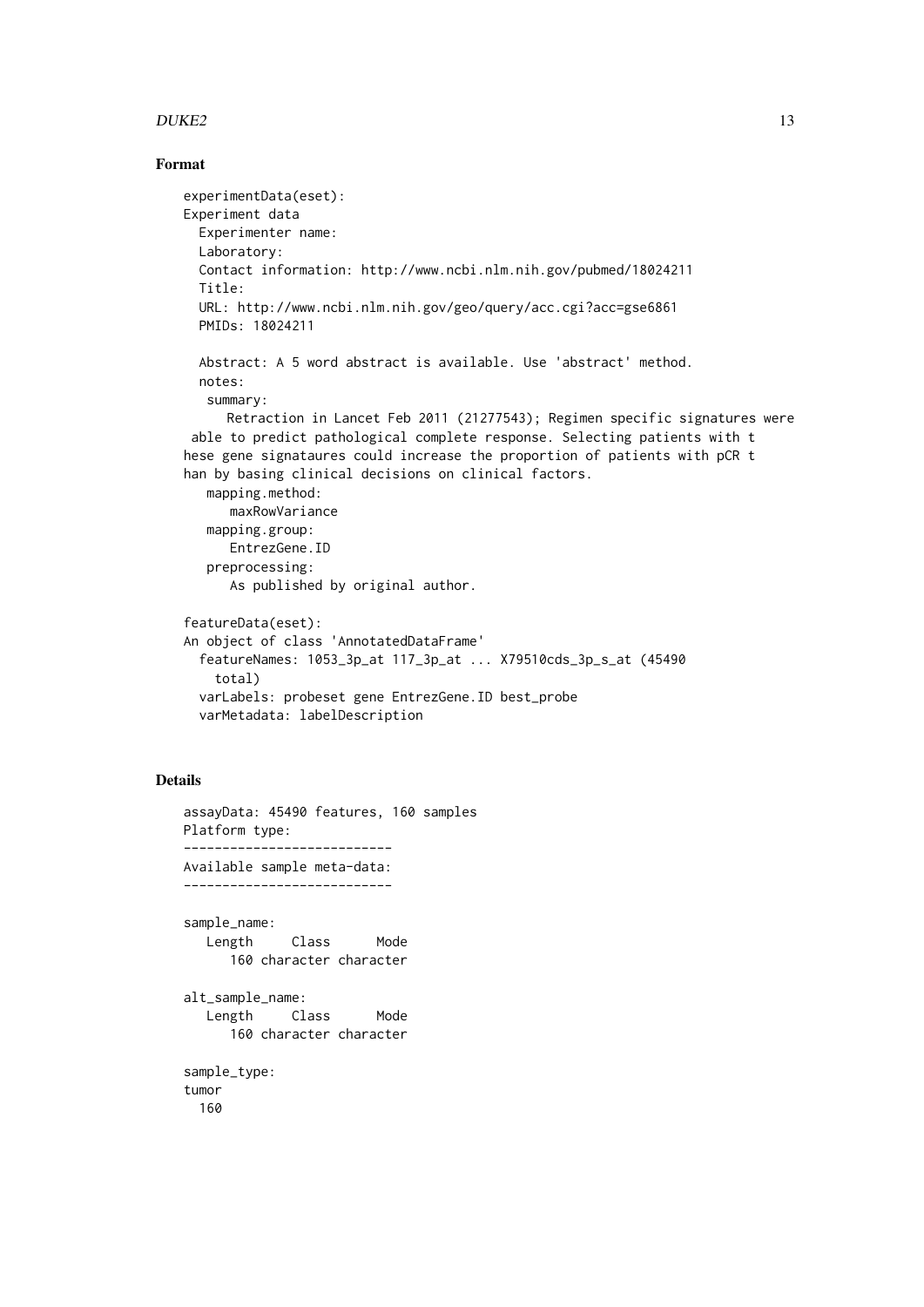```
er:
negative positive
    123 37
pgr:
negative positive NA's
    133 25 2
N:
 0 1 NA's<br>58 95 7
      58 95 7
age_at_initial_pathologic_diagnosis:
  Min. 1st Qu. Median Mean 3rd Qu. Max. NA's
 26.00 43.00 49.00 49.41 56.00 70.00 35
grade:
  1 2 3 NA's<br>2 37 70 51
  2 37 70 51
treatment:
chemotherapy
        160
batch:
DUKE2
 160
uncurated_author_metadata:
  Length Class Mode
     160 character character
```
http://www.ncbi.nlm.nih.gov/geo/query/acc.cgi?acc=gse6861

| dupplicates | a list containing the names of patients that are believed to be dulicates |
|-------------|---------------------------------------------------------------------------|
|             | <i>across datasets</i>                                                    |

# Description

The object is a list where each element is a patient ID that is believed to be a duplicate of a patient in another dataset. Patients are designated as duplicated if they have Spearman correlations greater than or equal to 0.98 with other patient expression profiles

### Format

A list with 107 elements, each of which is a patient ID.

<span id="page-13-0"></span>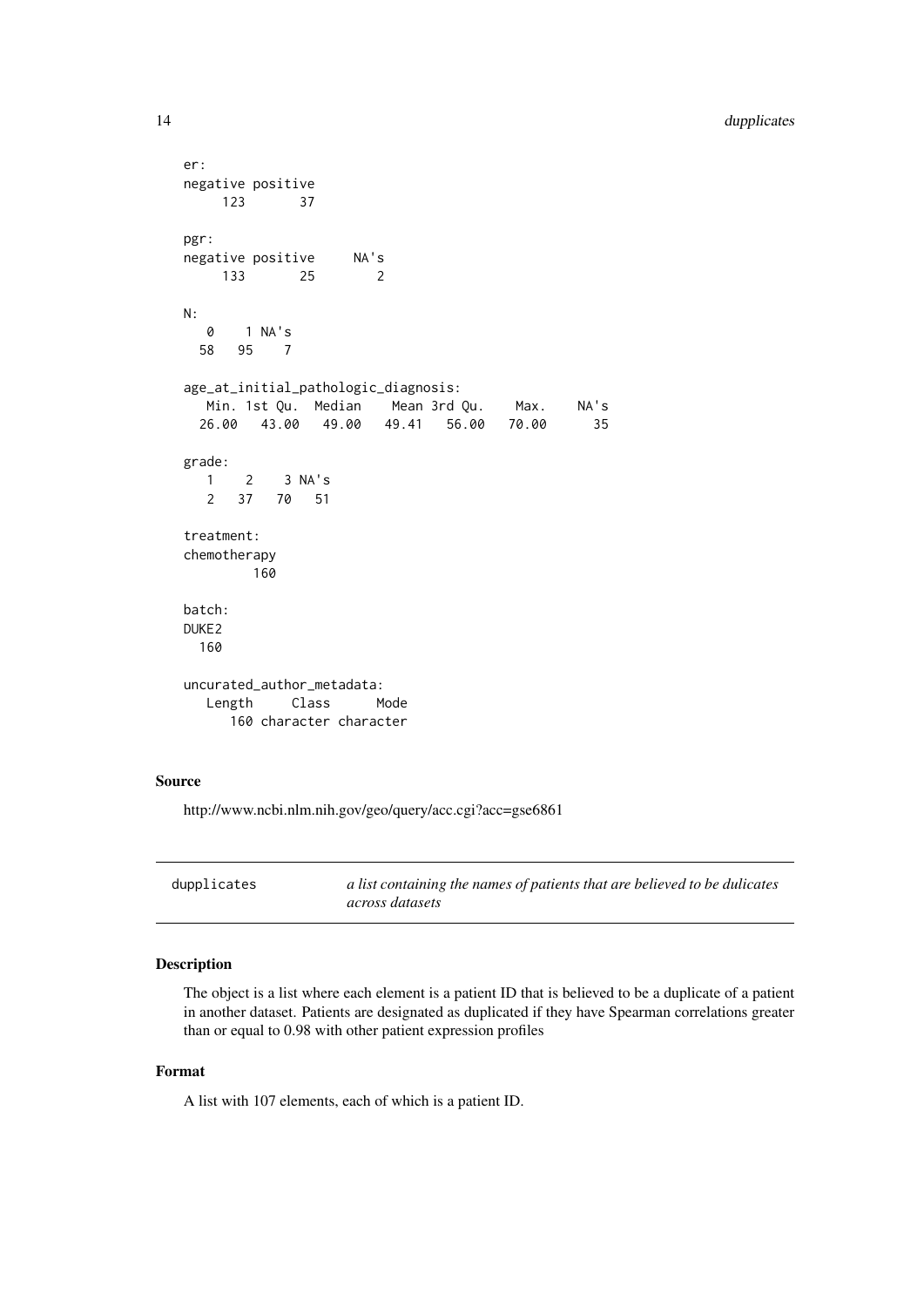<span id="page-14-0"></span>

EMC2 *EMC2*

# Description

ExpressionSet for the EMC2 Dataset

#### Format

```
experimentData(eset):
Experiment data
 Experimenter name:
 Laboratory:
 Contact information: http://www.ncbi.nlm.nih.gov/pubmed/19421193
 Title:
 URL: http://www.ncbi.nlm.nih.gov/geo/query/acc.cgi?acc=gse12276
 PMIDs: 19421193
 No abstract available.
 notes:
   summary:
     Genes were identified that may increase the ability of breast cancer cells
 to infiltrate the blood-brain barrier.
   mapping.method:
      maxRowVariance
   mapping.group:
     EntrezGene.ID
   preprocessing:
      As published by original author.
featureData(eset):
An object of class 'AnnotatedDataFrame'
  featureNames: 1007_s_at 1053_at ... AFFX-HUMISGF3A/M97935_MB_at
    (42447 total)
 varLabels: probeset gene EntrezGene.ID best_probe
```
#### Details

```
assayData: 42447 features, 204 samples
Platform type:
---------------------------
Available sample meta-data:
---------------------------
sample_name:
  Length Class Mode
     204 character character
alt_sample_name:
   Min. 1st Qu. Median Mean 3rd Qu. Max.
```
varMetadata: labelDescription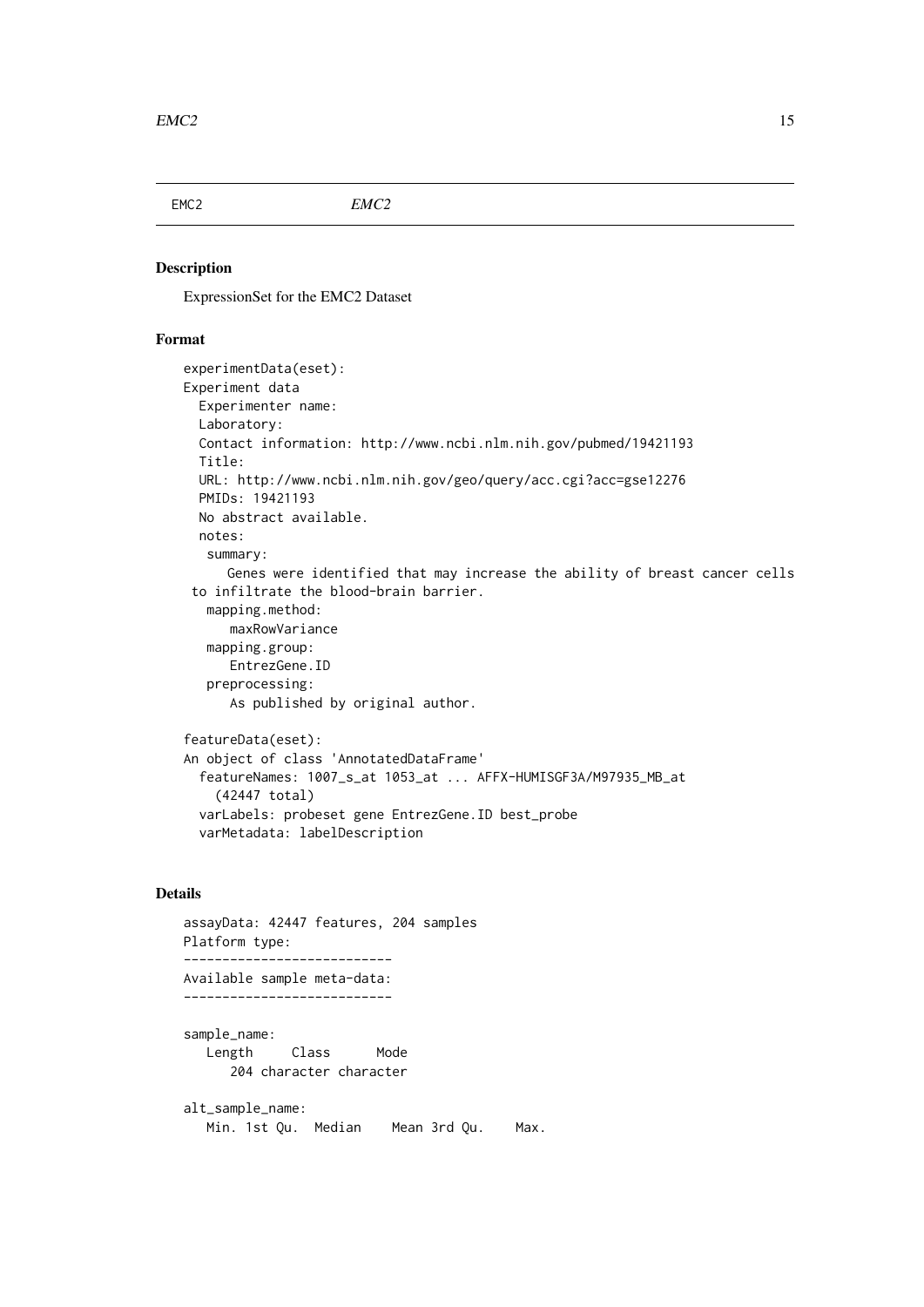```
1.00 51.75 102.50 102.50 153.20 204.00
sample_type:
tumor
 204
N:
  0 NA's
 48 156
dmfs_days:
  Min. 1st Qu. Median Mean 3rd Qu. Max.
    0 335 640 799 1098 3507
dmfs_status:
norecurrence recurrence
       19 185
treatment:
chemotherapy untreated
      156 48
batch:
EMC2
204
uncurated_author_metadata:
  Length Class Mode
     204 character character
```
http://www.ncbi.nlm.nih.gov/geo/query/acc.cgi?acc=gse12276

EORTC10994 *EORTC10994*

# Description

ExpressionSet for the EORTC10994 Dataset

```
experimentData(eset):
Experiment data
  Experimenter name:
  Laboratory:
  Contact information: http://www.ncbi.nlm.nih.gov/pubmed/?term=15897907
  Title:
  URL: http://www.ncbi.nlm.nih.gov/geo/query/acc.cgi?acc=GSE1561
```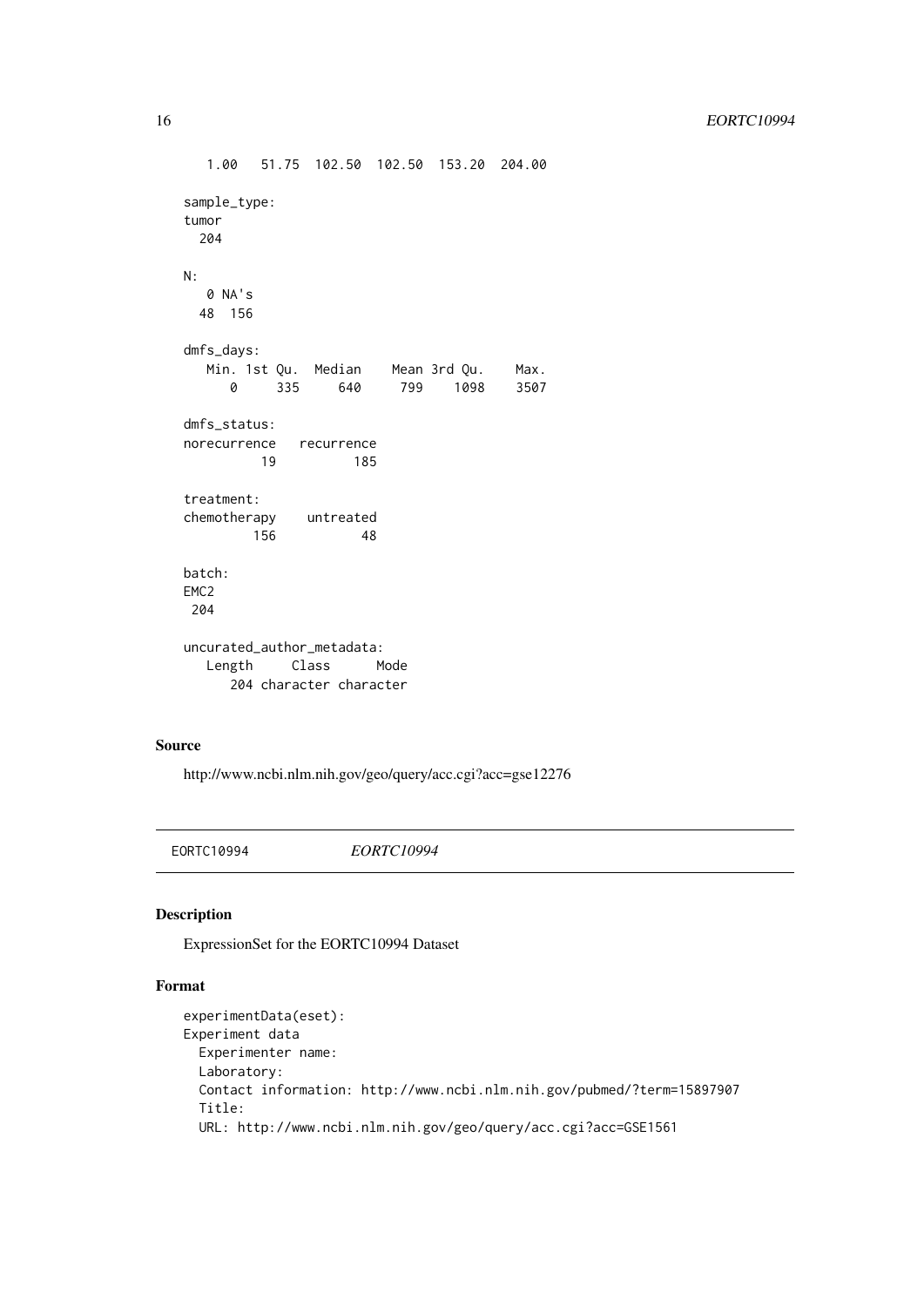```
PMIDs: 15897907
 No abstract available.
 notes:
   summary:
     The tumors with an apocrine gene expression profile had strong histologica
l apocrine features. These tumors were androgen receptor positive and were
 all ER negative, creating further classifications of tumor cells based on
 steroid receptor activity- luminal which are ER and AR positive, basal th
at are ER and AR negative, and molecular apocrine that are ER negative and
 AR positive.
   mapping.method:
      maxRowVariance
   mapping.group:
      EntrezGene.ID
   preprocessing:
      As published by original author.
featureData(eset):
An object of class 'AnnotatedDataFrame'
  featureNames: 1007_s_at 1053_at ... AFFX-HUMISGF3A/M97935_MB_at
    (20967 total)
 varLabels: probeset gene EntrezGene.ID best_probe
 varMetadata: labelDescription
```

```
assayData: 20967 features, 49 samples
Platform type:
---------------------------
Available sample meta-data:
---------------------------
sample_name:
  Length Class Mode
      49 character character
alt_sample_name:
  Length Class Mode
      49 character character
sample_type:
tumor
  49
er:
negative positive
     22 27
pgr:
negative positive NA's
     29 18 2
```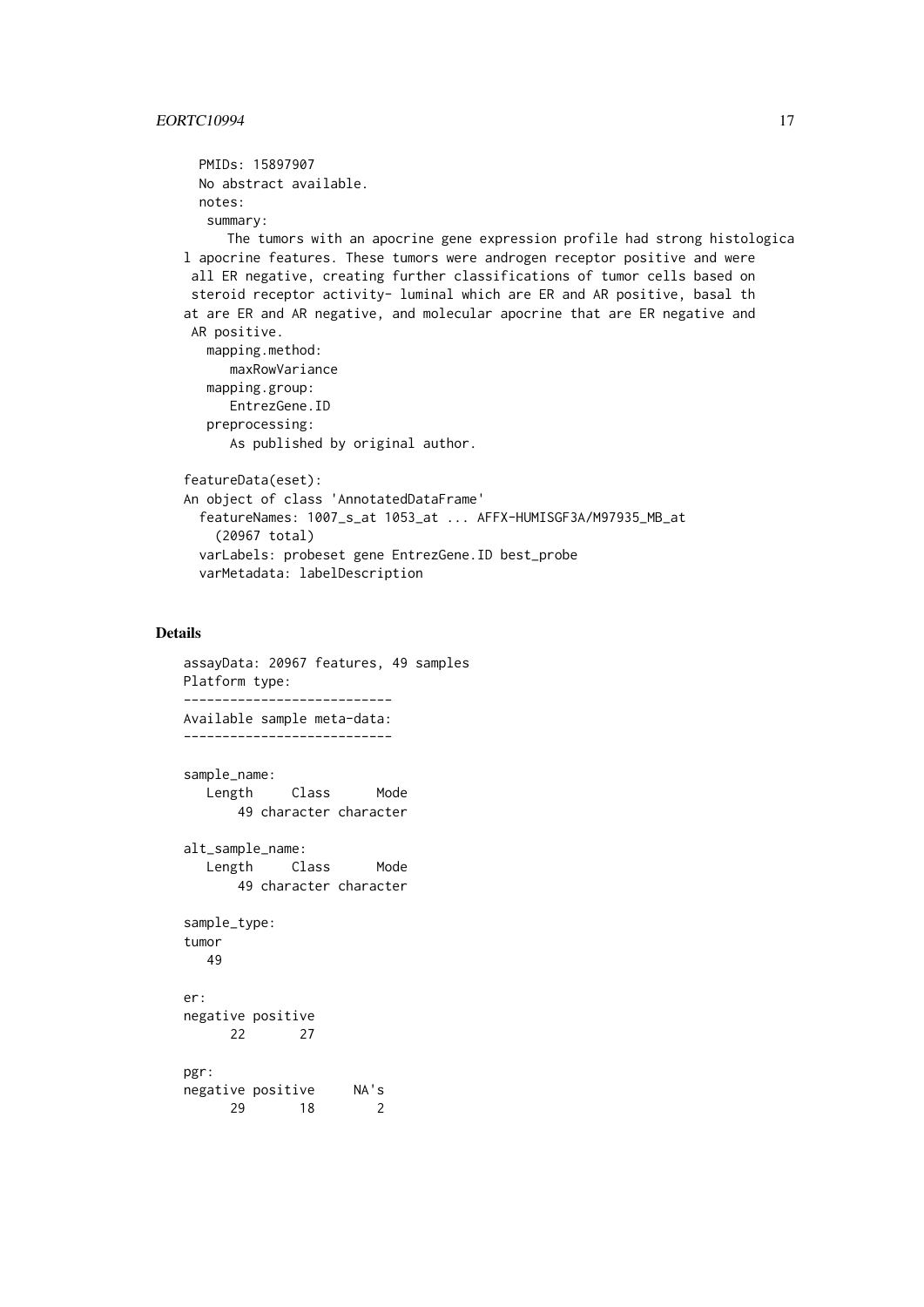```
tumor_size:
1 2 3 4
 4 23 14 8
N:
 0 1
19 30
grade:
   1 2 3 NA's<br>4 22 20 3
     4 22 20 3
batch:
EORTC10994
       49
uncurated_author_metadata:
  Length Class Mode
      49 character character
```
http://www.ncbi.nlm.nih.gov/geo/query/acc.cgi?acc=GSE1561

# Description

ExpressionSet for the EXPO Dataset

```
experimentData(eset):
Experiment data
 Experimenter name:
 Laboratory:
 Contact information:
 Title:
 URL: http://www.ncbi.nlm.nih.gov/geo/query/acc.cgi?acc=GSE2109
 PMIDs:
 No abstract available.
 notes:
   summary:
     N/A
  mapping.method:
     maxRowVariance
   mapping.group:
     EntrezGene.ID
   preprocessing:
```
<span id="page-17-0"></span>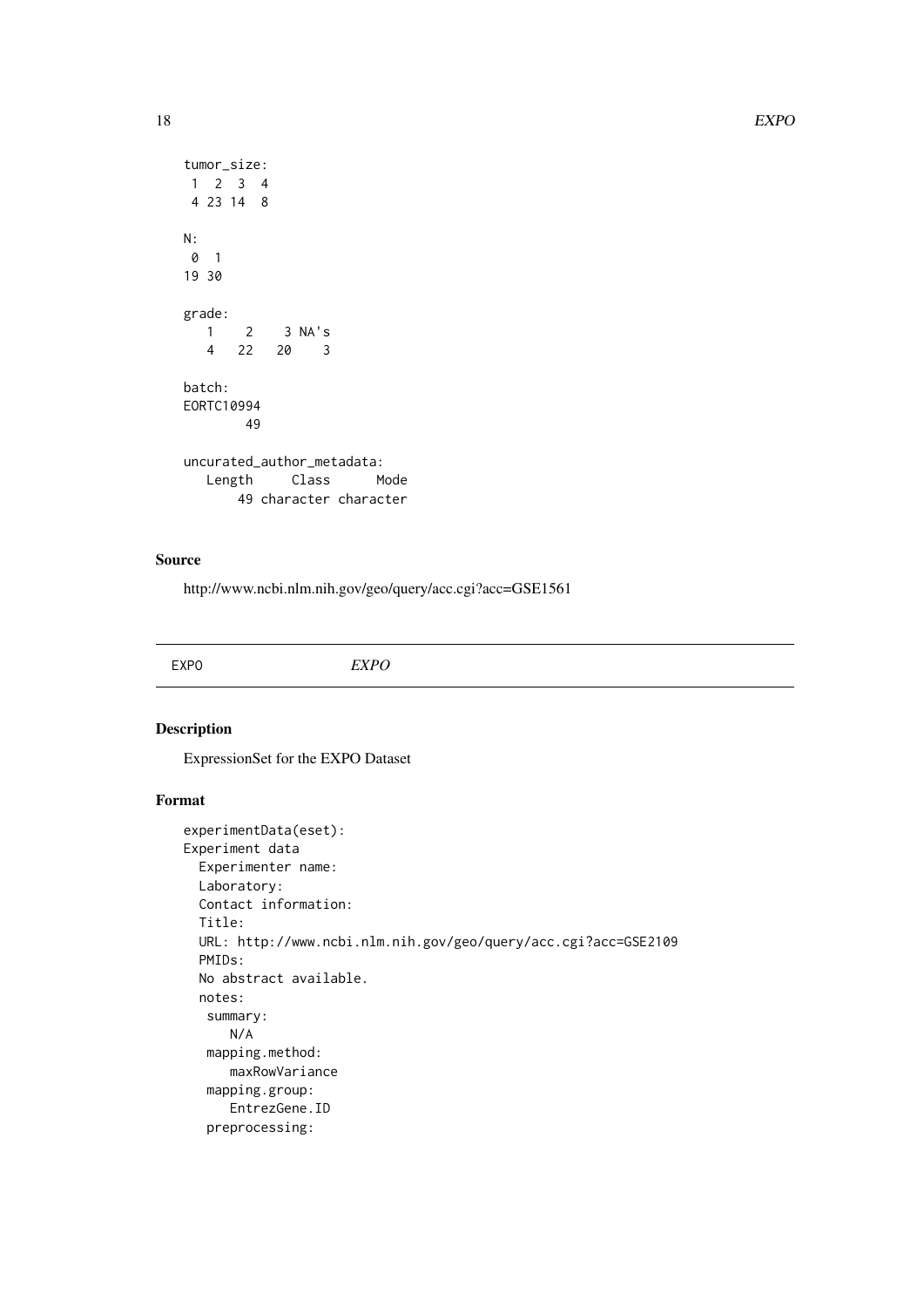As published by original author.

```
featureData(eset):
An object of class 'AnnotatedDataFrame'
  featureNames: 1007_s_at 1053_at ... AFFX-HUMISGF3A/M97935_MB_at
    (42447 total)
 varLabels: probeset gene EntrezGene.ID best_probe
 varMetadata: labelDescription
```

```
assayData: 42447 features, 353 samples
Platform type:
---------------------------
Available sample meta-data:
---------------------------
sample_name:
  Length Class Mode
     353 character character
alt_sample_name:
  Min. 1st Qu. Median Mean 3rd Qu. Max.
  1005 21640 101100 134700 215900 486200
sample_type:
tumor
 353
er:
negative positive NA's
     85 161 107
pgr:
negative positive NA's
   114 129 110
her2:
negative positive NA's
    166 61 126
age_at_initial_pathologic_diagnosis:
  Min. 1st Qu. Median Mean 3rd Qu. Max. NA's
 25.00 45.00 55.00 59.44 67.50 95.00 1
grade:
  1 2 3 NA's
 32 114 151 56
batch:
EXPO
353
```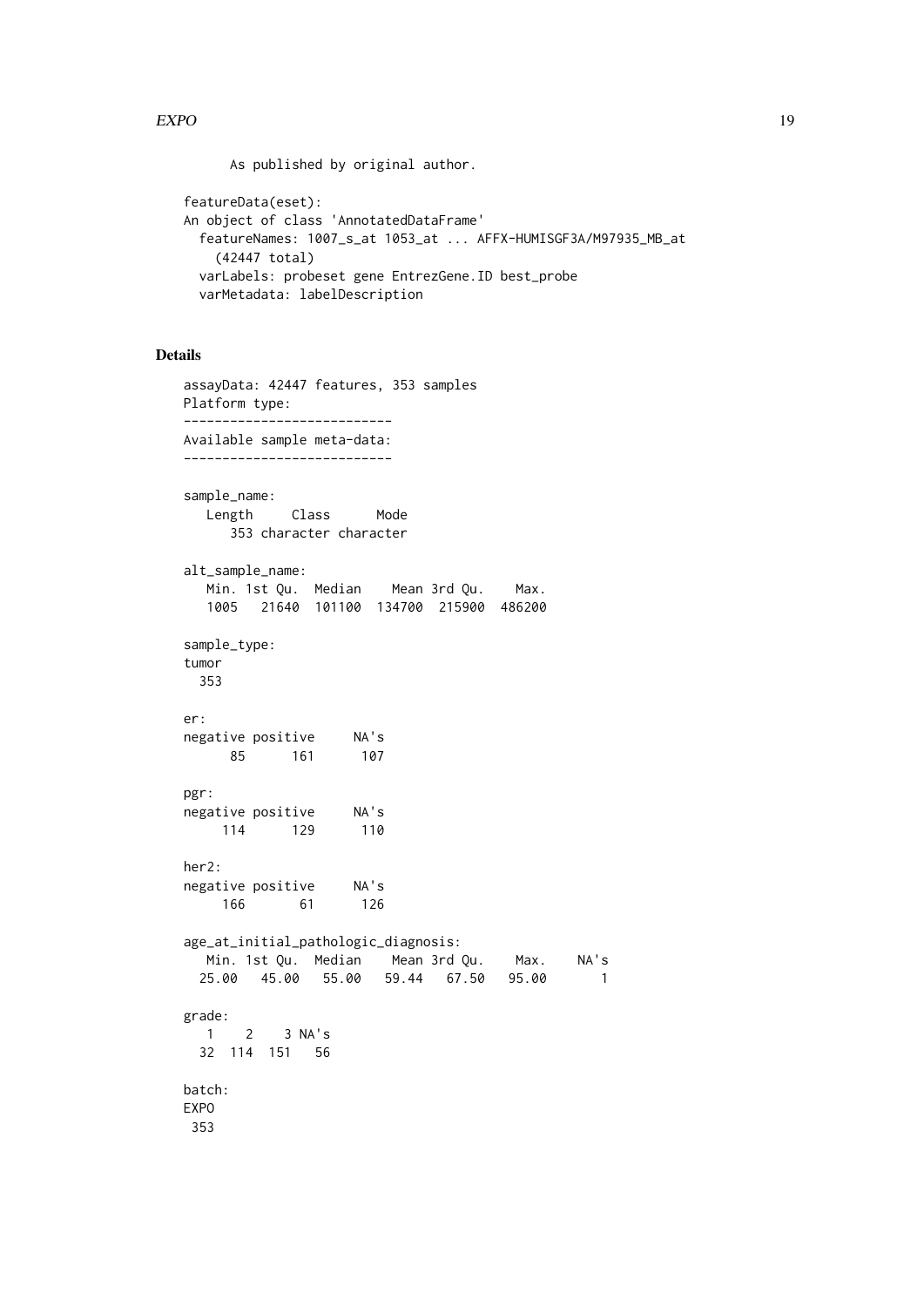```
uncurated_author_metadata:
  Length Class Mode
    353 character character
duplicates:
EXPO.EXPO_GSM53027 EXPO.EXPO_GSM53059 NA's
           1 1 351
```
http://www.ncbi.nlm.nih.gov/geo/query/acc.cgi?acc=GSE2109

|  | <b>FNCLCC</b> | <b>FNCLCC</b> |  |  |
|--|---------------|---------------|--|--|
|--|---------------|---------------|--|--|

#### Description

ExpressionSet for the FNCLCC Dataset

```
experimentData(eset):
Experiment data
 Experimenter name:
 Laboratory:
 Contact information: http://www.ncbi.nlm.nih.gov/pubmed/?term=17659439
 Title:
 URL: http://www.ncbi.nlm.nih.gov/geo/query/acc.cgi?acc=GSE7017
 PMIDs: 17659439
 No abstract available.
 notes:
   summary:
      A potentially more powerful clinicogenomic model was created by combining
a subset of relevant genes from an already published gene expression signa
ture and a commonly used clinical prognostic model (NPI). The genes in thi
s model are known to have a role in breast cancer, carcinogenesis, or chem
otherapy resistance.
   mapping.method:
      maxRowVariance
   mapping.group:
      EntrezGene.ID
   preprocessing:
      As published by original author.
featureData(eset):
An object of class 'AnnotatedDataFrame'
  featureNames: UMGC_00005 UMGC_00007 ... UMGC_09018 (6064 total)
  varLabels: probeset gene EntrezGene.ID best_probe
 varMetadata: labelDescription
```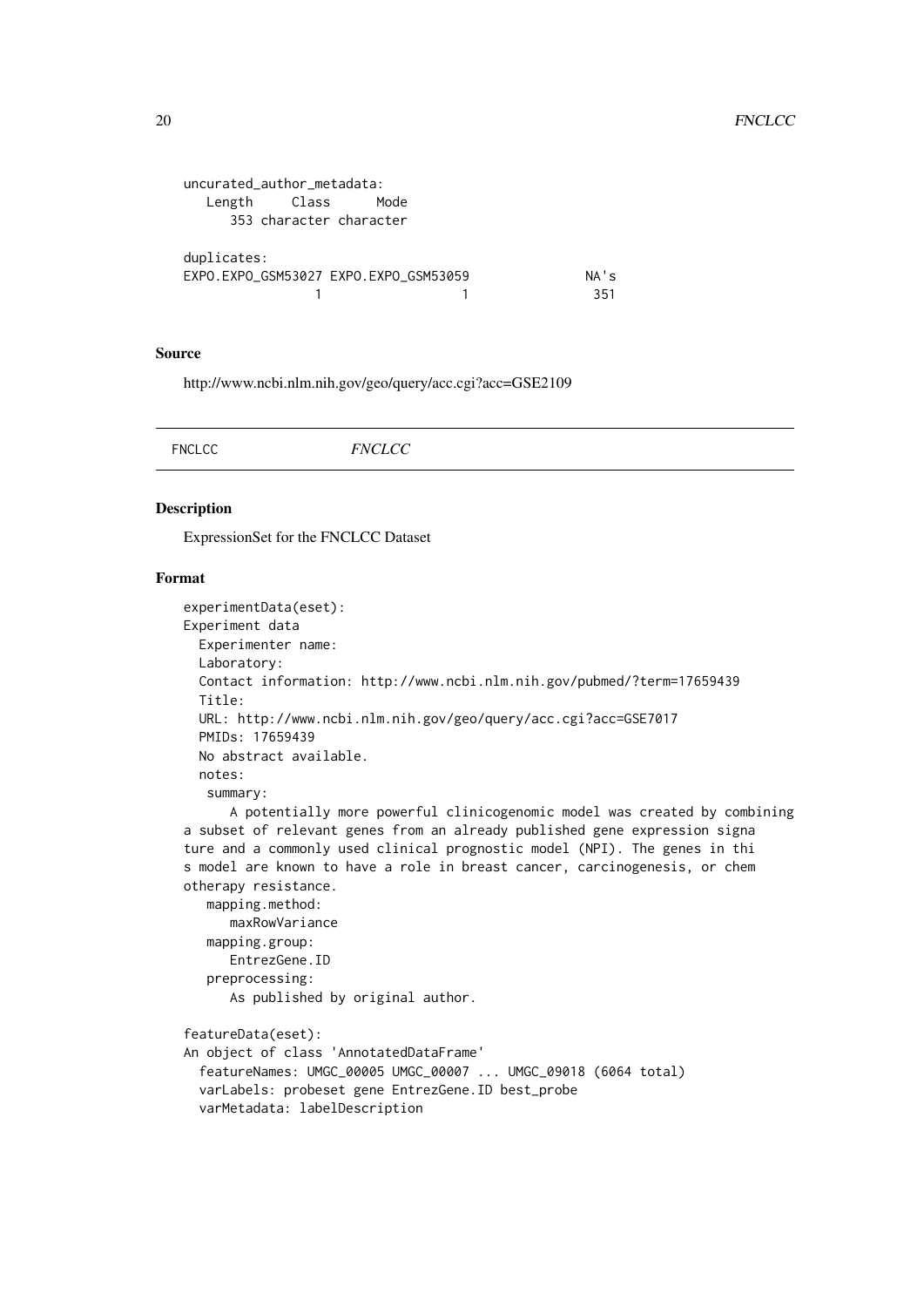#### <span id="page-20-0"></span> $GSE25066$  21

#### Details

```
assayData: 6064 features, 150 samples
Platform type:
---------------------------
Available sample meta-data:
---------------------------
sample_name:
  Length Class Mode
     150 character character
alt_sample_name:
  Length Class Mode
     150 character character
sample_type:
tumor
 150
N:
 1
150
treatment:
chemotherapy
       150
batch:
FNCLCC
  150
uncurated_author_metadata:
  Length Class Mode
     150 character character
```
# Source

http://www.ncbi.nlm.nih.gov/geo/query/acc.cgi?acc=GSE7017

# Description

ExpressionSet for the GSE25066 Dataset

### Format

experimentData(eset): Experiment data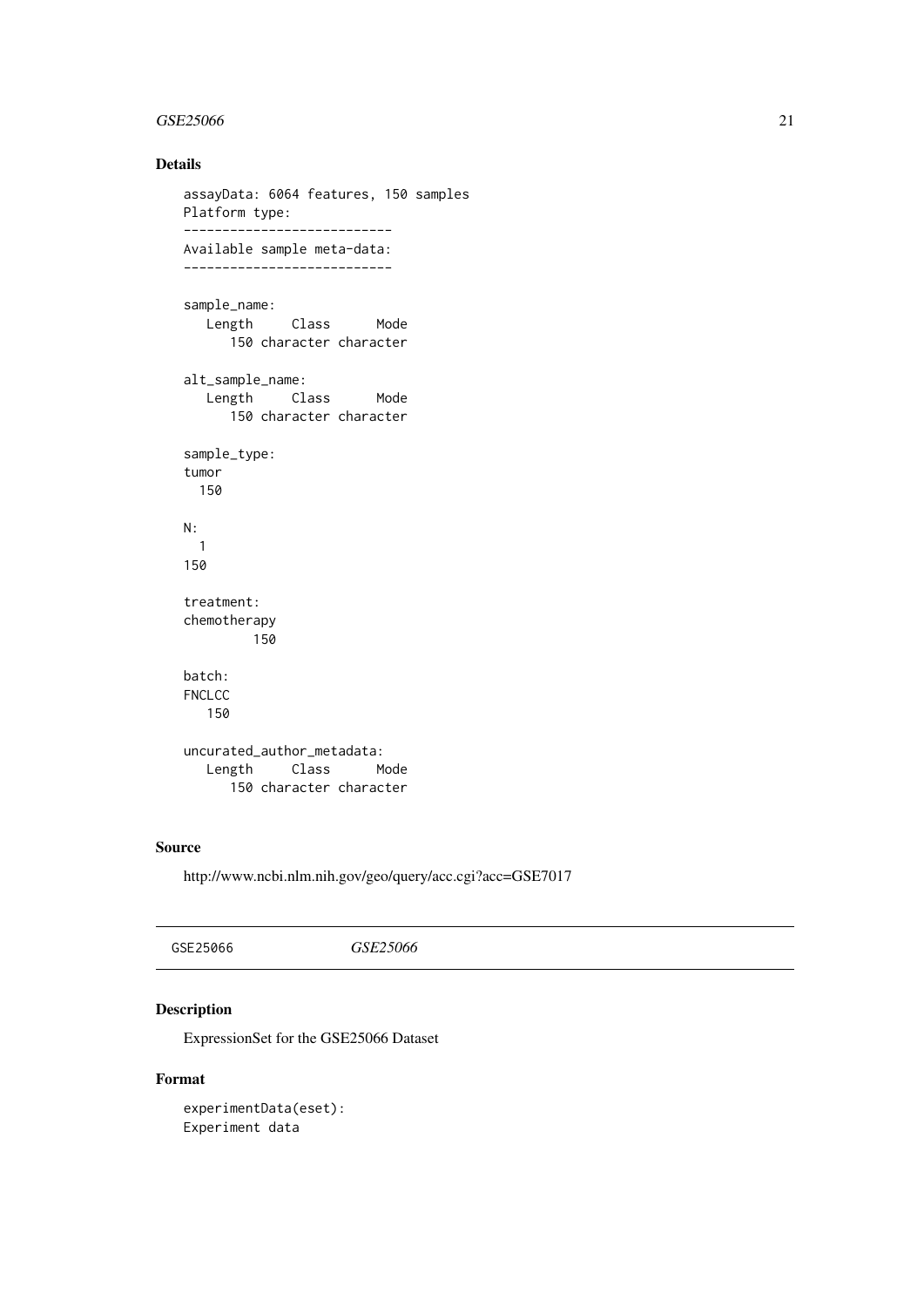```
Experimenter name:
 Laboratory:
 Contact information:
 Title:
 URL: http://www.ncbi.nlm.nih.gov/geo/query/acc.cgi?acc=GSE25066
 PMIDs: 21558518
 No abstract available.
 notes:
   summary:
   mapping.method:
      maxRowVariance
   mapping.group:
      EntrezGene.ID
   preprocessing:
      As published by original author.
featureData(eset):
An object of class 'AnnotatedDataFrame'
  featureNames: 1007_s_at 1053_at ... AFFX-HUMISGF3A/M97935_MB_at
    (20967 total)
 varLabels: probeset gene EntrezGene.ID best_probe
 varMetadata: labelDescription
```

```
assayData: 20967 features, 508 samples
Platform type:
---------------------------
Available sample meta-data:
---------------------------
sample_name:
  Length Class Mode
     508 character character
alt_sample_name:
  Length Class Mode
     508 character character
sample_type:
tumor
 508
er:
negative positive NA's
    205 297 6
pgr:
negative positive NA's
    258 243 7
```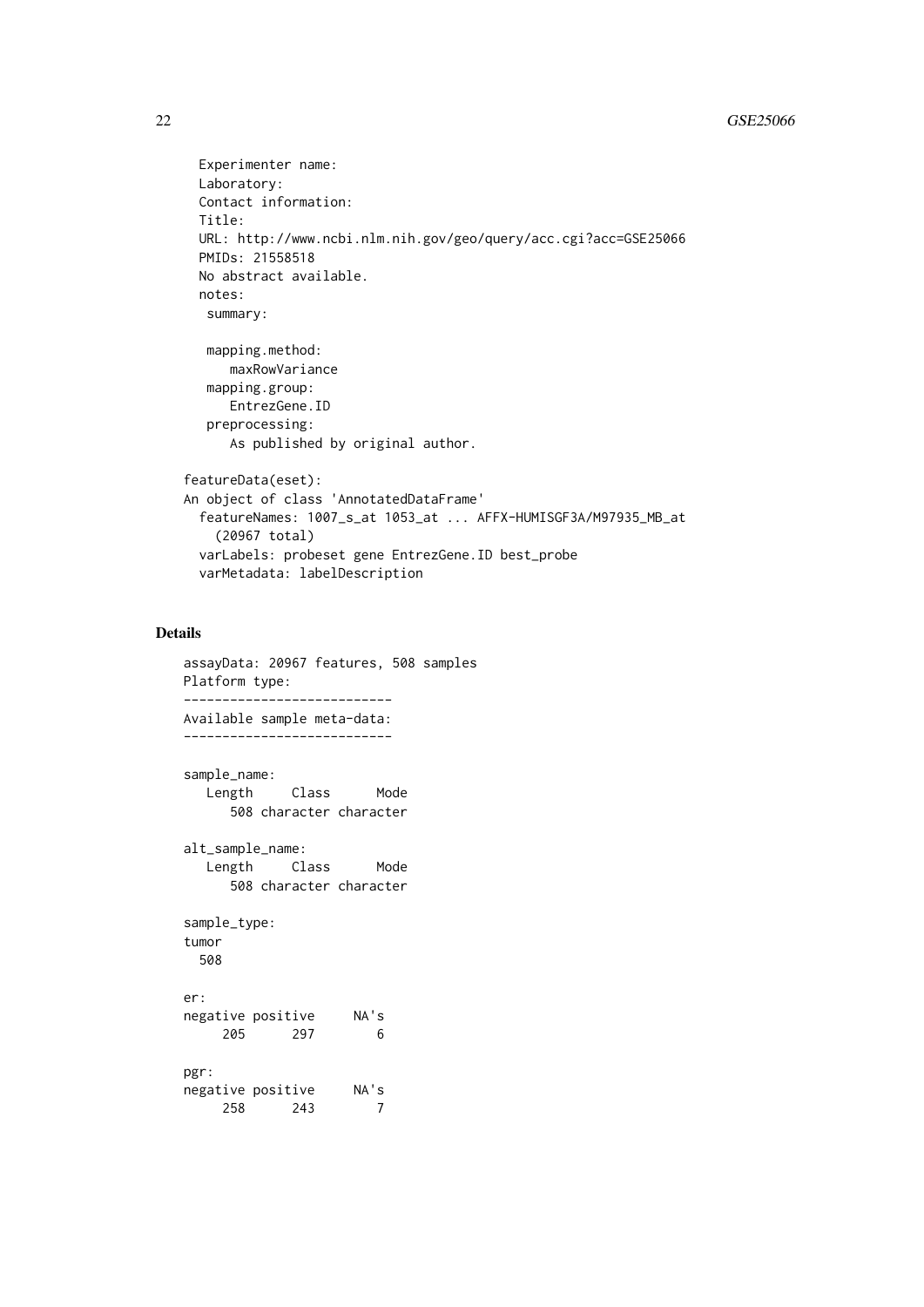#### $GSE25066$  23

```
her2:
negative positive NA's
    485 6 17
T:
T0 T1 T2 T3 T4
 3 30 255 145 75
N:
 0 1
157 351
age_at_initial_pathologic_diagnosis:
  Min. 1st Qu. Median Mean 3rd Qu. Max.
  24.0 42.0 49.0 49.8 58.0 75.0
grade:
  1 2 3 4 NA's
 32 180 259 15 22
dmfs_days:
  Min. 1st Qu. Median Mean 3rd Qu. Max.
   0.0 636.5 999.9 1088.0 1500.0 2717.0
dmfs_status:
norecurrence recurrence
      397 111
batch:
GSE25066
    508
uncurated_author_metadata:
  Length Class Mode
     508 character character
chemosensitivity_prediction:
Rx Insensitive Rx Sensitive
         339 169
GGI_prediction:
High Low
336 172
PAM50 prediction:
Basal Her2 LumA LumB<sup>Normal</sup><br>189 37 160 78 44
  189 37 160
dlda30_prediction:
pCR RD
196 312
```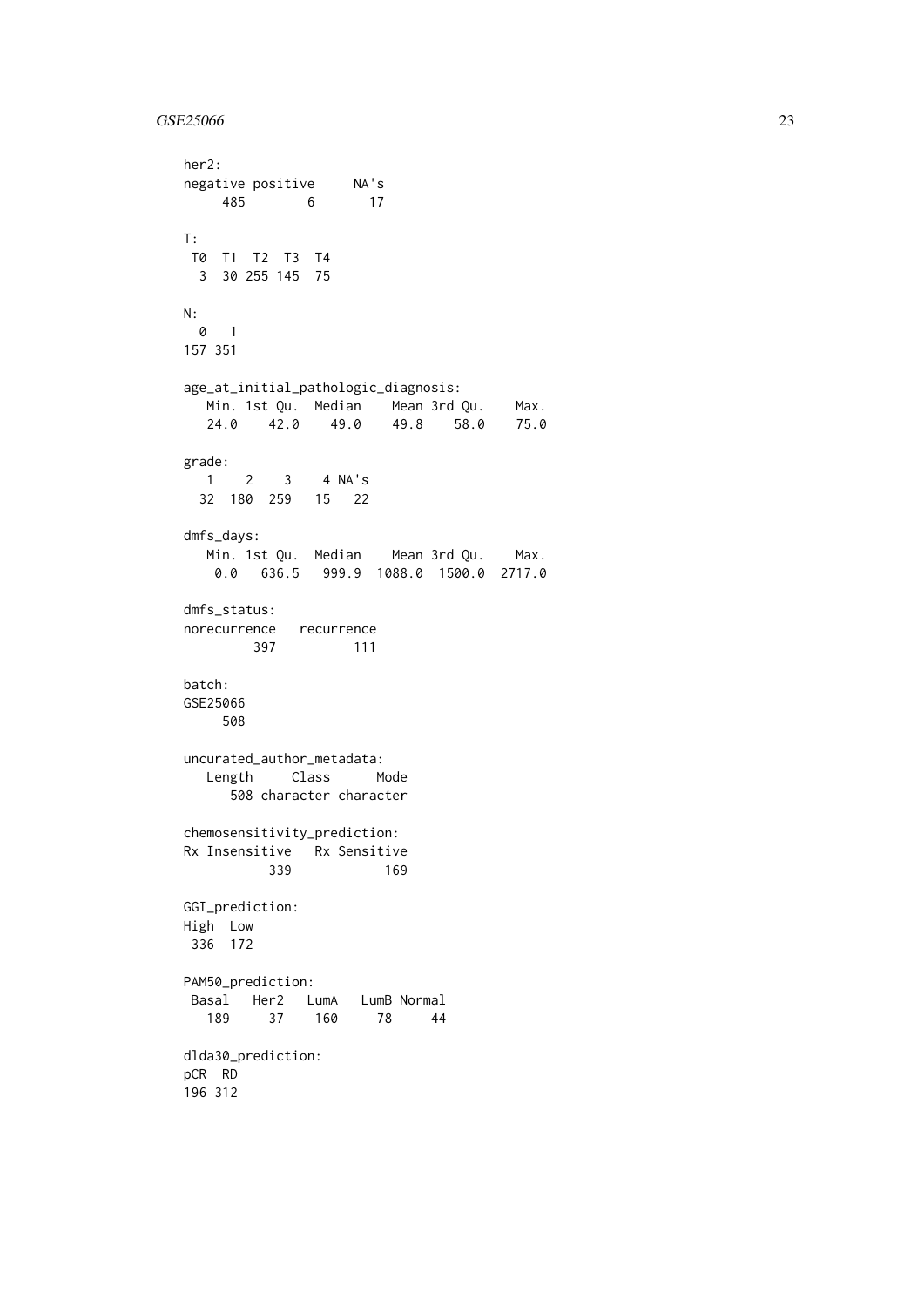```
RCB_prediction:
  RCB-0/I RCB-II/III
      230 278
```
http://www.ncbi.nlm.nih.gov/geo/query/acc.cgi?acc=GSE25066

GSE32646 *GSE32646*

# Description

ExpressionSet for the GSE32646 Dataset

#### Format

```
experimentData(eset):
Experiment data
 Experimenter name:
 Laboratory:
 Contact information:
 Title:
 URL: http://www.ncbi.nlm.nih.gov/geo/query/acc.cgi?acc=GSE32646
 PMIDs: 22320227
 No abstract available.
 notes:
   summary:
  mapping.method:
      maxRowVariance
   mapping.group:
     EntrezGene.ID
   preprocessing:
      As published by original author.
featureData(eset):
An object of class 'AnnotatedDataFrame'
 featureNames: 1007_s_at 1053_at ... 91952_at (42437 total)
 varLabels: probeset gene EntrezGene.ID best_probe
 varMetadata: labelDescription
```
# Details

assayData: 42437 features, 115 samples Platform type: --------------------------- Available sample meta-data: ---------------------------

<span id="page-23-0"></span>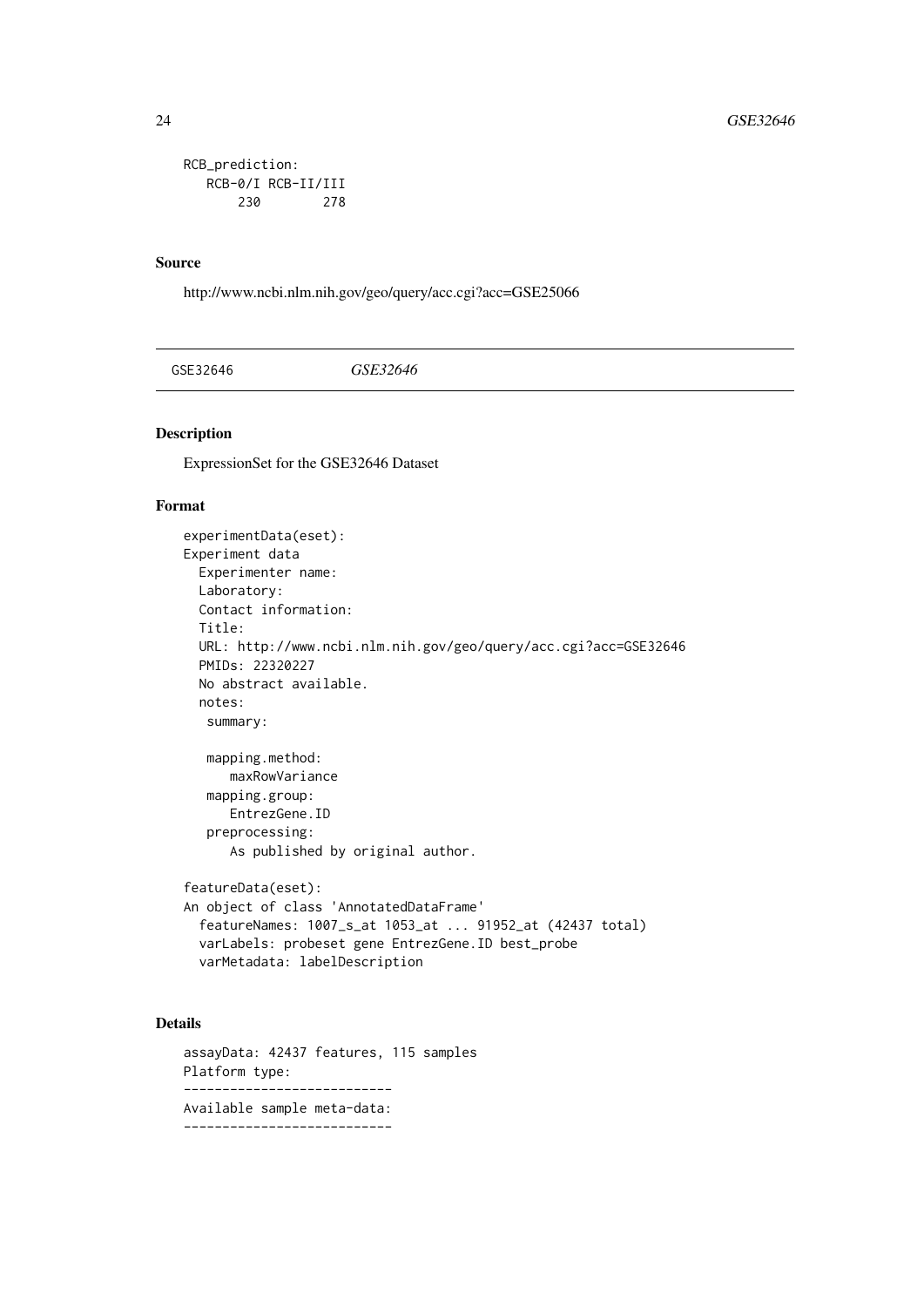# GSE32646 25

```
sample_name:
  Length Class Mode
     115 character character
sample_type:
tumor
 115
er:
negative positive
   44 71
pgr:
negative positive
     70 45
her2:
negative positive
    81 34
T:
1 2 3 4
5 87 18 5
N:
0 1
32 83
age_at_initial_pathologic_diagnosis:
  Min. 1st Qu. Median Mean 3rd Qu. Max.
 27.00 45.00 51.00 51.49 59.00 73.00
grade:
1 \quad 2 \quad 316 78 21
batch:
GSE32646
    115
uncurated_author_metadata:
  Length Class Mode
     115 character character
```
# Source

http://www.ncbi.nlm.nih.gov/geo/query/acc.cgi?acc=GSE32646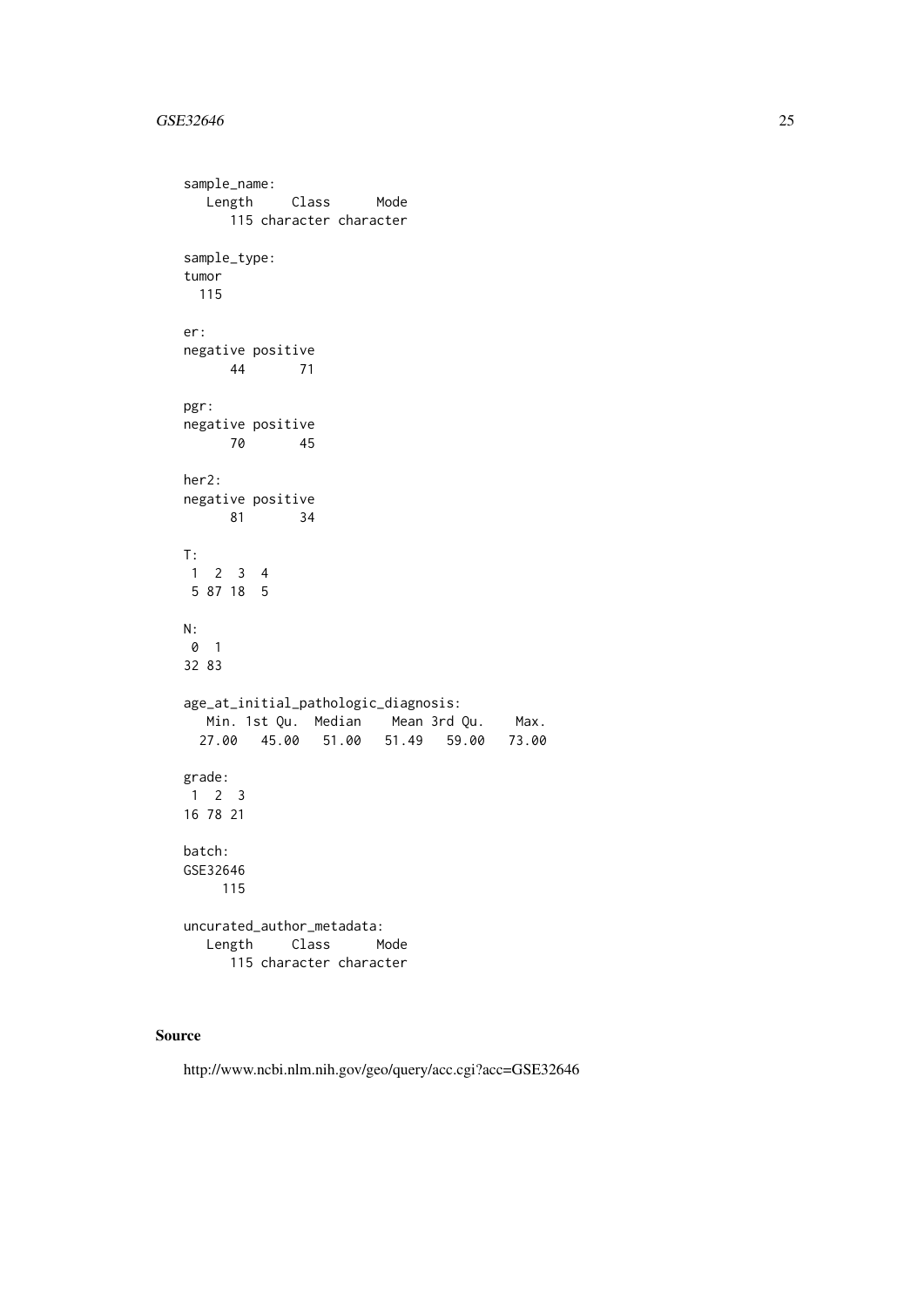<span id="page-25-0"></span>

### Description

ExpressionSet for the GSE48091 Dataset

#### Format

```
experimentData(eset):
Experiment data
 Experimenter name:
 Laboratory:
 Contact information:
 Title:
 URL: http://www.ncbi.nlm.nih.gov/geo/query/acc.cgi?acc=GSE48091
 PMIDs: 26077471
 No abstract available.
 notes:
   summary:
   mapping.method:
      maxRowVariance
   mapping.group:
     EntrezGene.ID
   preprocessing:
      As published by original author.
featureData(eset):
An object of class 'AnnotatedDataFrame'
 featureNames: 100121619_TGI_at 100121620_TGI_at ... 100314044_TGI_at
    (23246 total)
 varLabels: probeset gene EntrezGene.ID best_probe
 varMetadata: labelDescription
```

```
assayData: 23246 features, 623 samples
Platform type:
---------------------------
Available sample meta-data:
---------------------------
sample_name:
  Length Class Mode
     623 character character
sample_type:
tumor
 623
```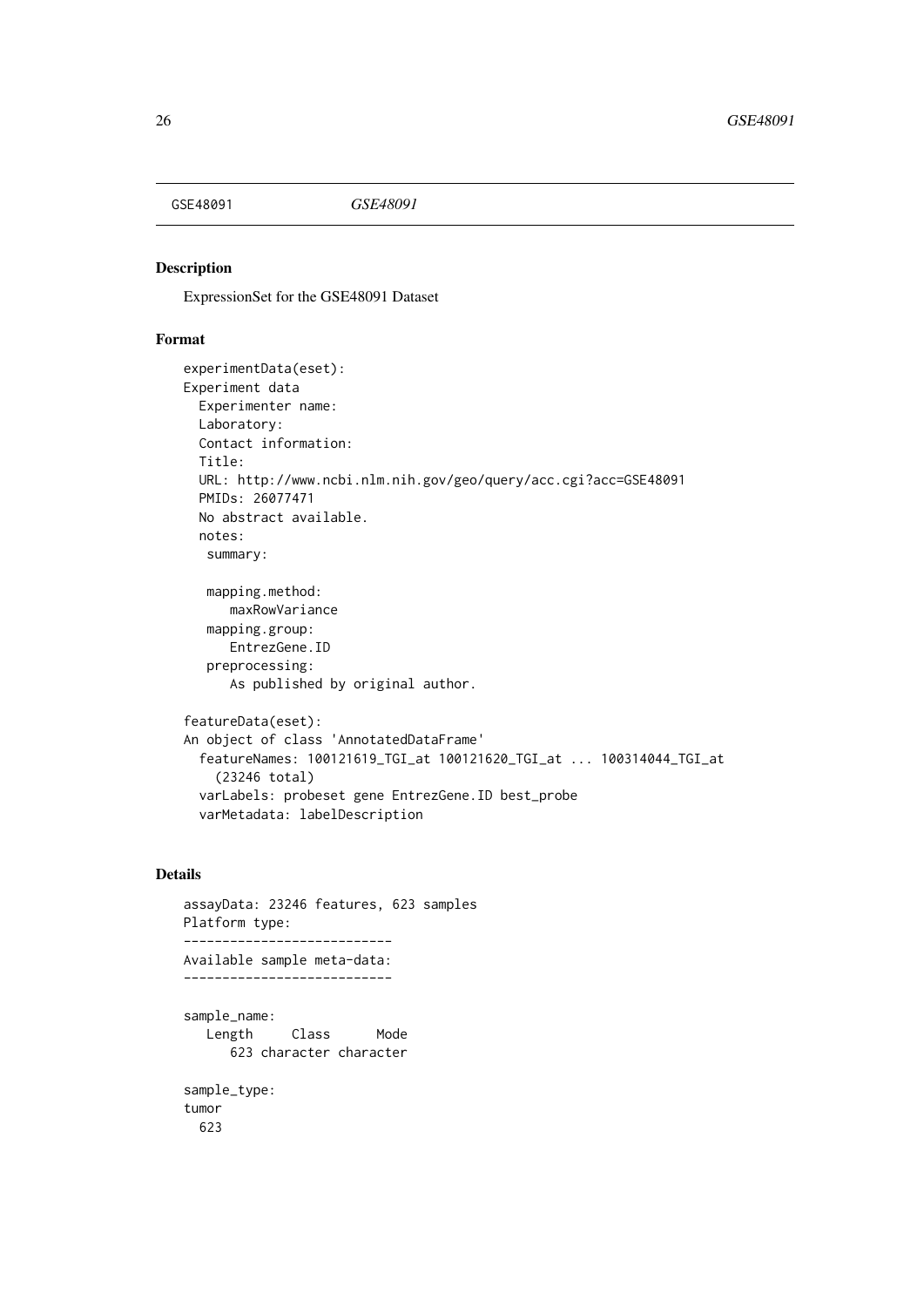#### <span id="page-26-0"></span> $GSE58644$  27

```
batch:
GSE48091
    623
uncurated_author_metadata:
  Length Class Mode
     623 character character
```
# Source

http://www.ncbi.nlm.nih.gov/geo/query/acc.cgi?acc=GSE48091

GSE58644 *GSE58644*

# Description

ExpressionSet for the GSE58644 Dataset

```
experimentData(eset):
Experiment data
 Experimenter name:
 Laboratory:
 Contact information:
 Title:
 URL: http://www.ncbi.nlm.nih.gov/geo/query/acc.cgi?acc=GSE58644
 PMIDs: 25284793
 No abstract available.
 notes:
   summary:
   mapping.method:
     maxRowVariance
   mapping.group:
     EntrezGene.ID
   preprocessing:
      As published by original author.
featureData(eset):
An object of class 'AnnotatedDataFrame'
  featureNames: 7896756 7896759 ... 8180179 (21462 total)
 varLabels: probeset gene EntrezGene.ID best_probe
 varMetadata: labelDescription
```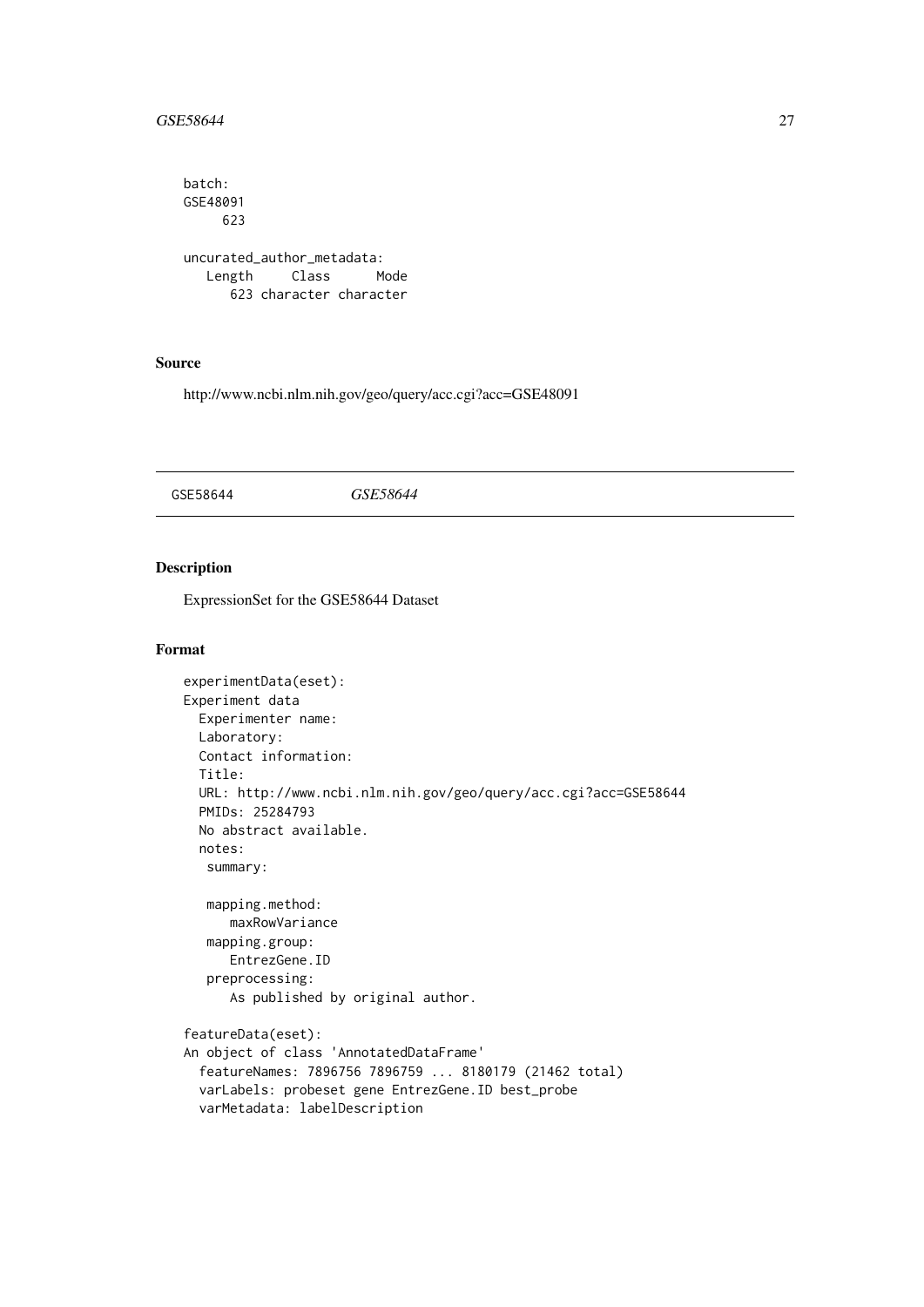```
assayData: 21462 features, 321 samples
Platform type:
---------------------------
Available sample meta-data:
---------------------------
sample_name:
  Length Class Mode
     321 character character
alt_sample_name:
  Length Class Mode
     321 character character
sample_type:
tumor
 321
er:
negative positive NA's
  70 250 1
her2:
negative positive NA's<br>256 Fe
   256 58 7
tumor_size:
  Min. 1st Qu. Median Mean 3rd Qu. Max.
 0.600 1.600 2.100 2.354 2.600 15.000
T:
  1 2 3 4 NA's
 43 59 13 1 205
N:0 1 NA's
138 151 32
age_at_initial_pathologic_diagnosis:
  Min. 1st Qu. Median Mean 3rd Qu. Max.
 29.00 49.00 58.00 58.82 68.00 93.00
grade:
 1 2 3 NA's
 26 135 159 1
dmfs_status:
norecurrence recurrence
       295 26
dmfs_days:
```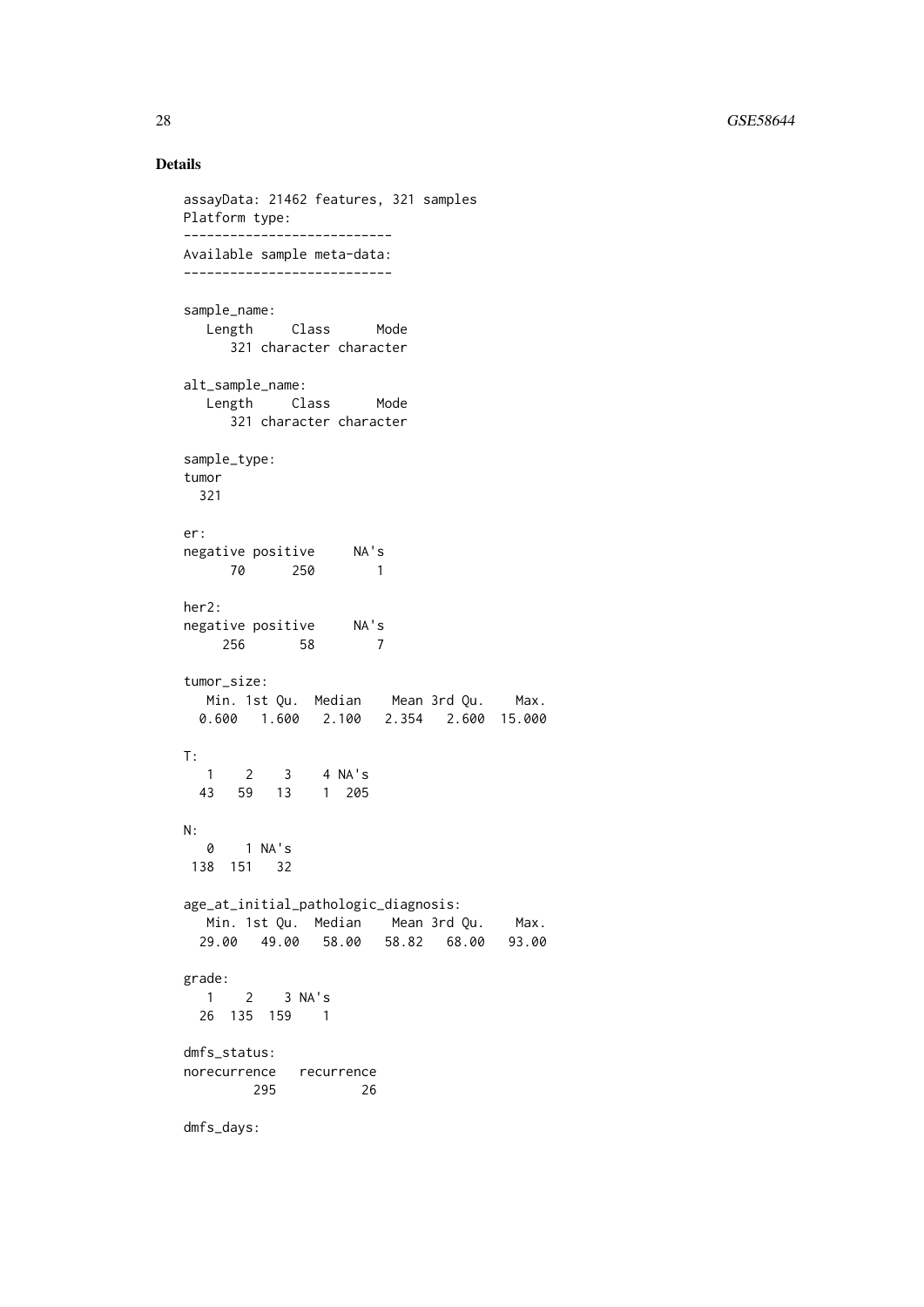```
Min. 1st Qu. Median Mean 3rd Qu. Max.
    0 9496 17900 21620 33600 52590
treatment:
chemo.plus.hormono chemotherapy hormonotherapy untreated
            91 29 66 10
          NA's
           125
chemo:
  0 1 NA's
105 123 93
tamoxifen:
 0 1 NA's
 39 157 125
herceptin:
  0 1 NA's
190 12 119
batch:
GSE58644
    321
uncurated_author_metadata:
  Length Class Mode
    321 character character
duplicates:
  Length Class Mode
    321 character character
```
http://www.ncbi.nlm.nih.gov/geo/query/acc.cgi?acc=GSE58644

### Description

ExpressionSet for the HLP Dataset

```
experimentData(eset):
Experiment data
 Experimenter name:
 Laboratory:
```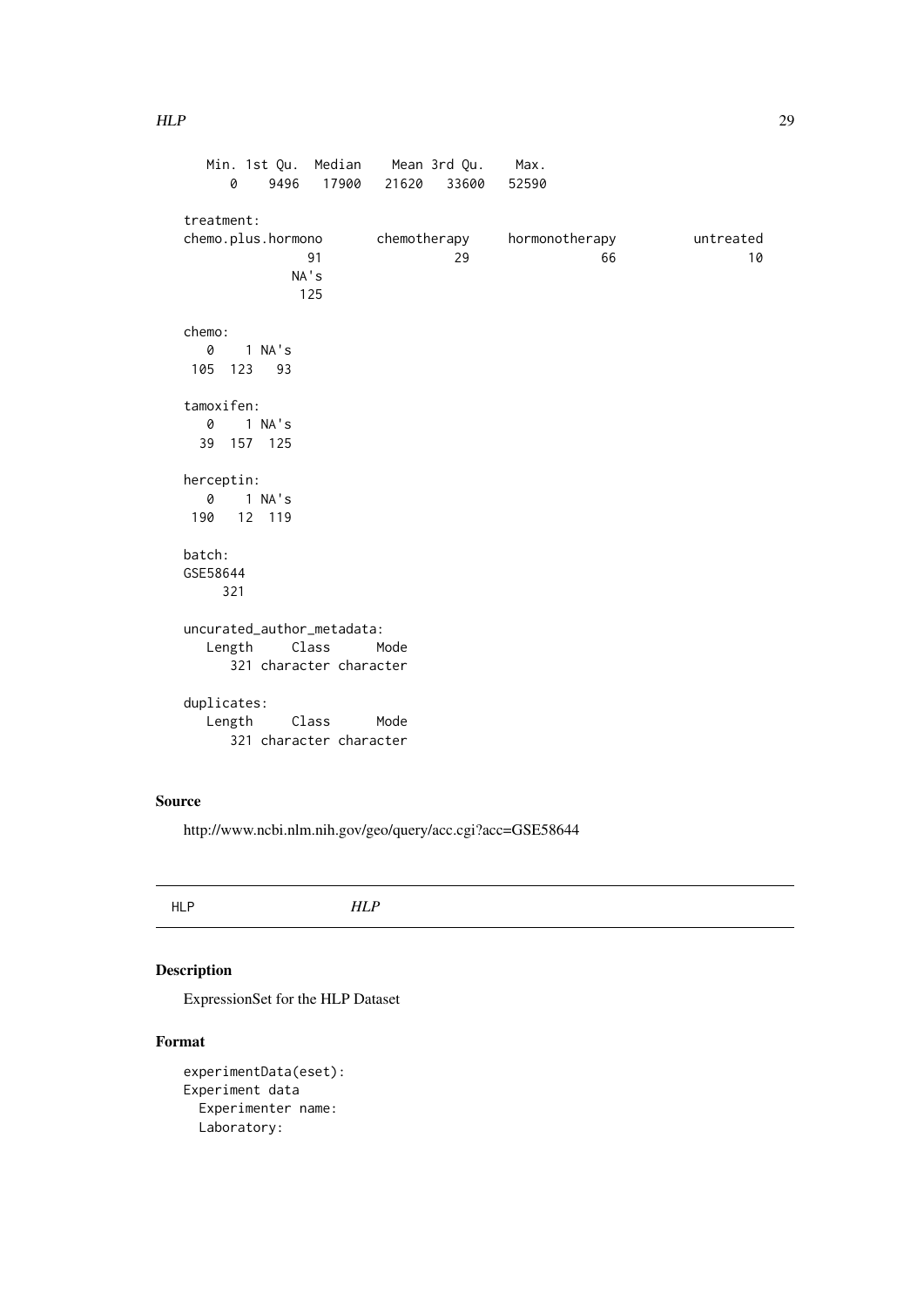```
Contact information: http://www.ncbi.nlm.nih.gov/pubmed/?term=19688261
  Title:
 URL: http://www.ebi.ac.uk/arrayexpress/experiments/E-TABM-543/
 PMIDs: 19688261
 No abstract available.
 notes:
   summary:
      The results show evidence of different patterns of genetic aberrations in
distinct molecular subtypes of breast cancer. Patterns of copy number aber
rations may drive biological phenomena characteristic to each subtype.
   mapping.method:
      maxRowVariance
   mapping.group:
      EntrezGene.ID
   preprocessing:
      As published by original author.
featureData(eset):
An object of class 'AnnotatedDataFrame'
  featureNames: 9g8cQB1TZtuiix.ulU fJUdX0IAn_P9VLTgJU ...
    xopB7pPn18FJ067uDs (26536 total)
 varLabels: probeset gene EntrezGene.ID best_probe
 varMetadata: labelDescription
```

```
assayData: 26536 features, 53 samples
Platform type:
---------------------------
Available sample meta-data:
---------------------------
sample_name:
  Length Class Mode
      53 character character
alt_sample_name:
  Length Class Mode
      53 character character
sample_type:
tumor
  53
er:
negative positive
     28 25
pgr:
negative positive
     33 20
```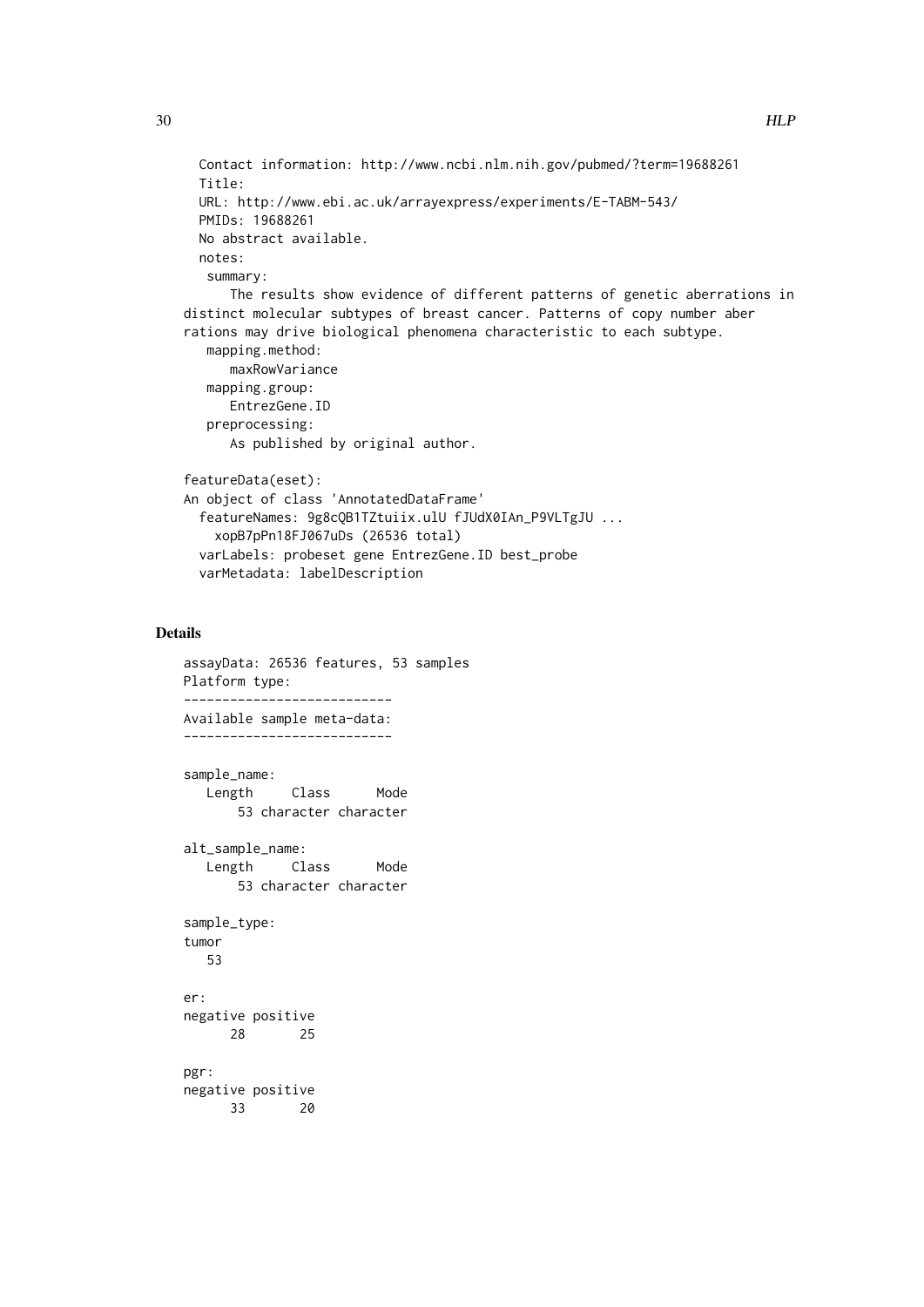```
her2:
negative positive
     40 13
tumor_size:
  Min. 1st Qu. Median Mean 3rd Qu. Max. NA's
 1.200 1.800 2.450 2.648 3.000 8.000 5
N:
 0 1 NA's<br>27 25 1
      25 \t 1age_at_initial_pathologic_diagnosis:
  Min. 1st Qu. Median Mean 3rd Qu. Max. NA's
 30.00 47.50 53.50 54.96 64.25 81.00 5
grade:
3
53
batch:
HLP
 53
uncurated_author_metadata:
  Length Class Mode
      53 character character
```
http://www.ebi.ac.uk/arrayexpress/experiments/E-TABM-543/

IRB *IRB*

### Description

ExpressionSet for the IRB Dataset

```
experimentData(eset):
Experiment data
 Experimenter name:
 Laboratory:
 Contact information: http://www.ncbi.nlm.nih.gov/pubmed/18297396
 Title:
 URL: http://www.ncbi.nlm.nih.gov/geo/query/acc.cgi?acc=GSE5460
 PMIDs: 18297396
 No abstract available.
```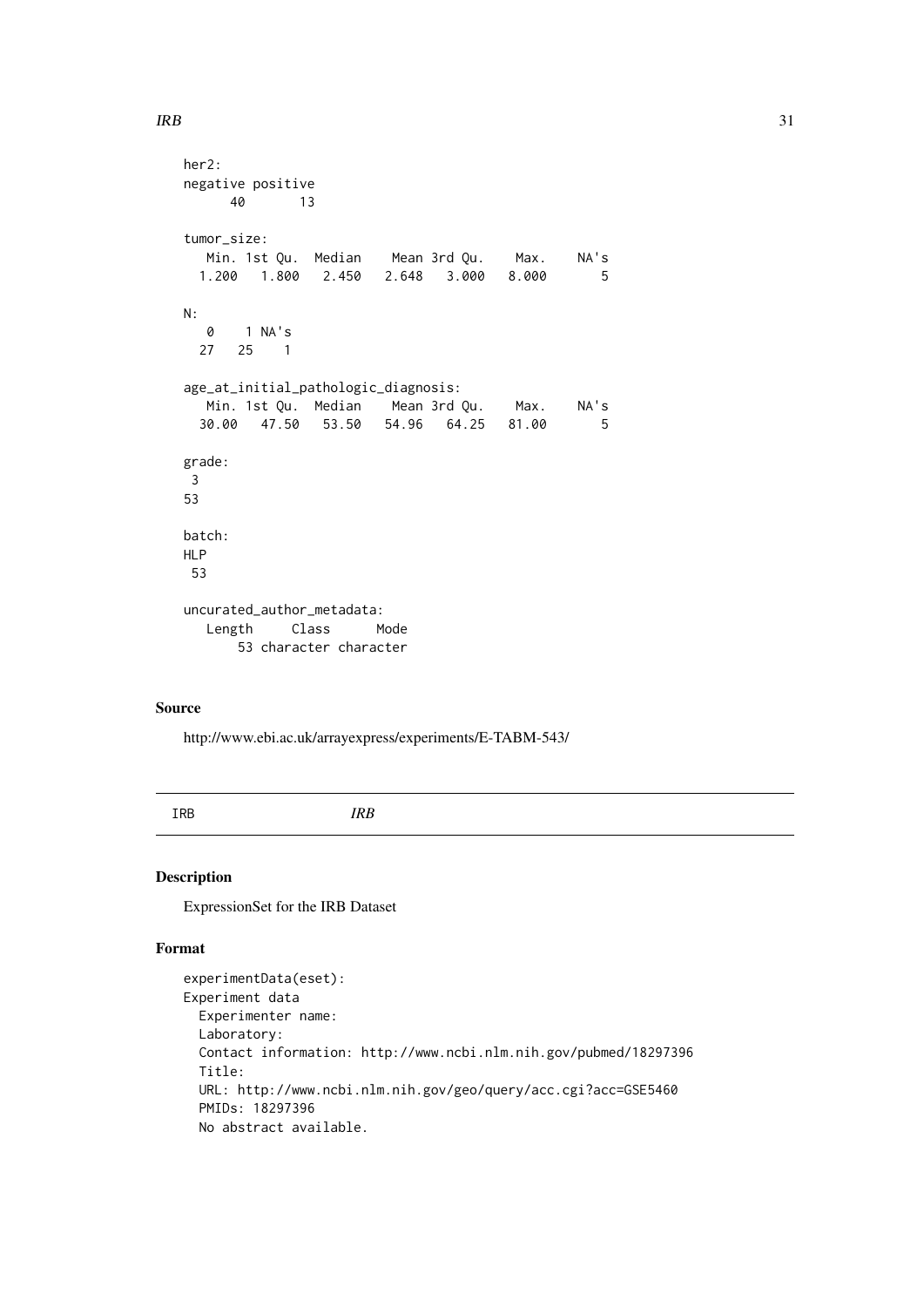```
notes:
   summary:
   mapping.method:
     maxRowVariance
   mapping.group:
     EntrezGene.ID
   preprocessing:
      As published by original author.
featureData(eset):
An object of class 'AnnotatedDataFrame'
 featureNames: 1007_s_at 1053_at ... AFFX-HUMISGF3A/M97935_MB_at
    (42447 total)
 varLabels: probeset gene EntrezGene.ID best_probe
 varMetadata: labelDescription
```

```
assayData: 42447 features, 129 samples
Platform type:
---------------------------
Available sample meta-data:
---------------------------
sample_name:
  Length Class Mode
     129 character character
alt_sample_name:
  Length Class Mode
     129 character character
sample_type:
tumor
 129
er:
negative positive
     53 76
her2:
negative positive
     98 31
tumor_size:
  Min. 1st Qu. Median Mean 3rd Qu. Max.
 0.800 1.500 2.200 2.488 3.000 8.500
N:
0 1
64 65
```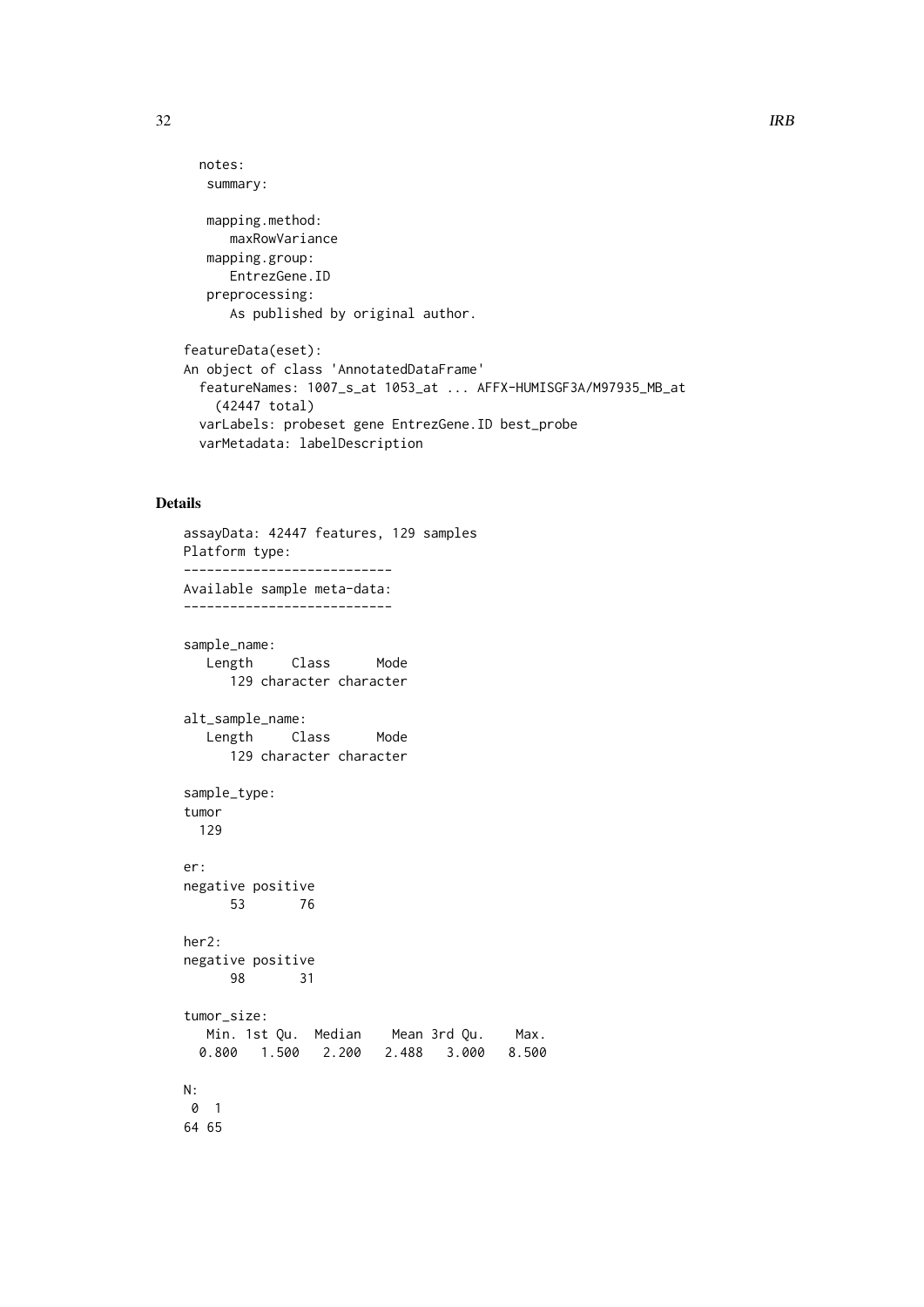```
KOO 33
```

```
grade:
1 2 3
27 32 70
treatment:
untreated
     129
batch:
IRB
129
uncurated_author_metadata:
  Length Class Mode
     129 character character
```
http://www.ncbi.nlm.nih.gov/geo/query/acc.cgi?acc=GSE5460

KOO *KOO*

# Description

link does not work, in progress8

```
experimentData(eset):
Experiment data
 Experimenter name:
 Laboratory:
 Contact information: http://www.ncbi.nlm.nih.gov/pubmed/12747878
 Title:
 URL: Unavailable
 PMIDs: 12747878
 Abstract: A 6 word abstract is available. Use 'abstract' method.
 notes:
   summary:
     A new gene signature was used to accurately predict 90
n the study.
   mapping.method:
      maxRowVariance
   mapping.group:
     EntrezGene.ID
   preprocessing:
      As published by original author.
```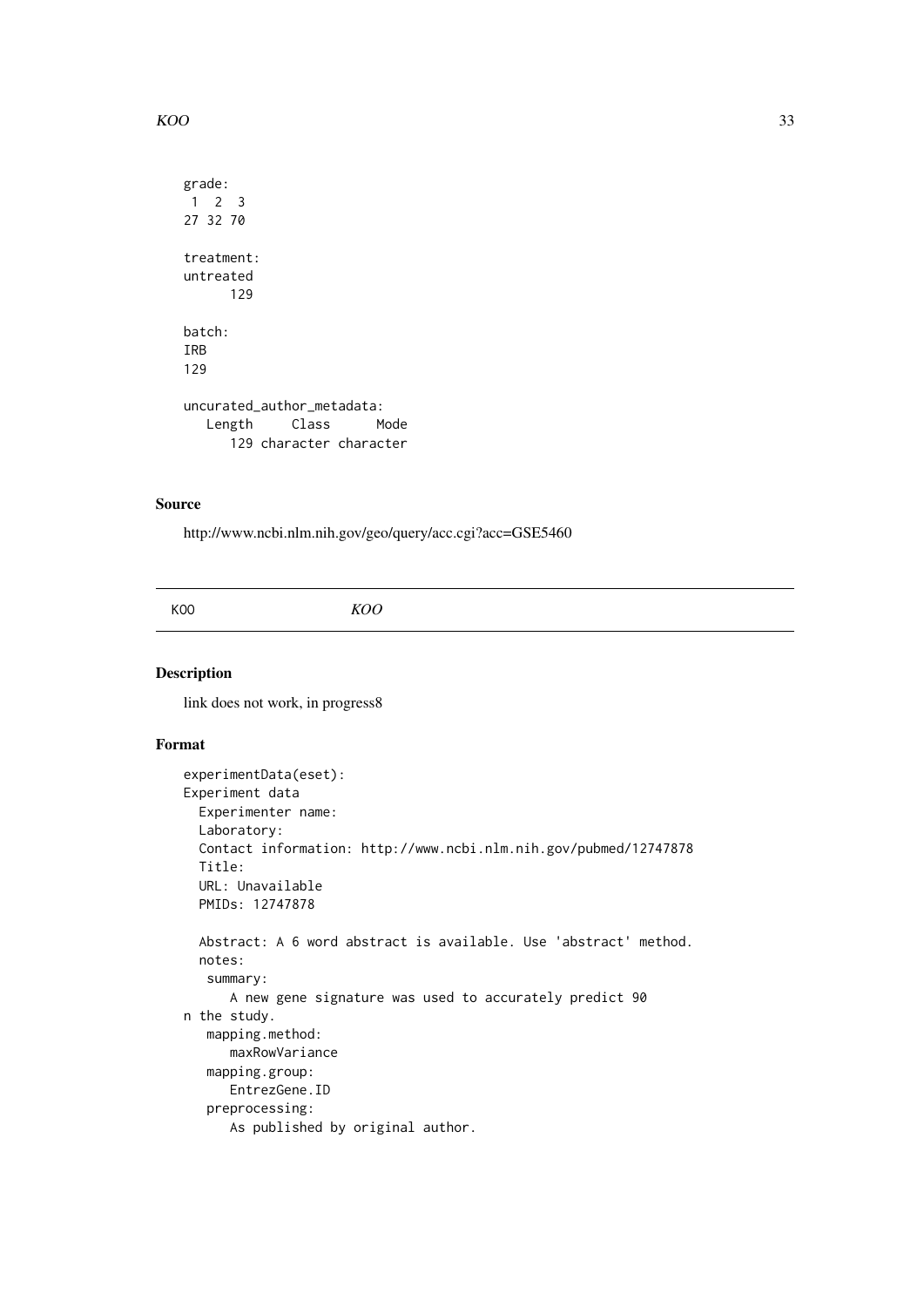```
featureData(eset):
An object of class 'AnnotatedDataFrame'
  featureNames: 1007_s_at 1053_at ... AFFX-HUMISGF3A/M97935_MB_at (280
    total)
 varLabels: probeset gene EntrezGene.ID best_probe
 varMetadata: labelDescription
```

```
assayData: 280 features, 88 samples
Platform type:
---------------------------
Available sample meta-data:
---------------------------
sample_name:
  Length Class Mode
      88 character character
alt_sample_name:
  Length Class Mode
      88 character character
sample_type:
tumor
  88
er:
negative positive
     15 73
pgr:
negative positive
     23 65
tumor_size:
  Min. 1st Qu. Median Mean 3rd Qu. Max.
  0.20 1.80 2.30 2.74 3.50 8.50
N:
0 1
19 69
treatment:
chemotherapy untreated
        61 27
batch:
KOO
88
```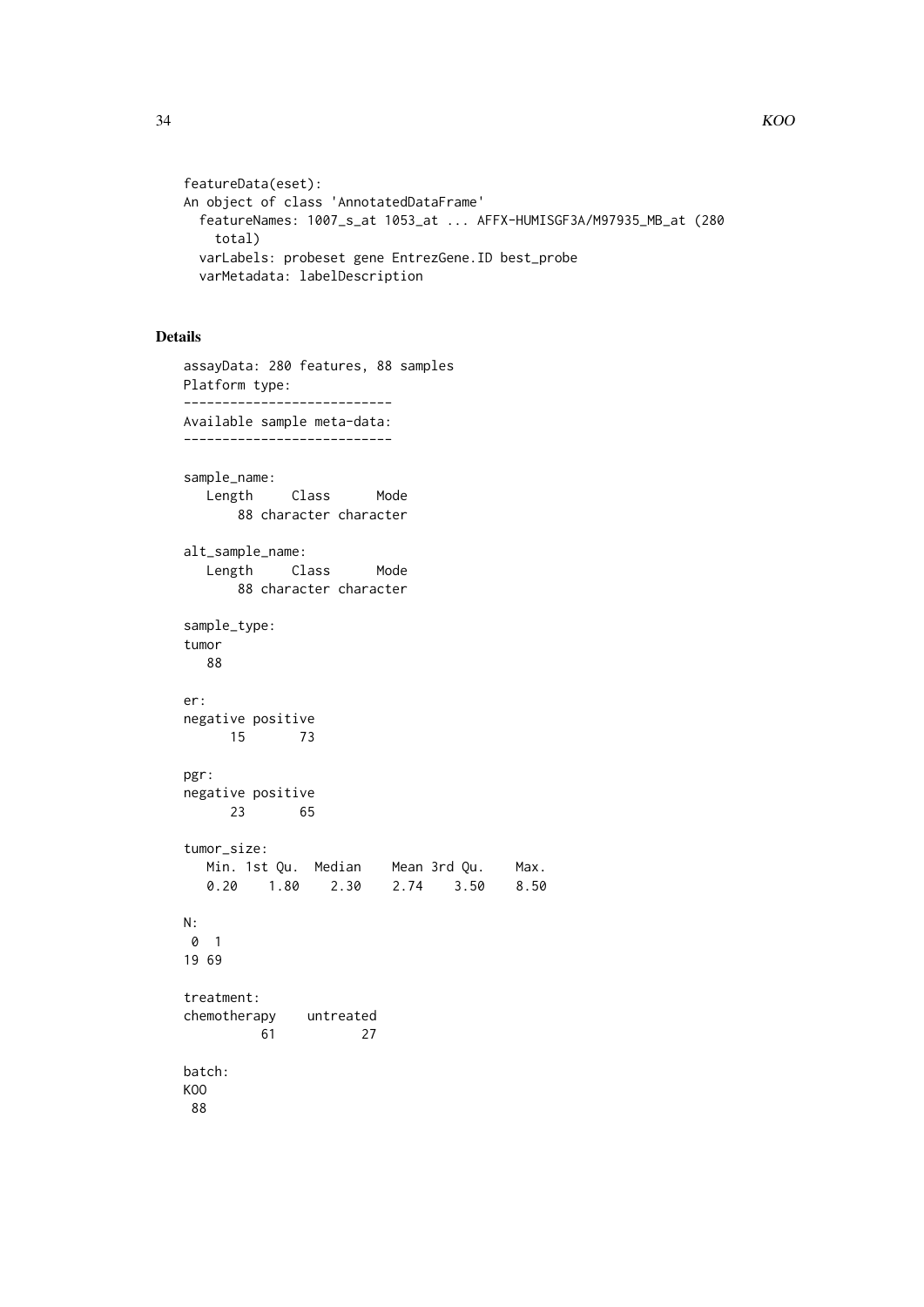#### <span id="page-34-0"></span>loadBreastDatasets 35

|                       | uncurated_author_metadata:      |      |
|-----------------------|---------------------------------|------|
| Length                | Class                           | Mode |
|                       | 88 character character          |      |
| duplicates:<br>Length | Class<br>88 character character | Mode |

# Source

Unavailable

loadBreastDatasets *Function to load breast cancer SummarizedExperiment objectsfrom the Experiment Hub*

# Description

This function returns breast cancer datasets from the hub and a vector of patients from the datasets that are duplicates based on a spearman correlation > 0.98

### Usage

```
loadBreastDatasets(rescale = FALSE, minNumberGenes = 0,
 minNumberEvents = 0, minSampleSize = 0, keepCommonOnly = FALSE,
  imputeMissing = FALSE, removeDuplicates = FALSE)
```
# Arguments

| minNumberGenes an integer specifying to remove expression sets with less genes than this number<br>(detault 0)<br>minNumberEvents<br>dataset (default 0)<br>minSampleSize<br>rizedExperiment (default 0)<br>keepCommonOnly remove entrezIDs not common to all datasets (default FALSE)<br>remove patients from datasets with missing expression values<br>imputeMissing<br>removeDuplicates<br>other patient expression profiles (default TRUE) | rescale | apply centering and scaling to the expression sets (default FALSE)               |
|-------------------------------------------------------------------------------------------------------------------------------------------------------------------------------------------------------------------------------------------------------------------------------------------------------------------------------------------------------------------------------------------------------------------------------------------------|---------|----------------------------------------------------------------------------------|
|                                                                                                                                                                                                                                                                                                                                                                                                                                                 |         |                                                                                  |
|                                                                                                                                                                                                                                                                                                                                                                                                                                                 |         |                                                                                  |
|                                                                                                                                                                                                                                                                                                                                                                                                                                                 |         | an integer specifying how man survival events must be in the dataset to keep the |
|                                                                                                                                                                                                                                                                                                                                                                                                                                                 |         | an integer specifying the minimum number of patients required in a summa-        |
|                                                                                                                                                                                                                                                                                                                                                                                                                                                 |         |                                                                                  |
|                                                                                                                                                                                                                                                                                                                                                                                                                                                 |         |                                                                                  |
|                                                                                                                                                                                                                                                                                                                                                                                                                                                 |         | remove patients with a Spearman correlation greater than or equal to 0.98 with   |

# Value

a list with 2 elements. The First element named summarizedExperiments contains the datasets. The second element named duplicates contains a vector with patient IDs for the duplicate patients (those with Spearman correlation greater than or equal to 0.98 with other patient expression profiles).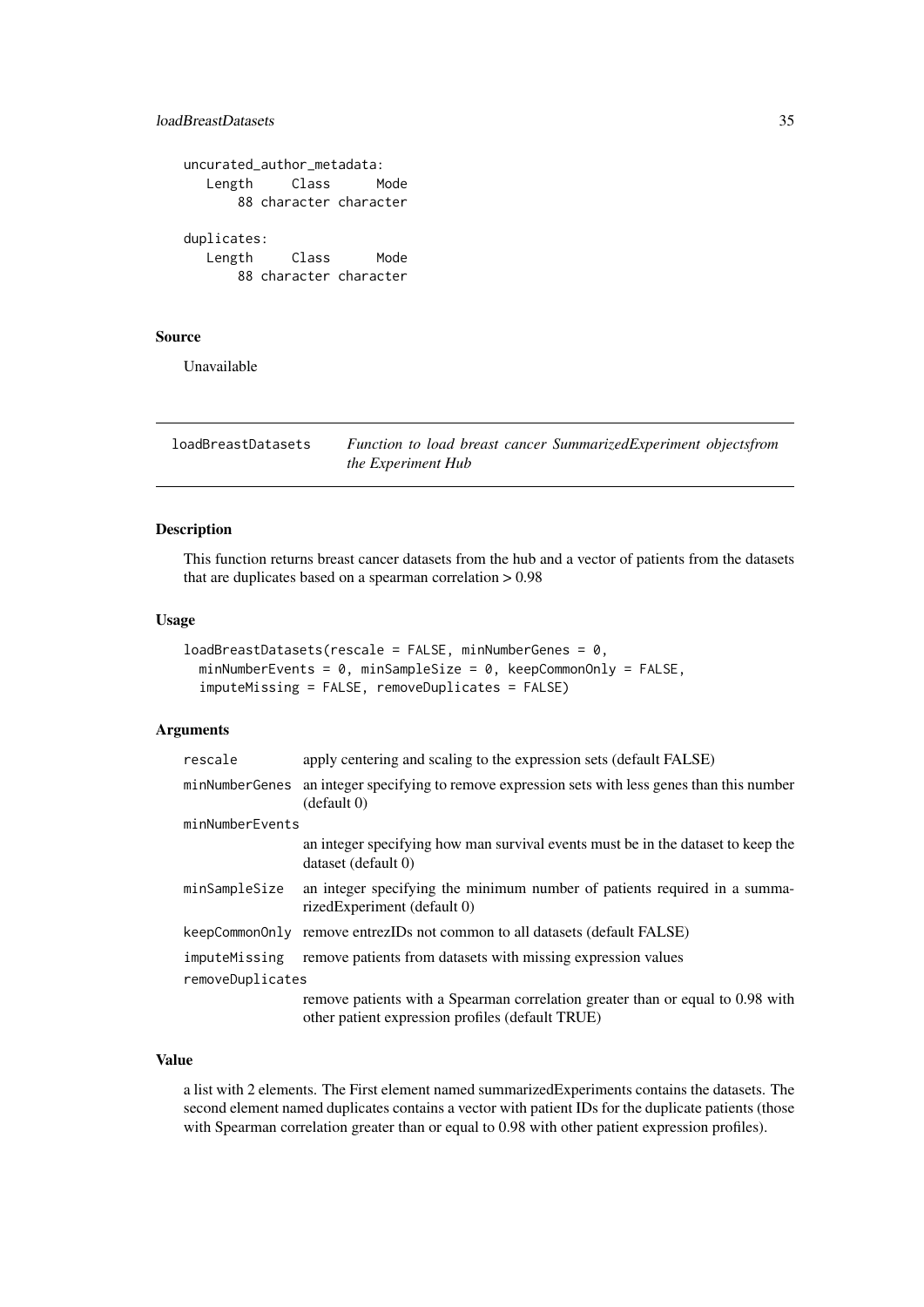# Examples

experimentsAndDups = loadBreastDatasets()

loadBreastEsets *Function to load breast cancer expression sets from the Experiment Hub*

# Description

This function returns breast cancer datasets from the hub and a vector of patients from the datasets that are most likely duplicates

# Usage

```
loadBreastEsets(loadString = "majority", removeDuplicates = TRUE,
 quantileCutoff = 0, rescale = FALSE, minNumberGenes = 0,
 minNumberEvents = 0, minSampleSize = 0, removeRetracted = TRUE,
 removeSubsets = TRUE, keepCommonOnly = FALSE,
 imputeMissing = FALSE)
```
# Arguments

| loadString       | a character vector specifying which data will be loaded. The default is "ma-<br>jority", which loads in 37 of the 39 datasets. The other option is to provide a<br>character vecotr of the names of the datasets to load. The metabric and tcga                                                                                  |
|------------------|----------------------------------------------------------------------------------------------------------------------------------------------------------------------------------------------------------------------------------------------------------------------------------------------------------------------------------|
|                  | datasets areloaded separately as they are very large and doing so will help pre-<br>vent memory allocation errors for R windows. Furthermore, these datasets are<br>so large that they dominate statistical analyses so it is best that they are analyzed<br>separate of the 37 smaller datasets loaded with the string majority |
| removeDuplicates |                                                                                                                                                                                                                                                                                                                                  |
|                  | remove patients with a Spearman correlation greater than or equal to 0.98 with<br>other patient expression profiles (default TRUE)                                                                                                                                                                                               |
|                  | quantileCutoff A nueric between 0 and 1 specifying to remove genes with standard deviation<br>below the required quantile (default 0)                                                                                                                                                                                            |
| rescale          | apply centering and scaling to the expression sets (default FALSE)                                                                                                                                                                                                                                                               |
| minNumberGenes   | an integer specifying to remove expression sets with less genes than this number<br>(default 0)                                                                                                                                                                                                                                  |
| minNumberEvents  |                                                                                                                                                                                                                                                                                                                                  |
|                  | an integer specifying how man survival events must be in the dataset to keep the<br>dataset (default 0)                                                                                                                                                                                                                          |
| minSampleSize    | an integer specifying the minimum number of patients required in an eset (de-<br>fault $(0)$                                                                                                                                                                                                                                     |
| removeRetracted  |                                                                                                                                                                                                                                                                                                                                  |
|                  | remove datasets from retracted papers (default TRUE, currently just PMID17290060<br>dataset)                                                                                                                                                                                                                                     |
| removeSubsets    | remove datasets that are a subset of other datasets (defeault TRUE, currently just<br>PMID19318476)                                                                                                                                                                                                                              |
| keepCommonOnly   | remove probes not common to all datasets (default FALSE)                                                                                                                                                                                                                                                                         |
| imputeMissing    | remove patients from datasets with missing expression values                                                                                                                                                                                                                                                                     |
|                  |                                                                                                                                                                                                                                                                                                                                  |

<span id="page-35-0"></span>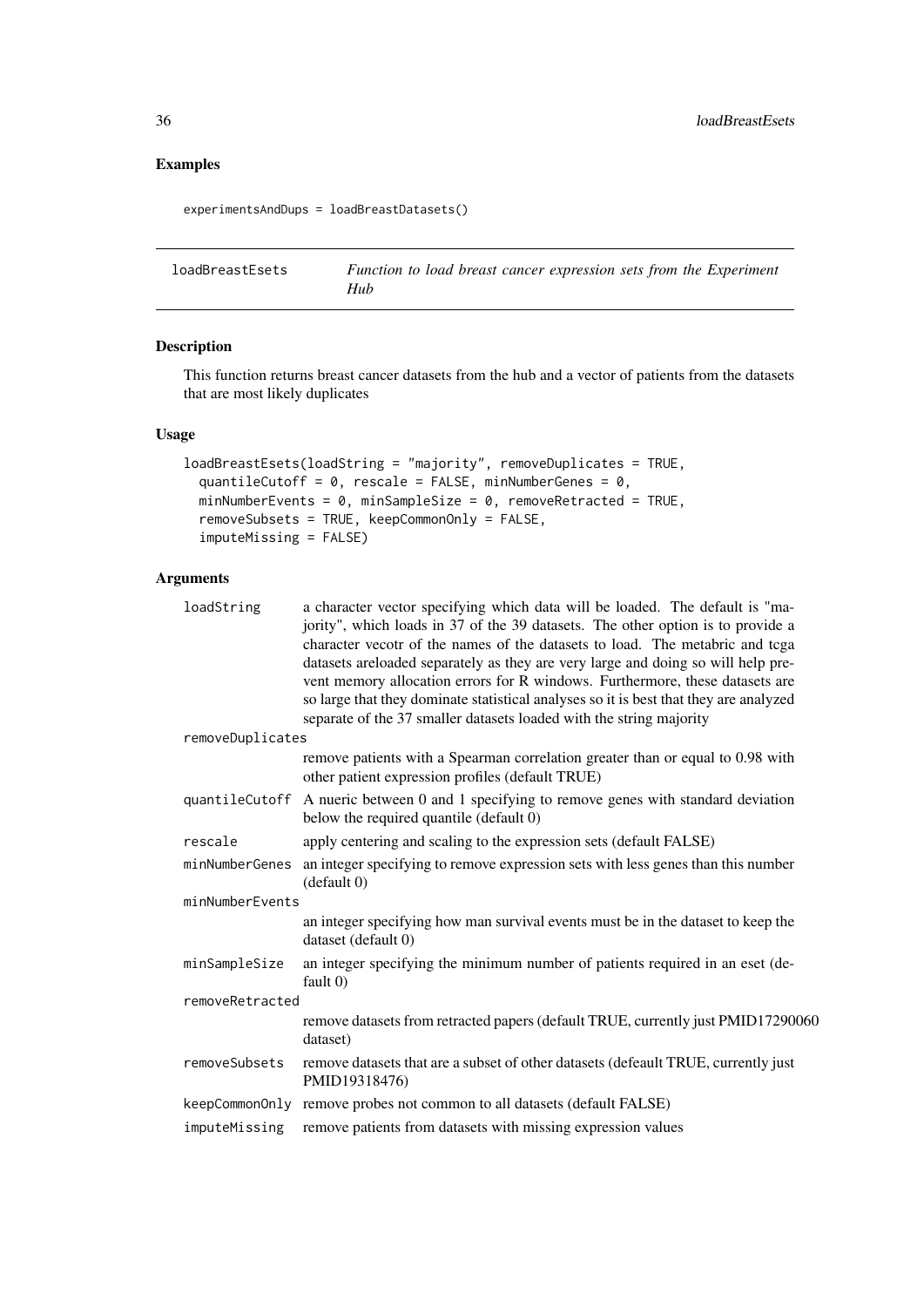#### $LUND$  37

### Value

a list with 2 elements. The First element named esets contains the datasets. The second element named duplicates contains a vector with patient IDs for the duplicate patients (those with Spearman correlation greater than or equal to 0.98 with other patient expression profiles).

## Examples

```
#Use the default loadString = "majority" if you want the 37 smaller datasets
esetsAndDups = loadBreastEsets(loadString = c("CAL", "DFHCC", "DFHCC2", "DFHCC3", "DUKE", "DUKE2", "EMC2"))
```
LUND *LUND*

#### Description

ExpressionSet for the LUND Dataset

```
experimentData(eset):
Experiment data
 Experimenter name:
 Laboratory:
 Contact information: http://www.ncbi.nlm.nih.gov/pubmed/?term=18430221
 Title:
 URL: http://www.ncbi.nlm.nih.gov/geo/query/acc.cgi?acc=GSE31863
 PMIDs: 18430221
 No abstract available.
 notes:
   summary:
     A significant difference was found between the ER positive subgroup and ER
 negative subgroup in the gene expression profiles.
   mapping.method:
      maxRowVariance
   mapping.group:
      EntrezGene.ID
   preprocessing:
      As published by original author.
featureData(eset):
An object of class 'AnnotatedDataFrame'
  featureNames: H200006618 H200006808 ... H300022925 (11154 total)
  varLabels: probeset gene EntrezGene.ID best_probe
  varMetadata: labelDescription
```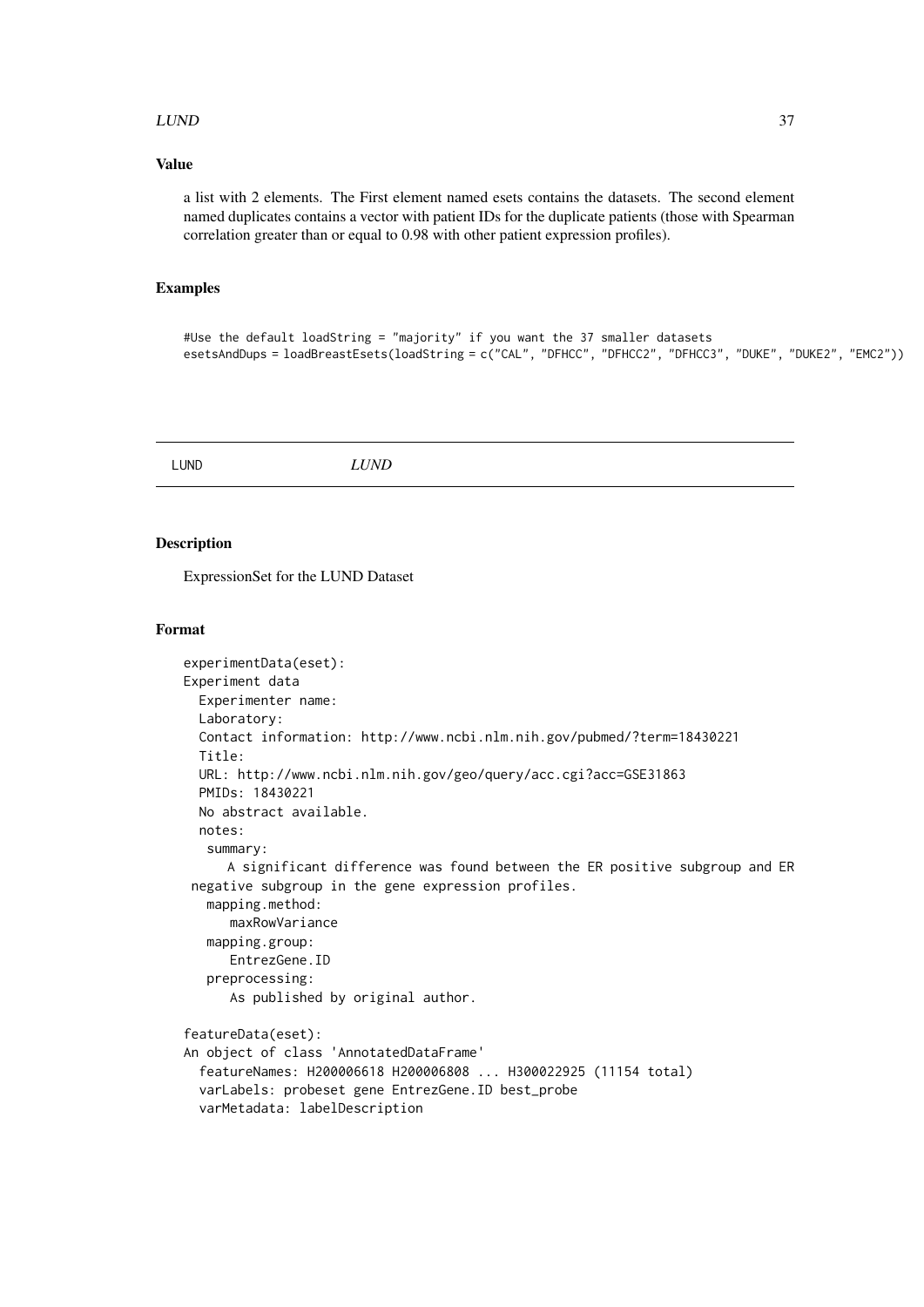```
assayData: 11154 features, 143 samples
Platform type:
---------------------------
Available sample meta-data:
---------------------------
sample_name:
  Length Class Mode
     143 character character
alt_sample_name:
  Length Class Mode
     143 character character
sample_type:
tumor
 143
er:
negative positive
     29 114
pgr:
negative positive NA's
   47 88 8
tumor_size:
  Min. 1st Qu. Median Mean 3rd Qu. Max. NA's
 0.200 1.100 1.500 1.486 1.800 4.000 2
N:
 \boldsymbol{\varnothing}143
age_at_initial_pathologic_diagnosis:
  Min. 1st Qu. Median Mean 3rd Qu. Max.
 27.00 47.50 56.00 54.76 63.00 73.00
batch:
LUNDS1 LUNDS2 LUNDS3 LUNDS4
   30 47 22 44
uncurated_author_metadata:
  Length Class Mode
     143 character character
```
## Source

http://www.ncbi.nlm.nih.gov/geo/query/acc.cgi?acc=GSE31863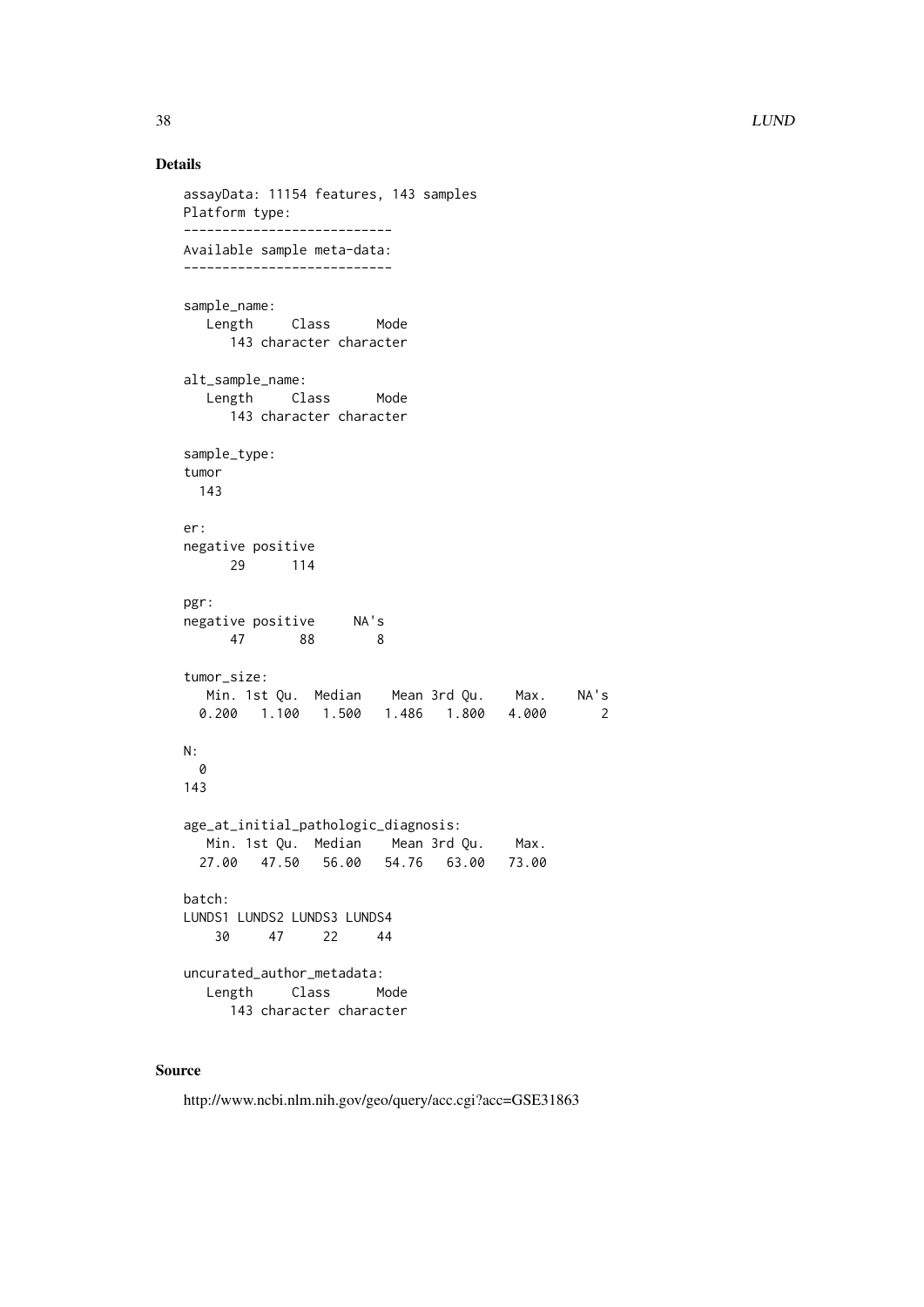## Description

ExpressionSet for the LUND2 Dataset

### Format

```
experimentData(eset):
Experiment data
 Experimenter name:
 Laboratory:
 Contact information: http://www.ncbi.nlm.nih.gov/pubmed/?term=17452630
 Title:
 URL: http://www.ncbi.nlm.nih.gov/geo/query/acc.cgi?acc=GSE5325
 PMIDs: 17452630
 No abstract available.
 notes:
   summary:
     Microarray signature was able to show PTEN mRNA losse_when IHC was unable,
 even though tumors exhibited PTEN loss behavior. Stathmim was an accurate
 IHC marker of the signature and had prognostic significance.
   mapping.method:
      maxRowVariance
   mapping.group:
      EntrezGene.ID
   preprocessing:
      As published by original author.
featureData(eset):
An object of class 'AnnotatedDataFrame'
  featureNames: 1 2 ... 27648 (22008 total)
  varLabels: probeset gene EntrezGene.ID best_probe
 varMetadata: labelDescription
```

```
assayData: 22008 features, 105 samples
Platform type:
---------------------------
Available sample meta-data:
---------------------------
sample_name:
  Length Class Mode
     105 character character
alt_sample_name:
  Length Class Mode
```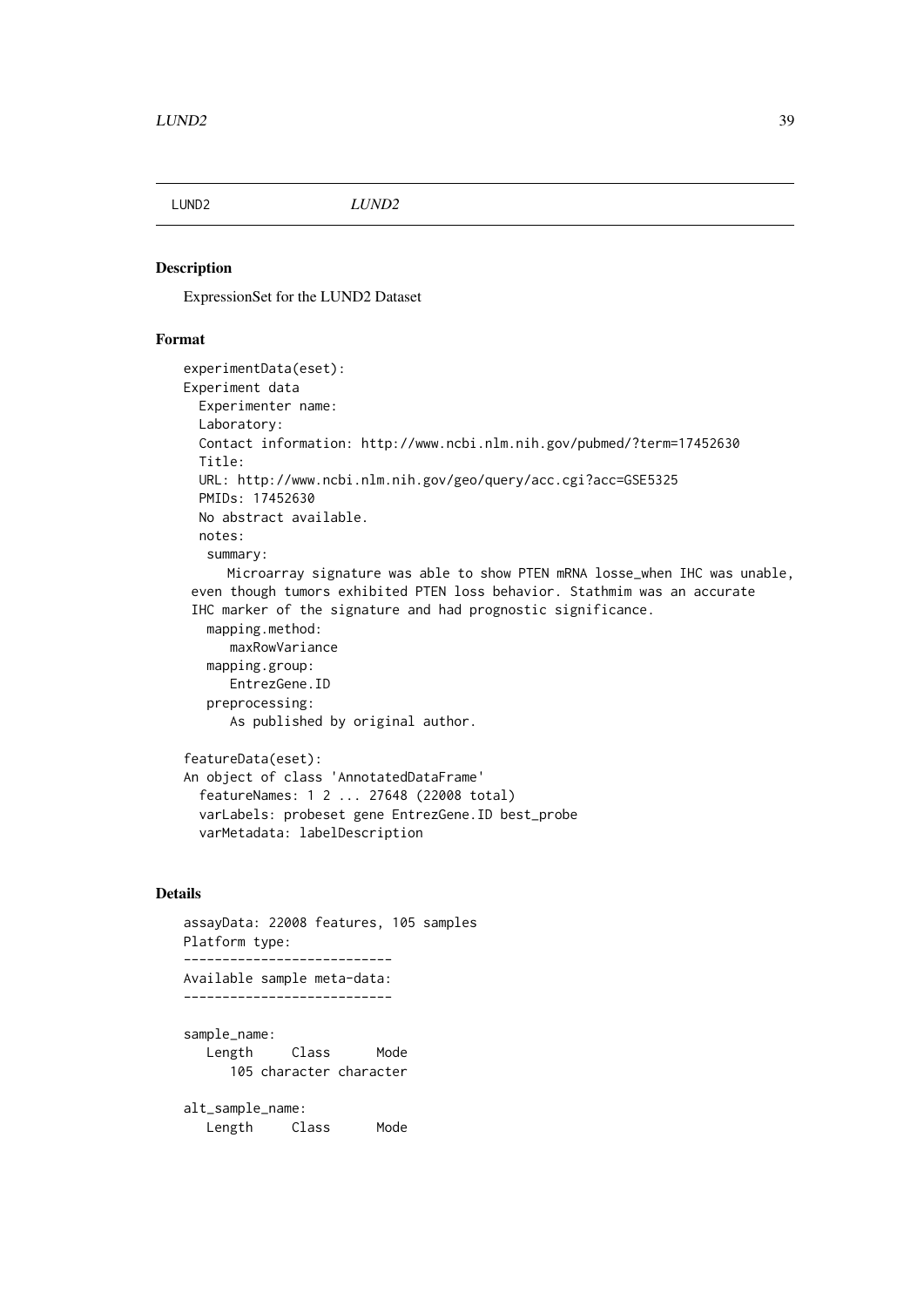```
105 character character
sample_type:
tumor
 105
er:
negative positive
     60 45
treatment:
hormonotherapy
          105
batch:
LUND2
 105
uncurated_author_metadata:
  Length Class Mode
     105 character character
```
#### Source

http://www.ncbi.nlm.nih.gov/geo/query/acc.cgi?acc=GSE5325

| INZ<br>-------- |  |  |  |
|-----------------|--|--|--|
|-----------------|--|--|--|

## Description

ExpressionSet for the MAINZ Dataset

```
experimentData(eset):
Experiment data
 Experimenter name:
 Laboratory:
 Contact information: http://www.ncbi.nlm.nih.gov/pubmed/?term=18593943
 Title:
 URL: http://www.ncbi.nlm.nih.gov/geo/query/acc.cgi?acc=GSE11121
 PMIDs: 18593943
 No abstract available.
 notes:
   summary:
     Poor prognosis is noted in tumors with low ER expression, showing the high
est level of proliferative activity. In some tumors with highly expressed
B-cell or T-cell metagenes, metastases rarely occurred, even with high pro
liferation and low ER expression.
```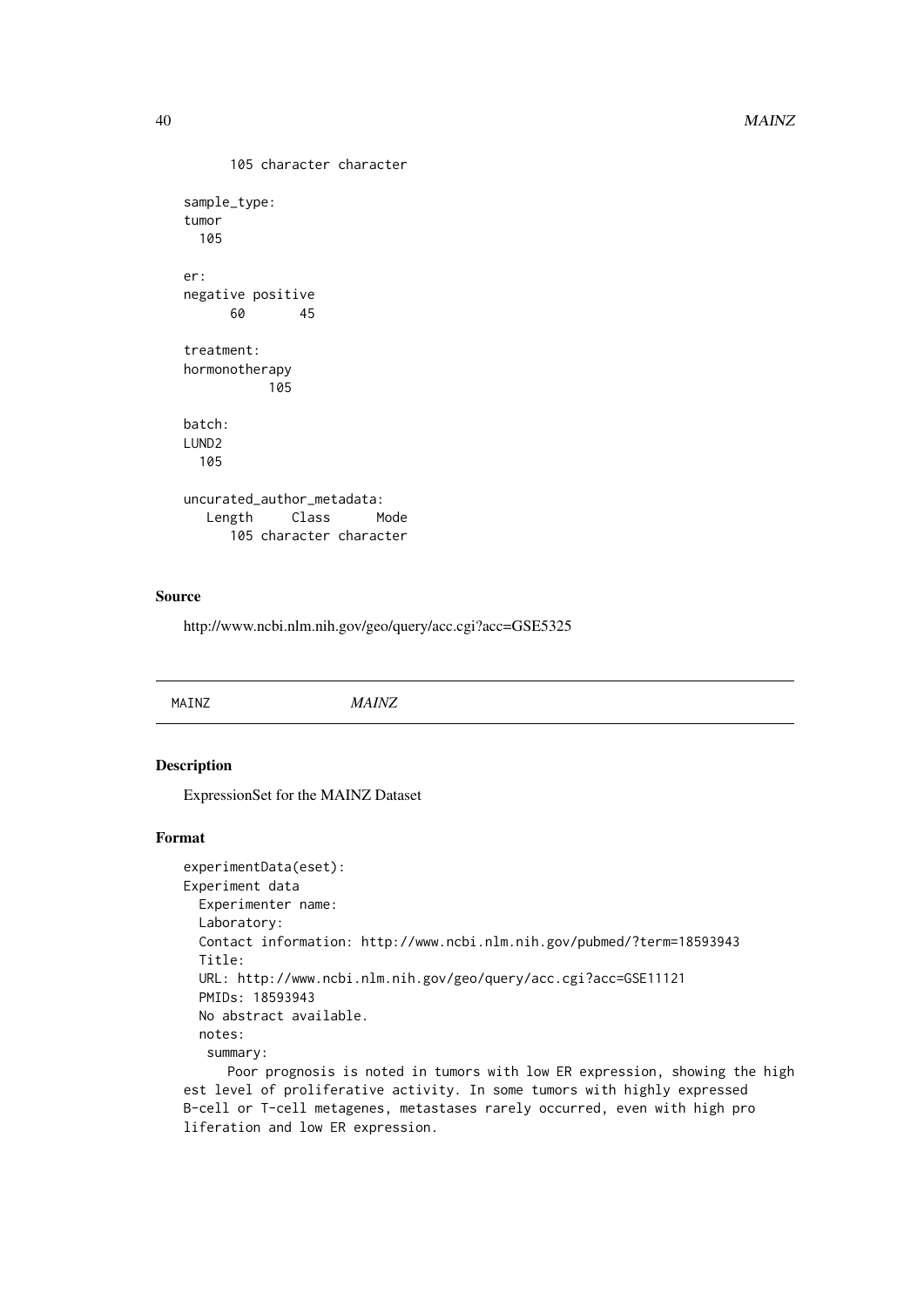### $MAINZ$  and the set of the set of the set of the set of the set of the set of the set of the set of the set of the set of the set of the set of the set of the set of the set of the set of the set of the set of the set of th

```
mapping.method:
     maxRowVariance
   mapping.group:
     EntrezGene.ID
   preprocessing:
      As published by original author.
featureData(eset):
An object of class 'AnnotatedDataFrame'
  featureNames: 1007_s_at 1053_at ... AFFX-HUMISGF3A/M97935_MB_at
    (20967 total)
 varLabels: probeset gene EntrezGene.ID best_probe
 varMetadata: labelDescription
```

```
assayData: 20967 features, 200 samples
Platform type:
---------------------------
Available sample meta-data:
---------------------------
sample_name:
  Length Class Mode
     200 character character
alt_sample_name:
  Length Class Mode
     200 character character
sample_type:
tumor
 200
er:
negative positive
    38 162
tumor_size:
  Min. 1st Qu. Median Mean 3rd Qu. Max.
 0.100 1.500 2.000 2.070 2.425 6.000
N:
 0
200
age_at_initial_pathologic_diagnosis:
  Min. 1st Qu. Median Mean 3rd Qu. Max.
 25.00 50.00 60.00 59.98 69.00 90.00
grade:
 1 2 3
```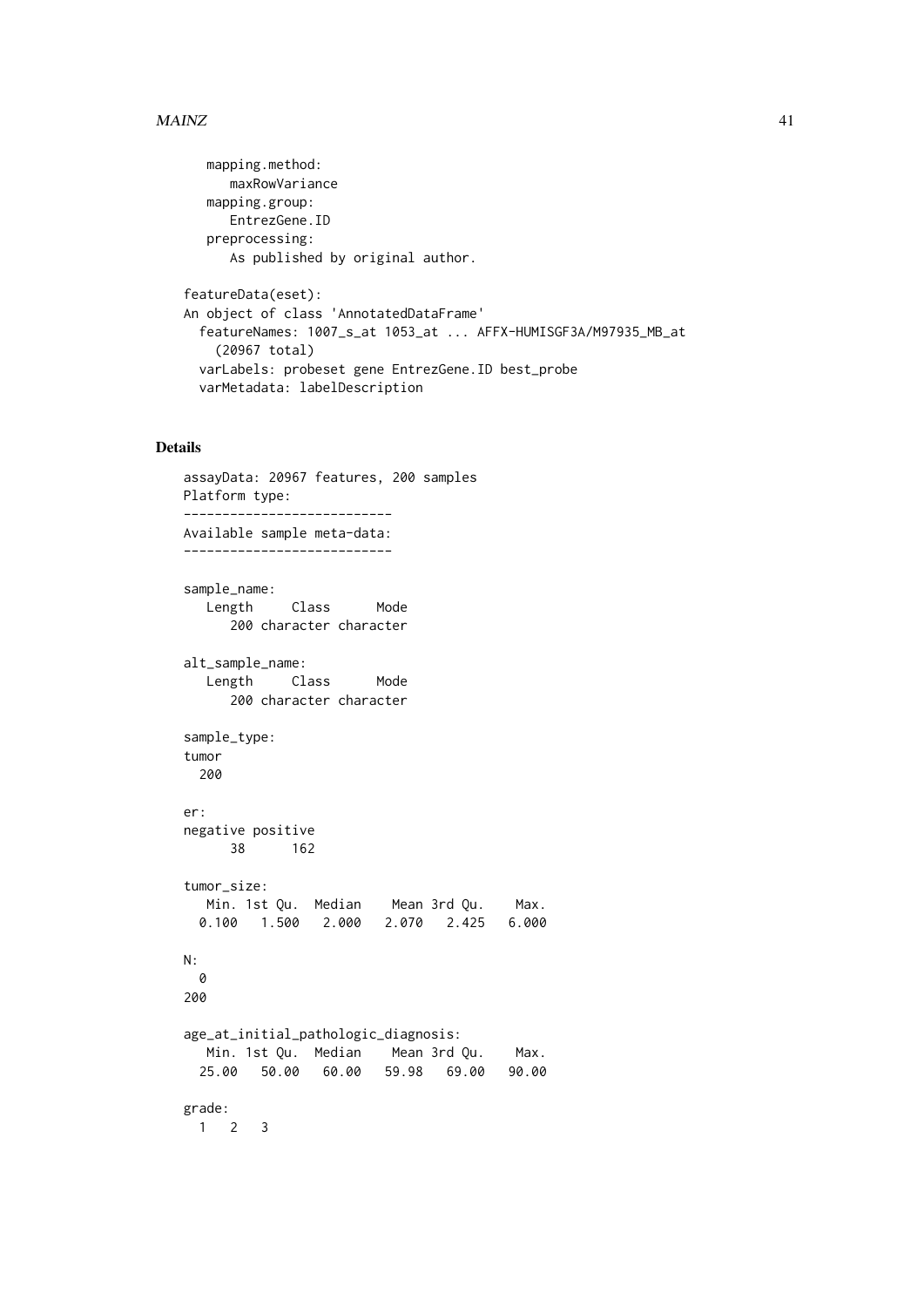#### 42 MAQC2

```
29 136 35
dmfs_days:
  Min. 1st Qu. Median Mean 3rd Qu. Max.
    30 1905 2715 2816 3855 7200
dmfs_status:
norecurrence recurrence
       154 46
treatment:
untreated
     200
batch:
MAINZ
 200
uncurated_author_metadata:
  Length Class Mode
     200 character character
```
### Source

http://www.ncbi.nlm.nih.gov/geo/query/acc.cgi?acc=GSE11121

| MAQC2 | MAUC<br>$\frac{1}{2}$ |  |
|-------|-----------------------|--|
|       |                       |  |

## Description

ExpressionSet for the MAQC2 Dataset

## Format

```
experimentData(eset):
Experiment data
 Experimenter name:
 Laboratory:
 Contact information: http://www.ncbi.nlm.nih.gov/pubmed/?term=20064235
 Title:
 URL: http://www.ncbi.nlm.nih.gov/geo/query/acc.cgi?acc=GSE20194
 PMIDs: 20064235
 No abstract available.
 notes:
   summary:
     It is possible to build multi-gene classifiers of clinical outcome. Predic
tion accuracy depends on training sample size and classification difficult
y.
```
mapping.method: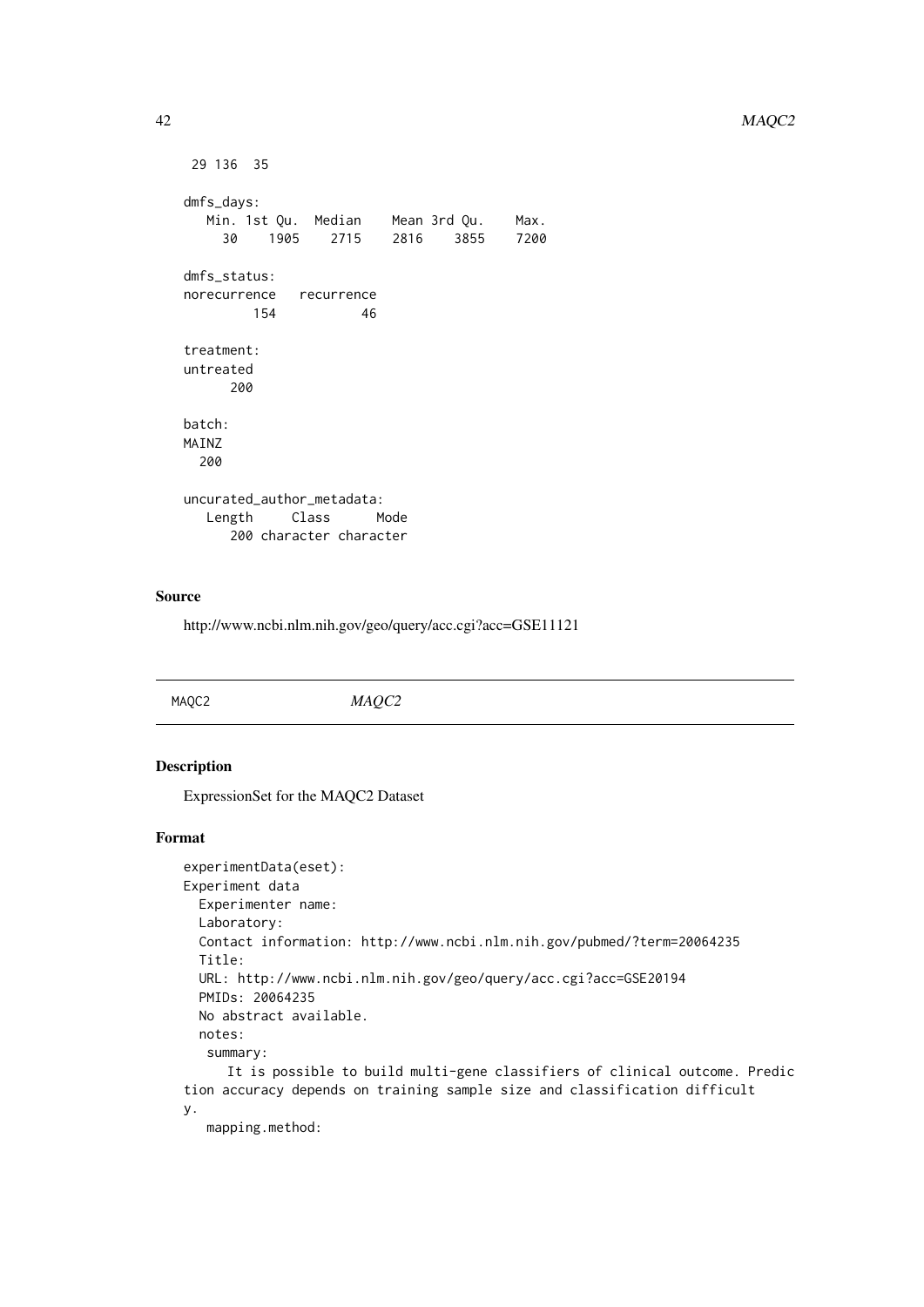### $MAQC2$  and the contract of the contract of the contract of the contract of the contract of the contract of the contract of the contract of the contract of the contract of the contract of the contract of the contract of the

```
maxRowVariance
  mapping.group:
     EntrezGene.ID
   preprocessing:
      As published by original author.
featureData(eset):
An object of class 'AnnotatedDataFrame'
 featureNames: 1007_s_at 1053_at ... AFFX-HUMISGF3A/M97935_MB_at
    (20967 total)
 varLabels: probeset gene EntrezGene.ID best_probe
 varMetadata: labelDescription
```

```
assayData: 20967 features, 230 samples
Platform type:
---------------------------
Available sample meta-data:
---------------------------
sample_name:
  Length Class Mode
     230 character character
alt_sample_name:
  Length Class Mode
     230 character character
sample_type:
tumor
 230
er:
negative positive
     89 141
pgr:
negative positive
    126 104
her2:
negative positive
   190 40
N:
 0 1
66 164
age_at_initial_pathologic_diagnosis:
  Min. 1st Qu. Median Mean 3rd Qu. Max.
 26.00 45.00 51.00 52.02 59.00 79.00
```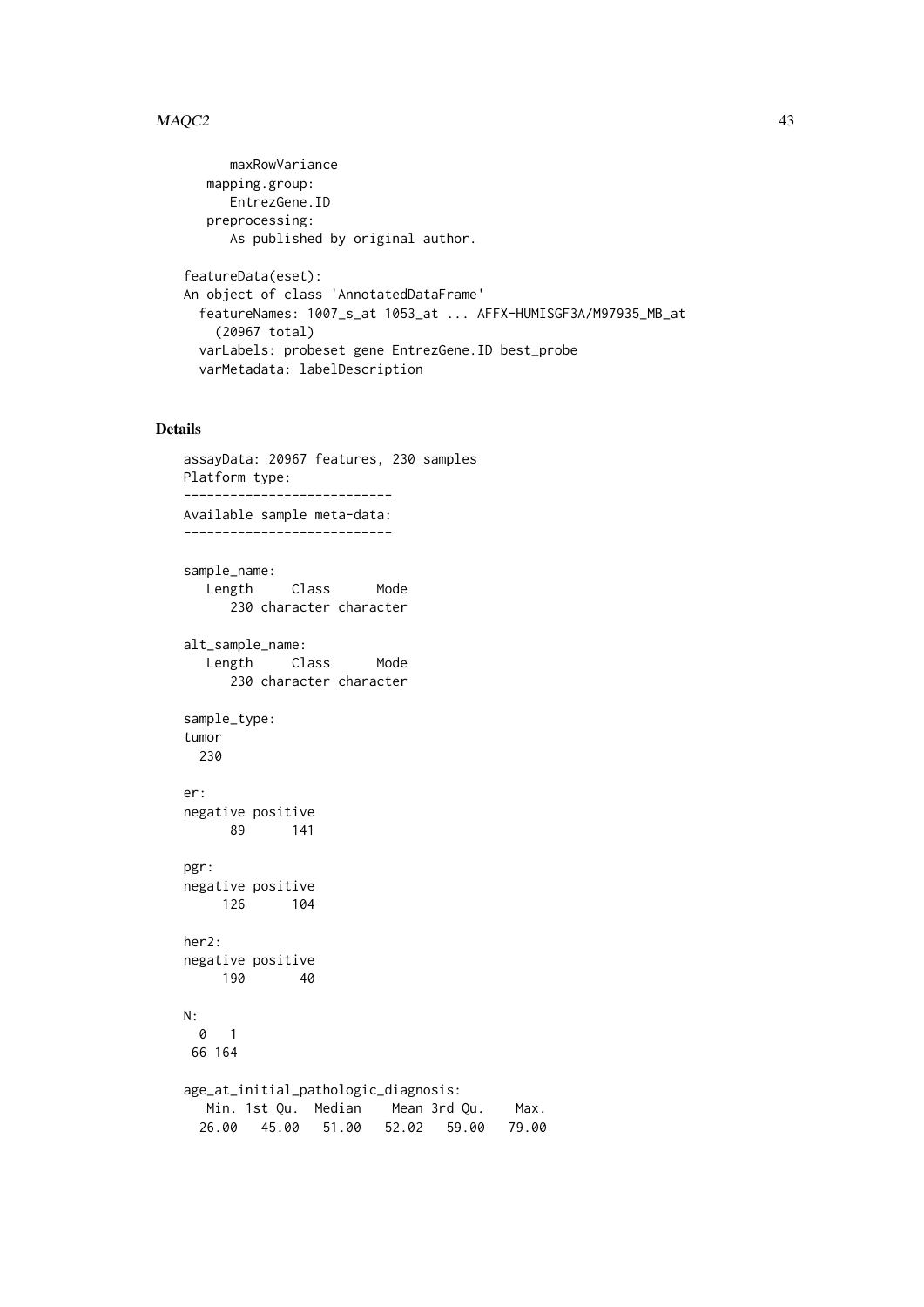```
grade:
 1 2 3
 13 94 123
treatment:
chemotherapy
         230
batch:
MAOC<sub>2</sub>
 230
uncurated_author_metadata:
  Length Class Mode
      230 character character
```
## Source

http://www.ncbi.nlm.nih.gov/geo/query/acc.cgi?acc=GSE20194

MCCC *MCCC*

## Description

ExpressionSet for the MCCC Dataset

preprocessing:

```
experimentData(eset):
Experiment data
 Experimenter name:
 Laboratory:
 Contact information: http://www.ncbi.nlm.nih.gov/pubmed/?term=19960244
 Title:
 URL: http://www.ncbi.nlm.nih.gov/geo/query/acc.cgi?acc=GSE19177
 PMIDs: 19960244
 No abstract available.
 notes:
   summary:
     Overall, expression and copy number profiling of familial tumors have show
n that the tumors show molecular heterogeneity similar to sporadic tumors
and are defined by their molecular subtypes rather than BRCA1 or BRCA2 ger
mline mutation status.
   mapping.method:
      maxRowVariance
   mapping.group:
      EntrezGene.ID
```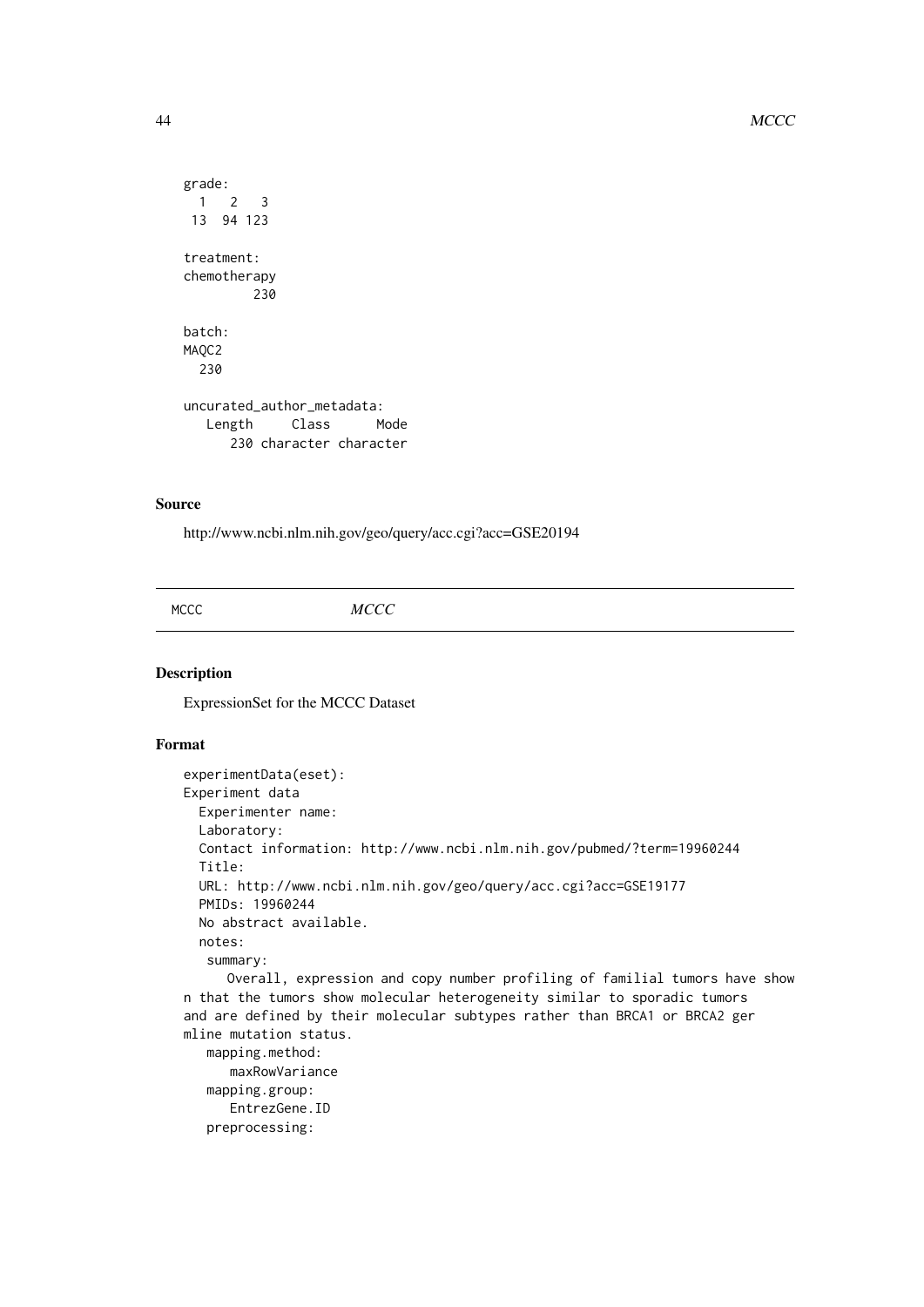#### $MDA4$  and the set of the set of the set of the set of the set of the set of the set of the set of the set of the set of the set of the set of the set of the set of the set of the set of the set of the set of the set of th

As published by original author.

```
featureData(eset):
An object of class 'AnnotatedDataFrame'
  featureNames: probe_10017 probe_10021 ... probe_7650767 (19048 total)
 varLabels: probeset gene EntrezGene.ID best_probe
 varMetadata: labelDescription
```
# Details

```
assayData: 19048 features, 75 samples
Platform type:
---------------------------
Available sample meta-data:
---------------------------
sample_name:
  Length Class Mode
      75 character character
sample_type:
tumor
   75
batch:
MCCC
  75
uncurated_author_metadata:
  Length Class Mode
      75 character character
```
## Source

http://www.ncbi.nlm.nih.gov/geo/query/acc.cgi?acc=GSE19177

MDA4 *MDA4*

## Description

ExpressionSet for the MDA4 Dataset

```
experimentData(eset):
Experiment data
 Experimenter name:
 Laboratory:
```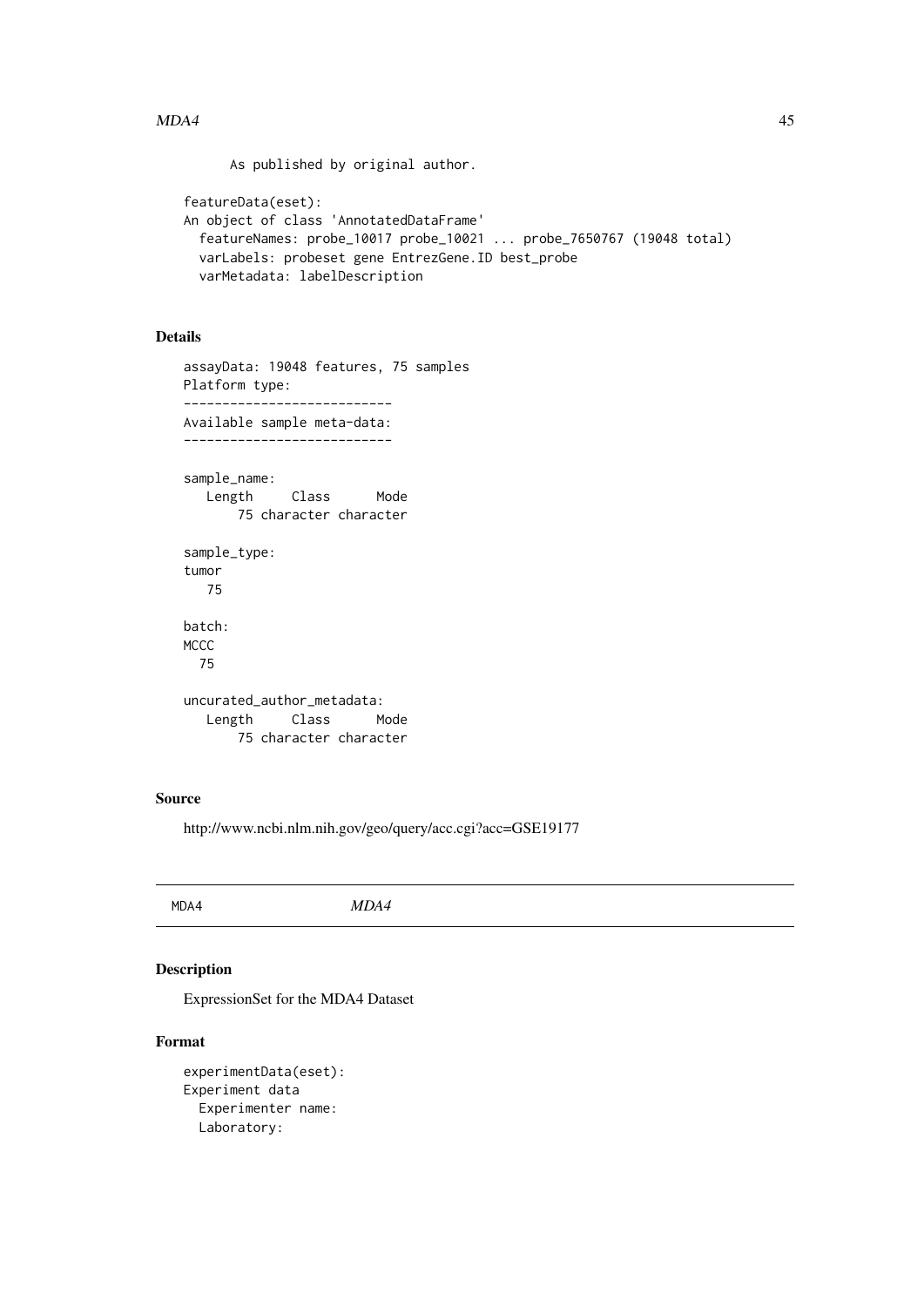```
Contact information: http://www.ncbi.nlm.nih.gov/pubmed/?term=16896004
  Title:
 URL: http://bioinformatics.mdanderson.org/pubdata.html
 PMIDs: 16896004
 No abstract available.
 notes:
   summary:
     The developed 30-probe set has high sensitivity and negative predictive va
lue, accurately identifying 12 out of 13 patients with pCR and 27 out of 2
8 patients with residual disease.
   mapping.method:
      maxRowVariance
   mapping.group:
      EntrezGene.ID
   preprocessing:
      As published by original author.
featureData(eset):
An object of class 'AnnotatedDataFrame'
  featureNames: 1007_s_at 1053_at ... AFFX-HUMISGF3A/M97935_MB_at
    (21169 total)
 varLabels: probeset gene EntrezGene.ID best_probe
 varMetadata: labelDescription
```

```
assayData: 21169 features, 129 samples
Platform type:
---------------------------
Available sample meta-data:
---------------------------
sample_name:
  Length Class Mode
     129 character character
unique_patient_ID:
  Length Class Mode
     129 character character
sample_type:
tumor
 129
er:
negative positive NA's
     48 79 2
pgr:
negative positive NA's
     73 54 2
```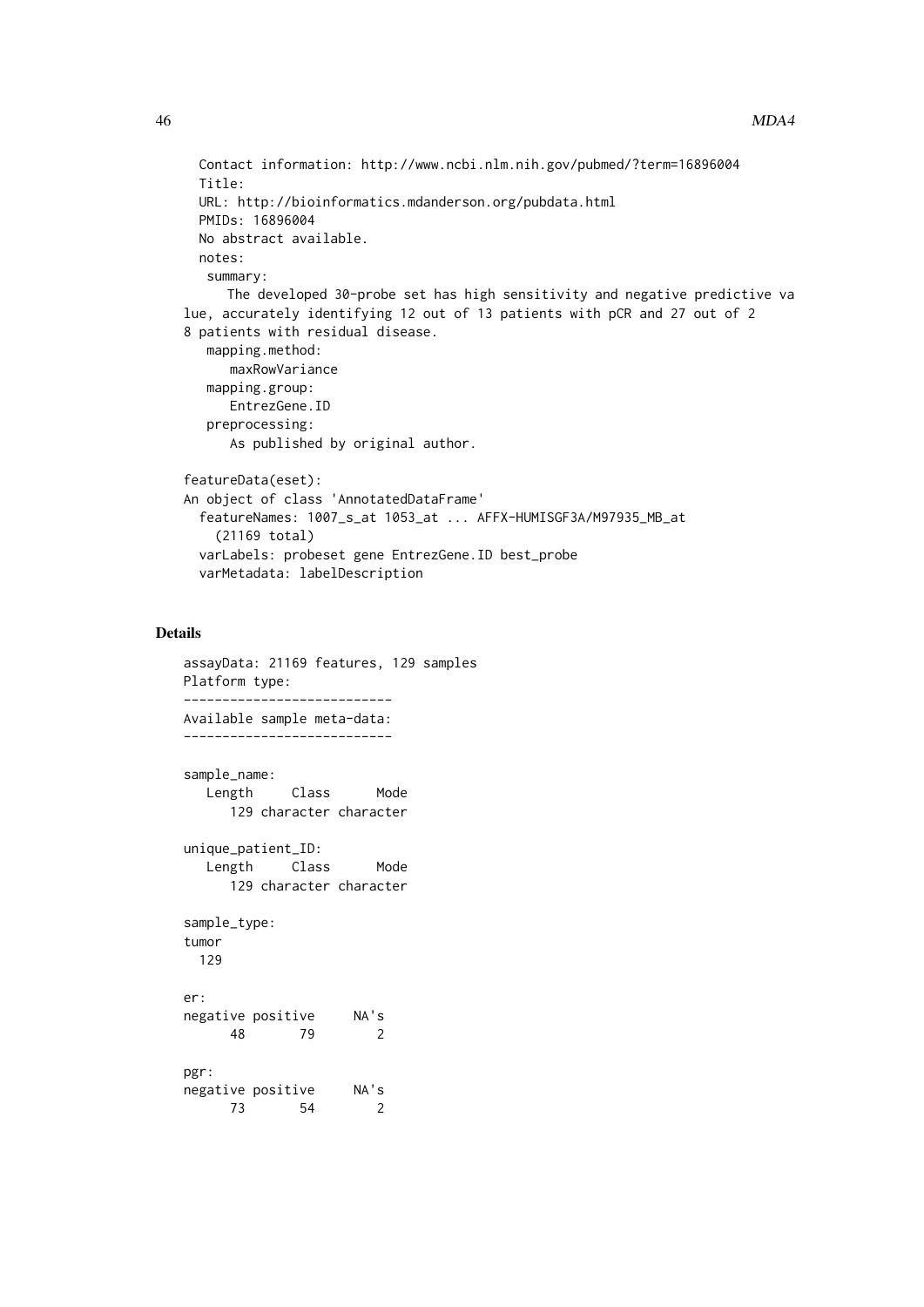### METABRIC 47

```
her2:
negative positive
   114 15
tumor_size:
  Min. 1st Qu. Median Mean 3rd Qu. Max. NA's
 0.000 0.500 1.800 2.162 3.000 10.000 8
N:
  0 1 NA's
 59 62 8
age_at_initial_pathologic_diagnosis:
  Min. 1st Qu. Median Mean 3rd Qu. Max.
 28.00 43.00 51.00 51.43 61.00 73.00
treatment:
chemotherapy
       129
batch:
MDA4
129
uncurated_author_metadata:
  Length Class Mode
     129 character character
duplicates:
MDA4.MDA4_M207 MDA4.MDA4_M400 NA's
          1 1 127
```
#### Source

http://bioinformatics.mdanderson.org/pubdata.html

METABRIC *METABRIC*

### Description

ExpressionSet for the METABRIC Dataset

```
experimentData(eset):
Experiment data
 Experimenter name:
 Laboratory:
 Contact information: http://www.ncbi.nlm.nih.gov/pubmed/22522925
```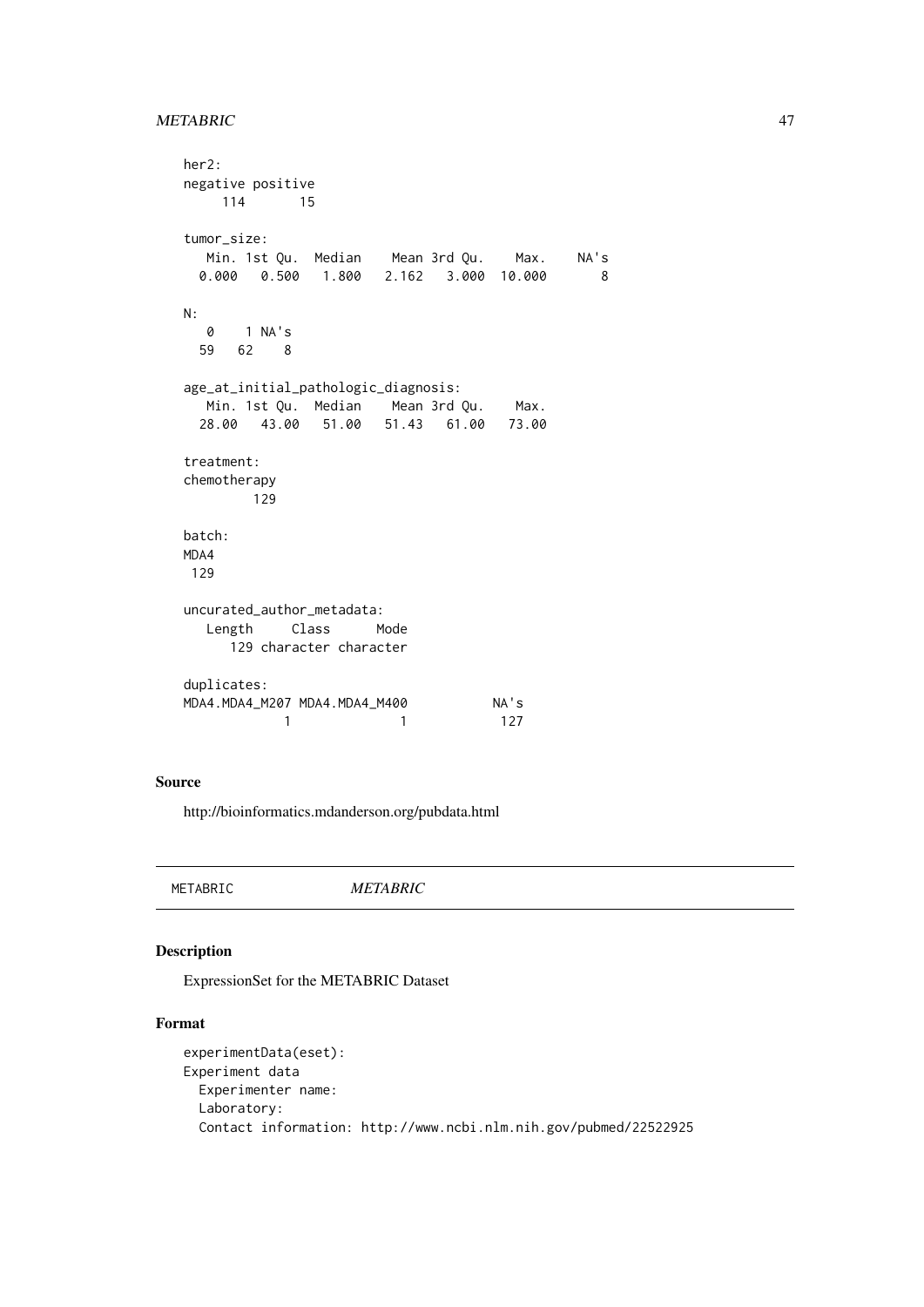```
Title:
 URL: https://www.ebi.ac.uk/ega/studies/EGAS00000000083
 PMIDs: 22522925
 No abstract available.
 notes:
  summary:
   mapping.method:
      maxRowVariance
   mapping.group:
     EntrezGene.ID
   preprocessing:
      As published by original author.
featureData(eset):
An object of class 'AnnotatedDataFrame'
  featureNames: ILMN_1802380 ILMN_1736104 ... ILMN_1709472 (36155
    total)
 varLabels: probeset gene EntrezGene.ID best_probe
 varMetadata: labelDescription
```

```
assayData: 36155 features, 2136 samples
Platform type:
Overall survival time-to-event summary (in years):
Call: survfit(formula = Surv(time, cens) \sim -1)
  165 observations deleted due to missingness
     n events median 0.95LCL 0.95UCL
1971.0 891.0 12.3 11.6 13.2
---------------------------
Available sample meta-data:
---------------------------
sample_name:
  Length Class Mode
    2136 character character
alt_sample_name:
  Length Class Mode
    2136 character character
sample_type:
healthy tumor
   144 1992
er:
negative positive NA's
    440 1508 188
```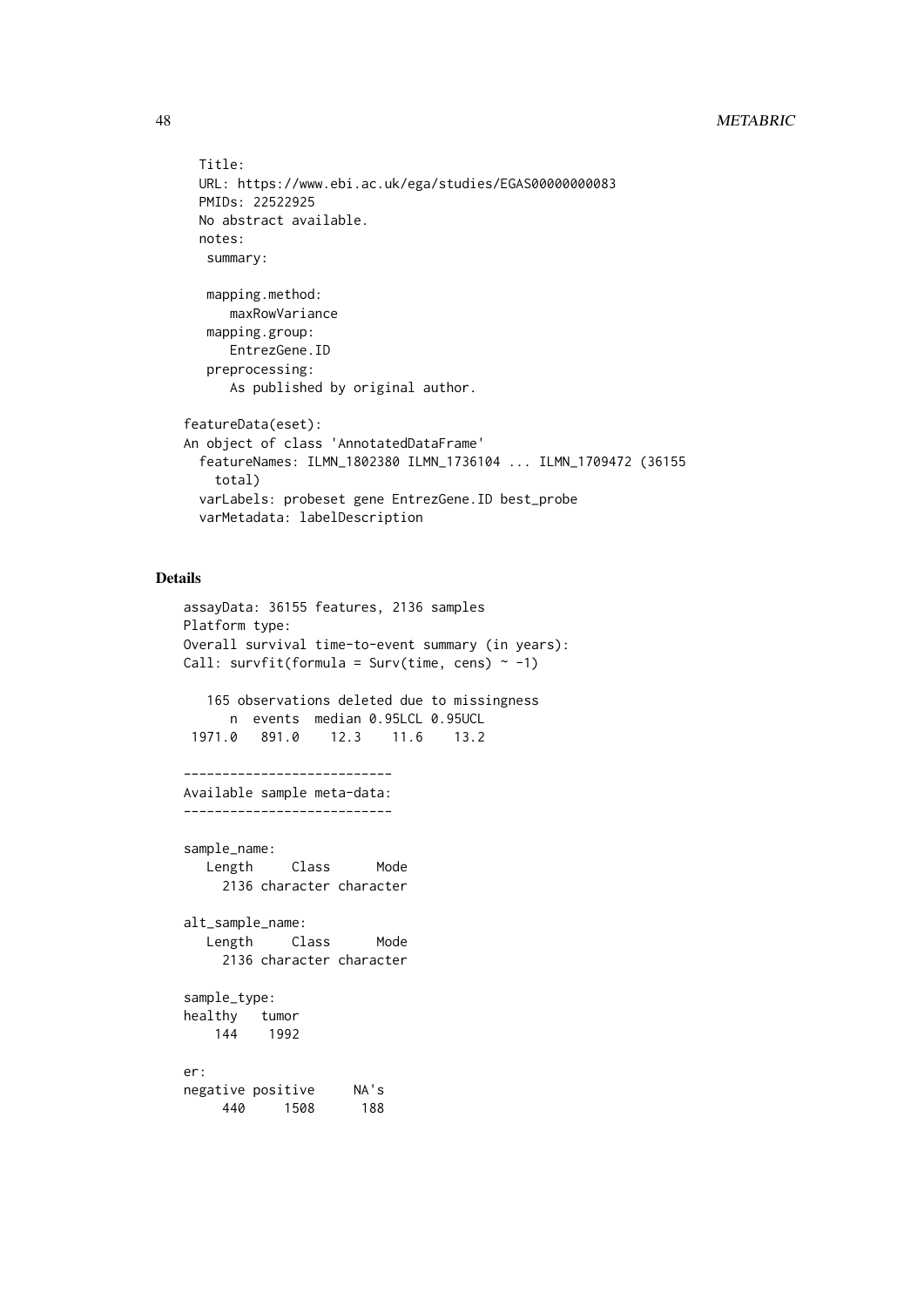#### $MSK$  49

her2: negative positive NA's 676 148 1312 tumor\_size: Min. 1st Qu. Median Mean 3rd Qu. Max. NA's 0.000 1.700 2.300 2.621 3.000 18.200 164 N: 0 1 NA's 1042 950 144 age\_at\_initial\_pathologic\_diagnosis: Min. 1st Qu. Median Mean 3rd Qu. Max. NA's 21.93 51.36 61.78 61.13 70.76 96.29 13 grade: 1 2 3 NA's 170 775 957 234 days\_to\_death: Min. 1st Qu. Median Mean 3rd Qu. Max. NA's 3 1498 2632 2948 4357 9218 147 vital\_status: deceased living NA's 891 1081 164 treatment: chemo.plus.hormono chemotherapy hormonotherapy untreated 196 226 1029 685 batch: Min. 1st Qu. Median Mean 3rd Qu. Max. NA's 1.000 1.000 3.000 2.613 3.000 5.000 144 uncurated\_author\_metadata: Length Class Mode 2136 character character duplicates: Length Class Mode 2136 character character

## Source

https://www.ebi.ac.uk/ega/studies/EGAS00000000083

MSK *MSK*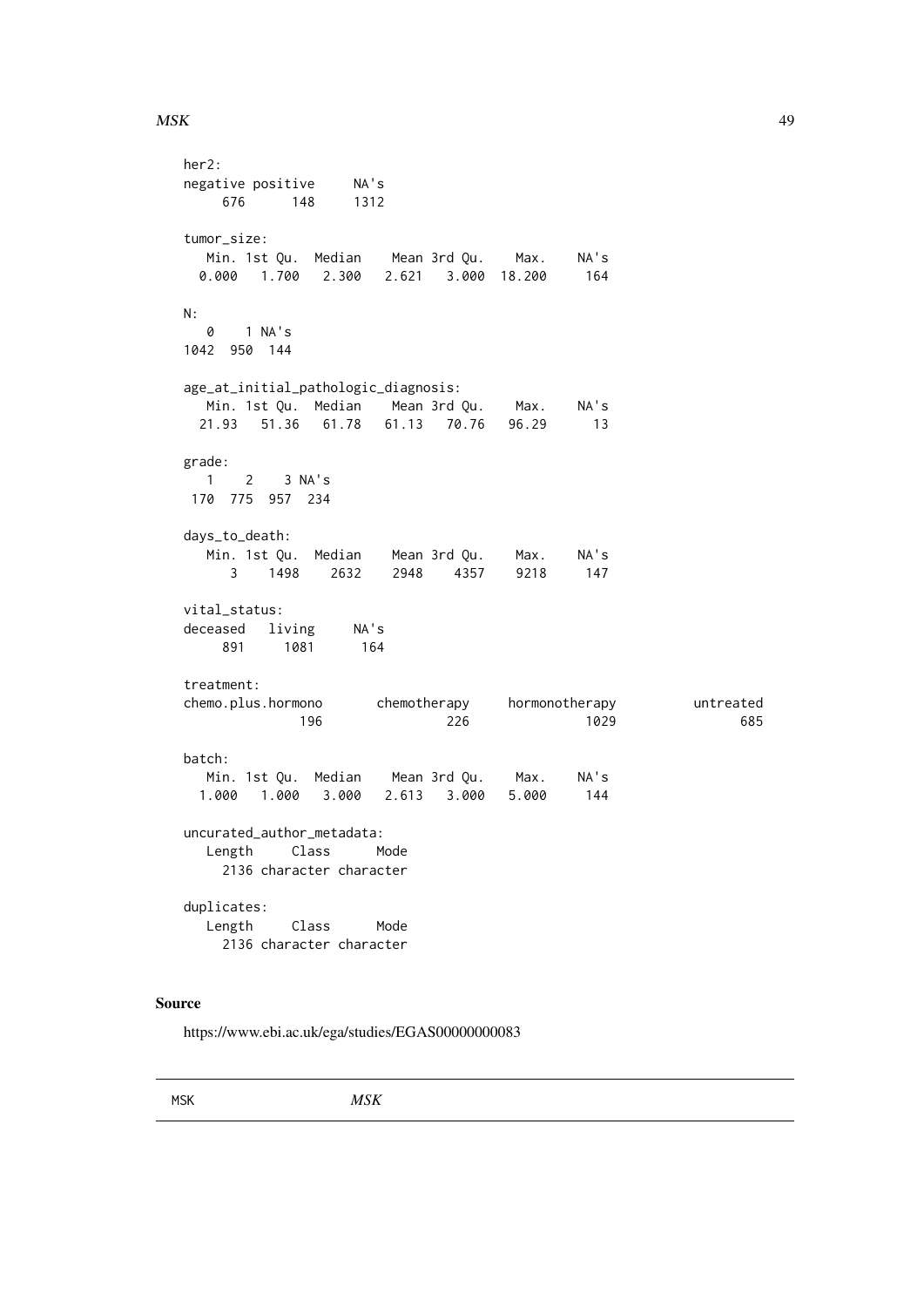## Description

ExpressionSet for the MSK Dataset

## Format

```
experimentData(eset):
Experiment data
 Experimenter name:
 Laboratory:
 Contact information: http://www.ncbi.nlm.nih.gov/pubmed/?term=16049480
 Title:
 URL: http://www.ncbi.nlm.nih.gov/geo/query/acc.cgi?acc=gse2603
 PMIDs: 16049480
 No abstract available.
 notes:
   summary:
     A set of genes were identified that mark and mediate metastasis to the lun
g. Some genes confer growth advantages to both the breast tumor and lung e
nvironment, while others contribute to aggressive growth specifically in t
he lung.
   mapping.method:
     maxRowVariance
   mapping.group:
     EntrezGene.ID
   preprocessing:
```
As published by original author.

```
featureData(eset):
An object of class 'AnnotatedDataFrame'
  featureNames: 1007_s_at 1053_at ... AFFX-HUMISGF3A/M97935_MB_at
    (20967 total)
 varLabels: probeset gene EntrezGene.ID best_probe
 varMetadata: labelDescription
```
#### Details

```
assayData: 20967 features, 99 samples
Platform type:
---------------------------
Available sample meta-data:
---------------------------
sample_name:
  Length Class Mode
      99 character character
alt_sample_name:
   Length Class Mode
      99 character character
```
sample\_type: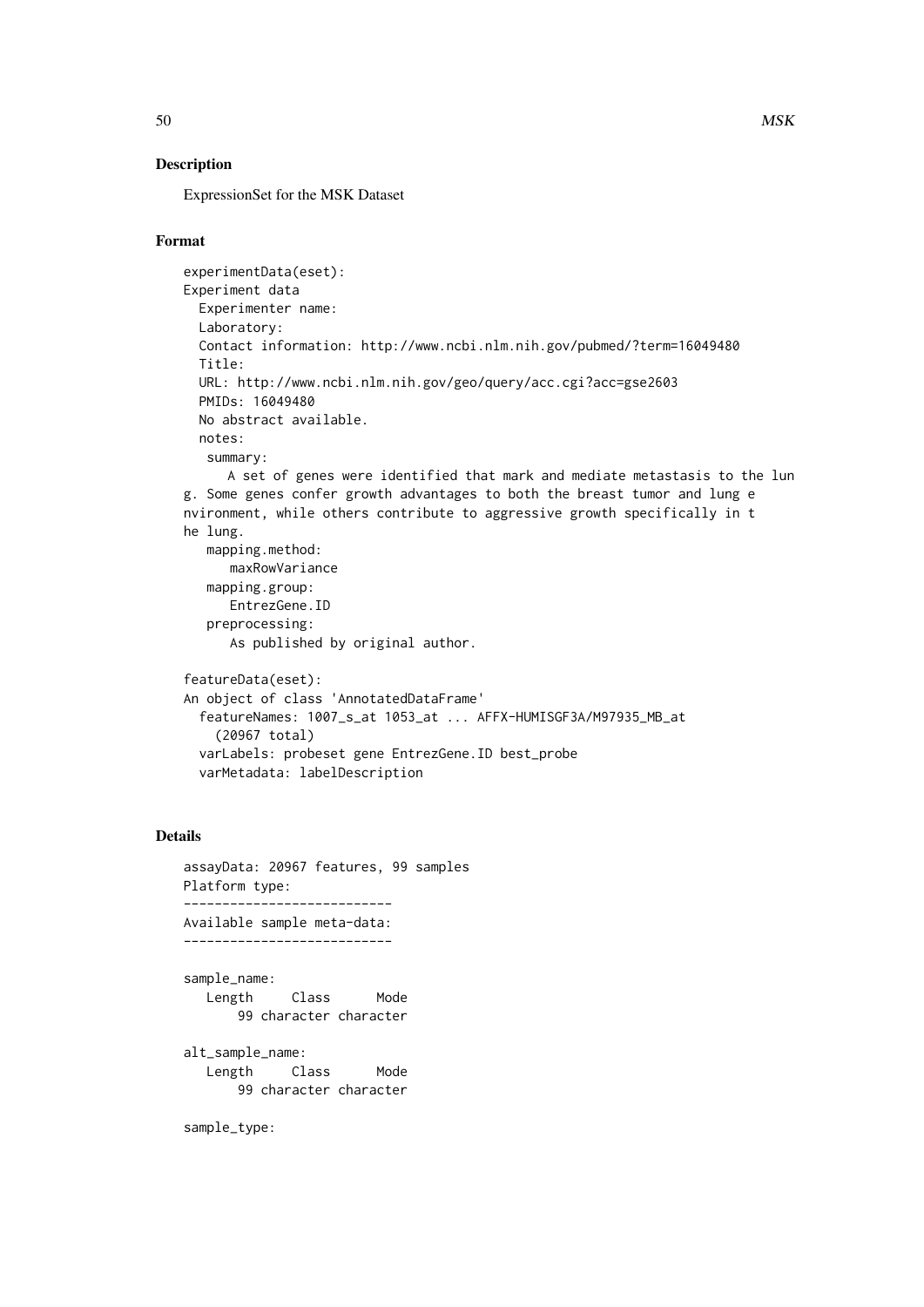#### $MUG$  51

```
tumor
  99
er:
negative positive
    42 57
pgr:
negative positive NA's
    55 43 1
her2:
positive NA's
    85 14
tumor_size:
  Min. 1st Qu. Median Mean 3rd Qu. Max.
 1.100 2.450 3.200 3.624 4.300 10.000
N:
0 1
34 65
age_at_initial_pathologic_diagnosis:
  Min. 1st Qu. Median Mean 3rd Qu. Max.
 30.00 46.50 56.00 55.81 63.50 87.00
dmfs_days:
  Min. 1st Qu. Median Mean 3rd Qu. Max. NA's
   245 1279 1971 1888 2575 3924 17
dmfs_status:
norecurrence recurrence NA's
        55 27 17
batch:
MSK
99
uncurated_author_metadata:
  Length Class Mode
     99 character character
```
### Source

http://www.ncbi.nlm.nih.gov/geo/query/acc.cgi?acc=gse2603

MUG *MUG*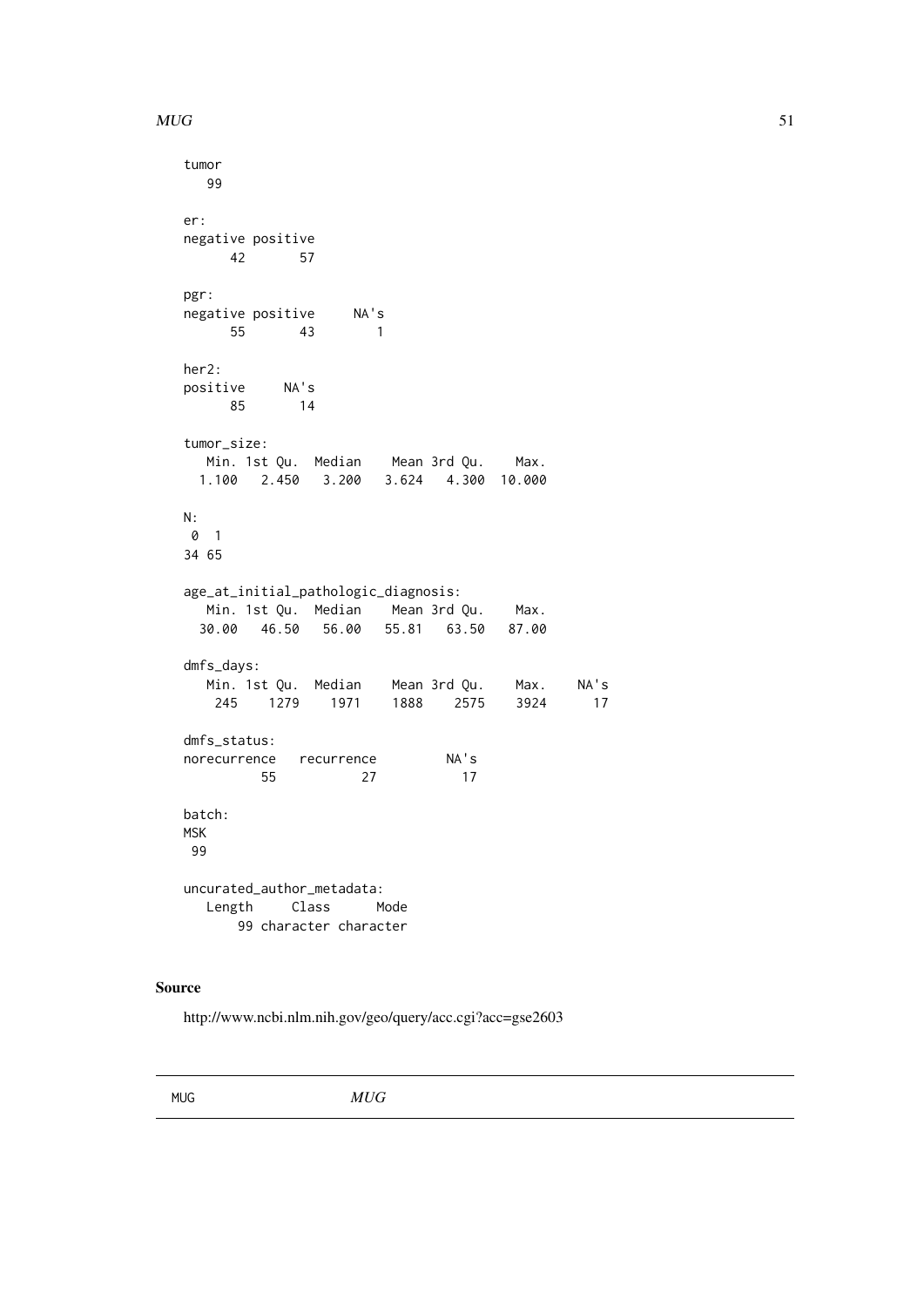## Description

ExpressionSet for the MUG Dataset

## Format

```
experimentData(eset):
Experiment data
 Experimenter name:
 Laboratory:
 Contact information: http://www.ncbi.nlm.nih.gov/pubmed/?term=18592372
 Title:
 URL: http://www.ncbi.nlm.nih.gov/geo/query/acc.cgi?acc=gse10510
 PMIDs: 18592372
 No abstract available.
 notes:
   summary:
      A method was developed to separate tumor cells and their microenvironment
to test the prognostic abilities of the immune system. Results showed that
 lymphatic infiltration is beneficial for ER negative patients, but probab
ly not beneficial for ER positive patients.
   mapping.method:
      maxRowVariance
   mapping.group:
     EntrezGene.ID
   preprocessing:
      As published by original author.
featureData(eset):
An object of class 'AnnotatedDataFrame'
  featureNames: H200000001 H200000005 ... opHsV04TC000043 (14288 total)
 varLabels: probeset gene EntrezGene.ID best_probe
 varMetadata: labelDescription
```

```
assayData: 14288 features, 152 samples
Platform type:
---------------------------
Available sample meta-data:
---------------------------
sample_name:
  Length Class Mode
     152 character character
alt_sample_name:
  Length Class Mode
     152 character character
sample_type:
tumor
```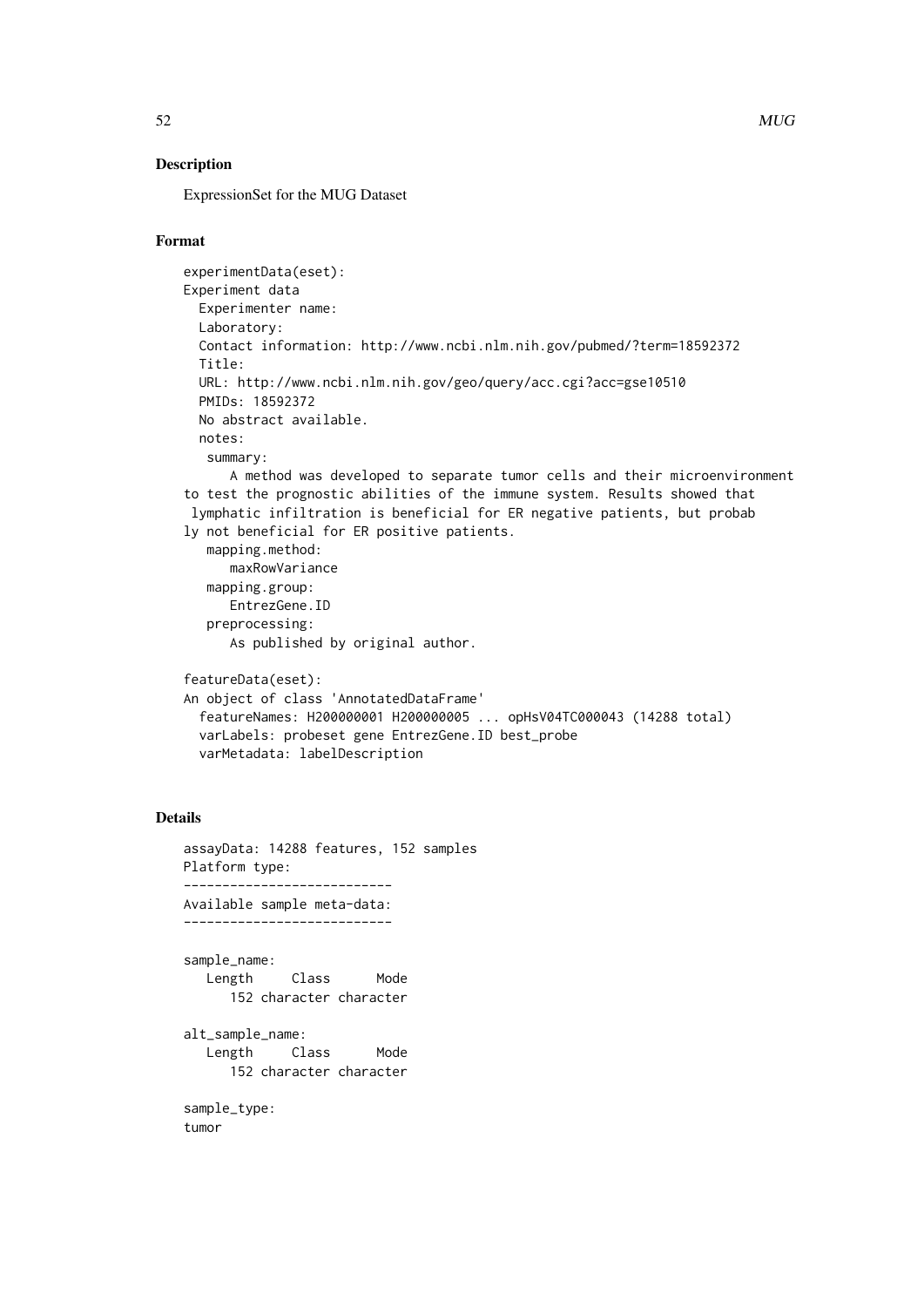#### $NCCS$  53

```
152
batch:
MUG
152
uncurated_author_metadata:
  Length Class Mode
     152 character character
```
## Source

http://www.ncbi.nlm.nih.gov/geo/query/acc.cgi?acc=gse10510

## Description

ExpressionSet for the NCCS Dataset

```
experimentData(eset):
Experiment data
 Experimenter name:
 Laboratory:
 Contact information: http://www.ncbi.nlm.nih.gov/pubmed/?term=18636107
 Title:
 URL: http://www.ncbi.nlm.nih.gov/geo/query/acc.cgi?acc=gse5364
 PMIDs: 18636107
 No abstract available.
 notes:
   summary:
     48 genes were identified that displayed highly restricted levels of expres
sion in tumors compared to normal tissues. This was validated in 11 indepe
ndent cohorts of different cancer types.
   mapping.method:
     maxRowVariance
   mapping.group:
     EntrezGene.ID
   preprocessing:
      As published by original author.
featureData(eset):
An object of class 'AnnotatedDataFrame'
  featureNames: 1007_s_at 1053_at ... AFFX-HUMISGF3A/M97935_MB_at
    (20967 total)
 varLabels: probeset gene EntrezGene.ID best_probe
 varMetadata: labelDescription
```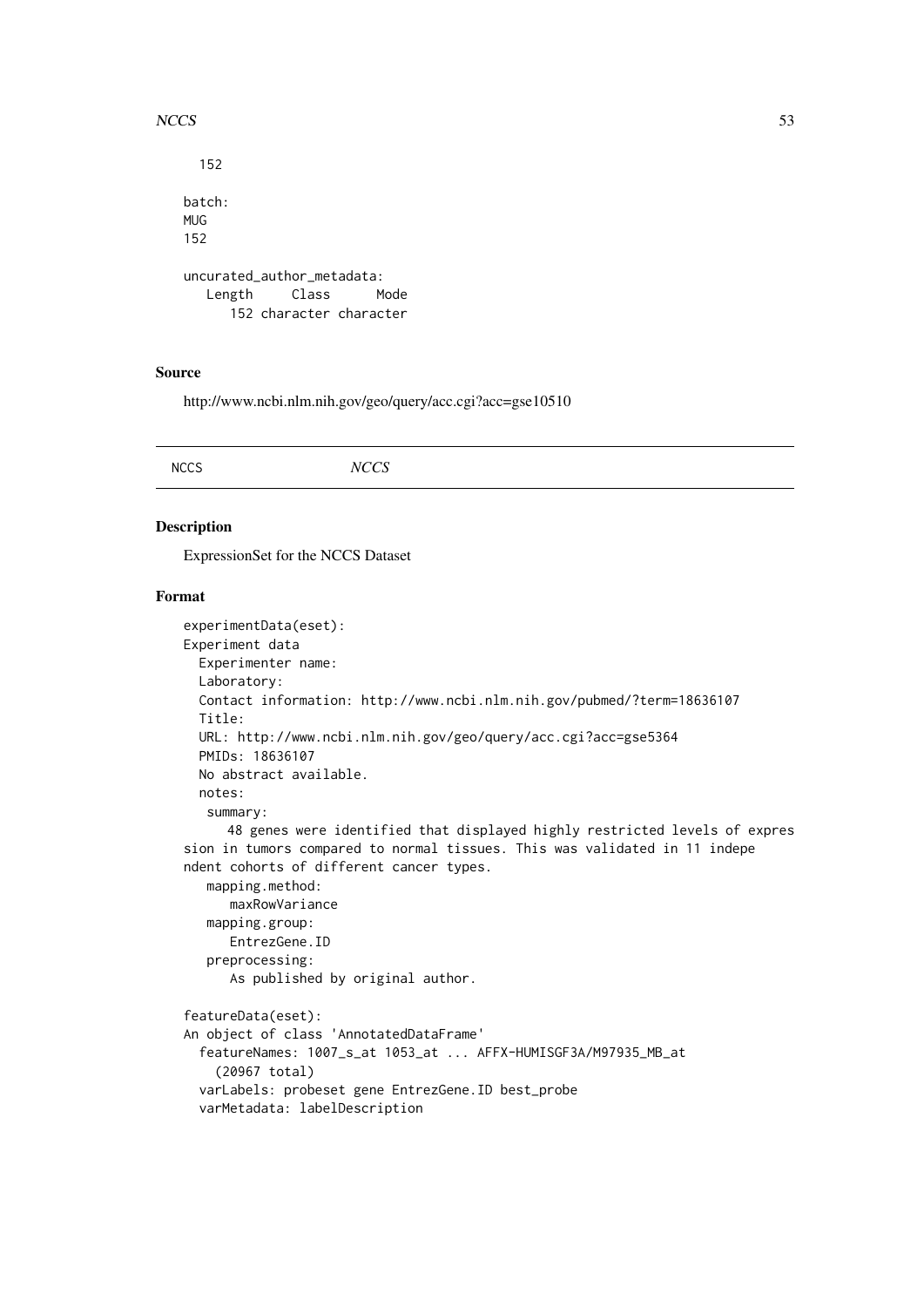```
assayData: 20967 features, 183 samples
Platform type:
---------------------------
Available sample meta-data:
---------------------------
sample_name:
  Length Class Mode
     183 character character
alt_sample_name:
  Min. 1st Qu. Median Mean 3rd Qu. Max.
                1.0 46.5 92.0 92.0 137.5 183.0
sample_type:
tumor
  183
batch:
NCCS
 183
uncurated_author_metadata:
  Length Class Mode
     183 character character
```
## Source

http://www.ncbi.nlm.nih.gov/geo/query/acc.cgi?acc=gse5364

NCI *NCI*

### Description

ExpressionSet for the NCI Dataset

```
experimentData(eset):
Experiment data
 Experimenter name:
 Laboratory:
 Contact information: http://www.ncbi.nlm.nih.gov/pubmed/?term=12917485
 Title:
 URL: Supplemental data from paper
 PMIDs: 12917485
 No abstract available.
 notes:
```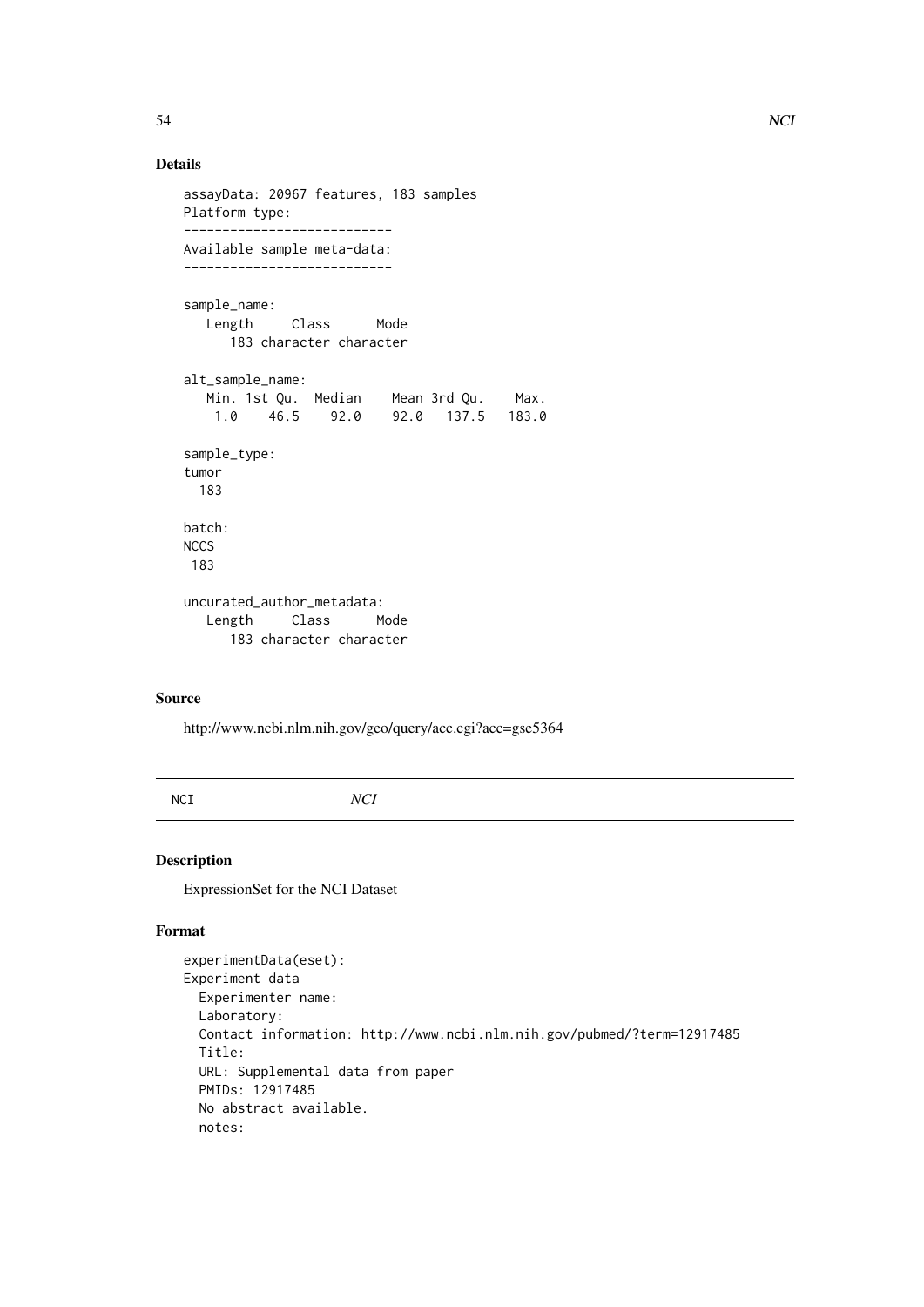```
summary:
     Expression patterns were strongly associated with ER status, moderately as
sociated with grade, but not associated with menopausal state, node status
```
, or tumor size. Genes that were significantly associated with survival we re identified. mapping.method: maxRowVariance mapping.group: EntrezGene.ID preprocessing: As published by original author. featureData(eset):

```
An object of class 'AnnotatedDataFrame'
  featureNames: AF106966 AF217974 ... Y12473 (5154 total)
  varLabels: probeset gene EntrezGene.ID best_probe
 varMetadata: labelDescription
```

```
assayData: 5154 features, 99 samples
Platform type:
---------------------------
Available sample meta-data:
---------------------------
sample_name:
  Length Class Mode
      99 character character
alt_sample_name:
  Min. 1st Qu. Median Mean 3rd Qu. Max.
 21580 21610 21640 21650 21670 21830
sample_type:
tumor
  99
er:
negative positive
     34 65
tumor_size:
  Min. 1st Qu. Median Mean 3rd Qu. Max.
  0.80 1.80 2.50 2.82 3.00 8.00
N:
0 1
46 53
age_at_initial_pathologic_diagnosis:
  Min. 1st Qu. Median Mean 3rd Qu. Max.
```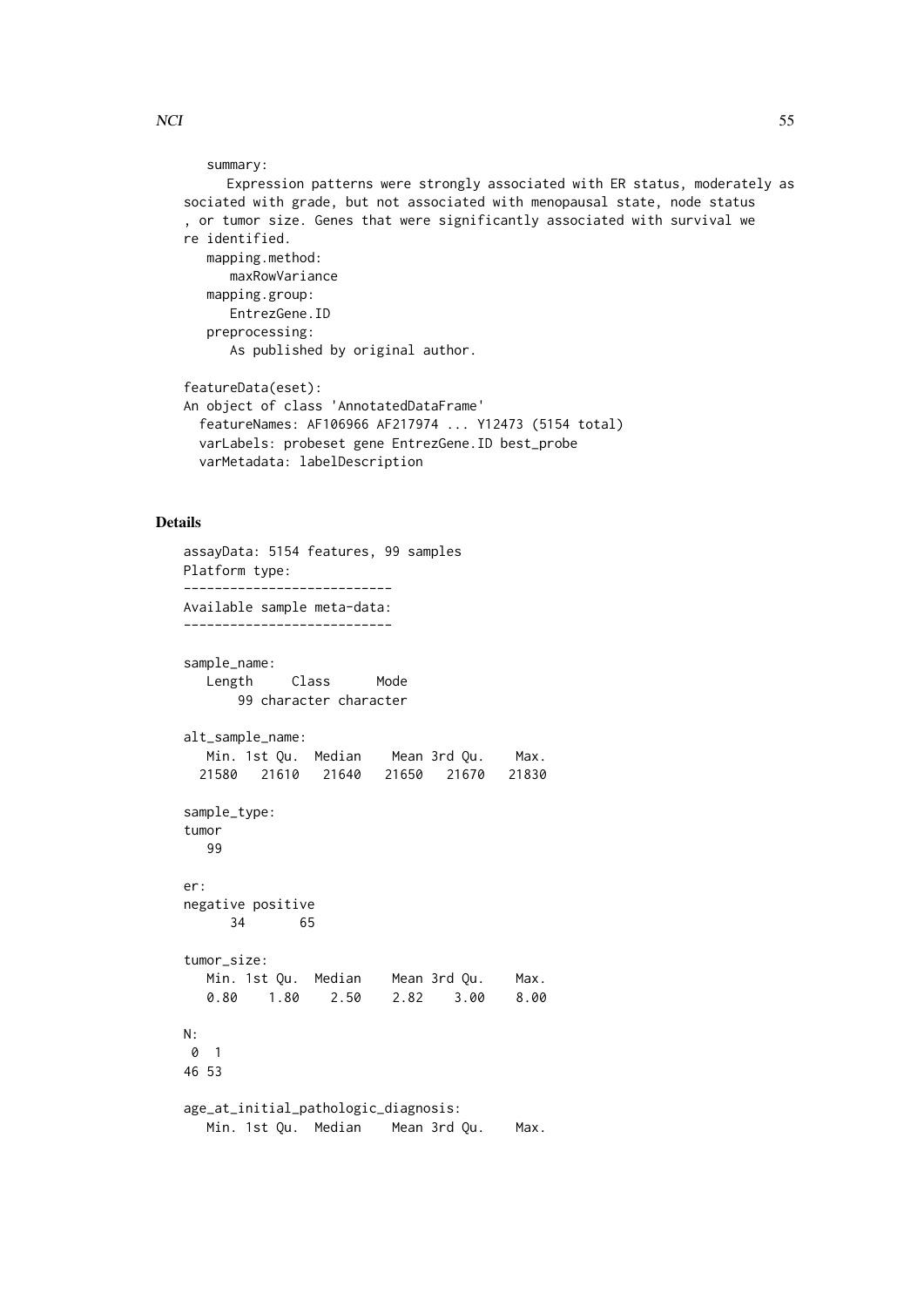```
33.00 49.00 57.00 57.47 64.50 90.00
grade:
1 2 3
16 38 45
days_to_tumor_recurrence:
  Min. 1st Qu. Median Mean 3rd Qu. Max.
    8 967 2057 1969 2930 4067
recurrence_status:
norecurrence recurrence
        54 45
treatment:
 chemotherapy hormonotherapy untreated
          10 78 11
batch:
NCI
99
uncurated_author_metadata:
  Length Class Mode
     99 character character
```
### Source

Supplemental data from paper

NKI *NKI*

## Description

ExpressionSet for the NKI Dataset

```
experimentData(eset):
Experiment data
 Experimenter name:
 Laboratory:
 Contact information: http://www.ncbi.nlm.nih.gov/pubmed/?term=12490681; http://www.ncbi.nlm.nih
 Title:
 URL: Not available
 PMIDs: 12490681, 11823860
 No abstract available.
 notes:
   summary:
```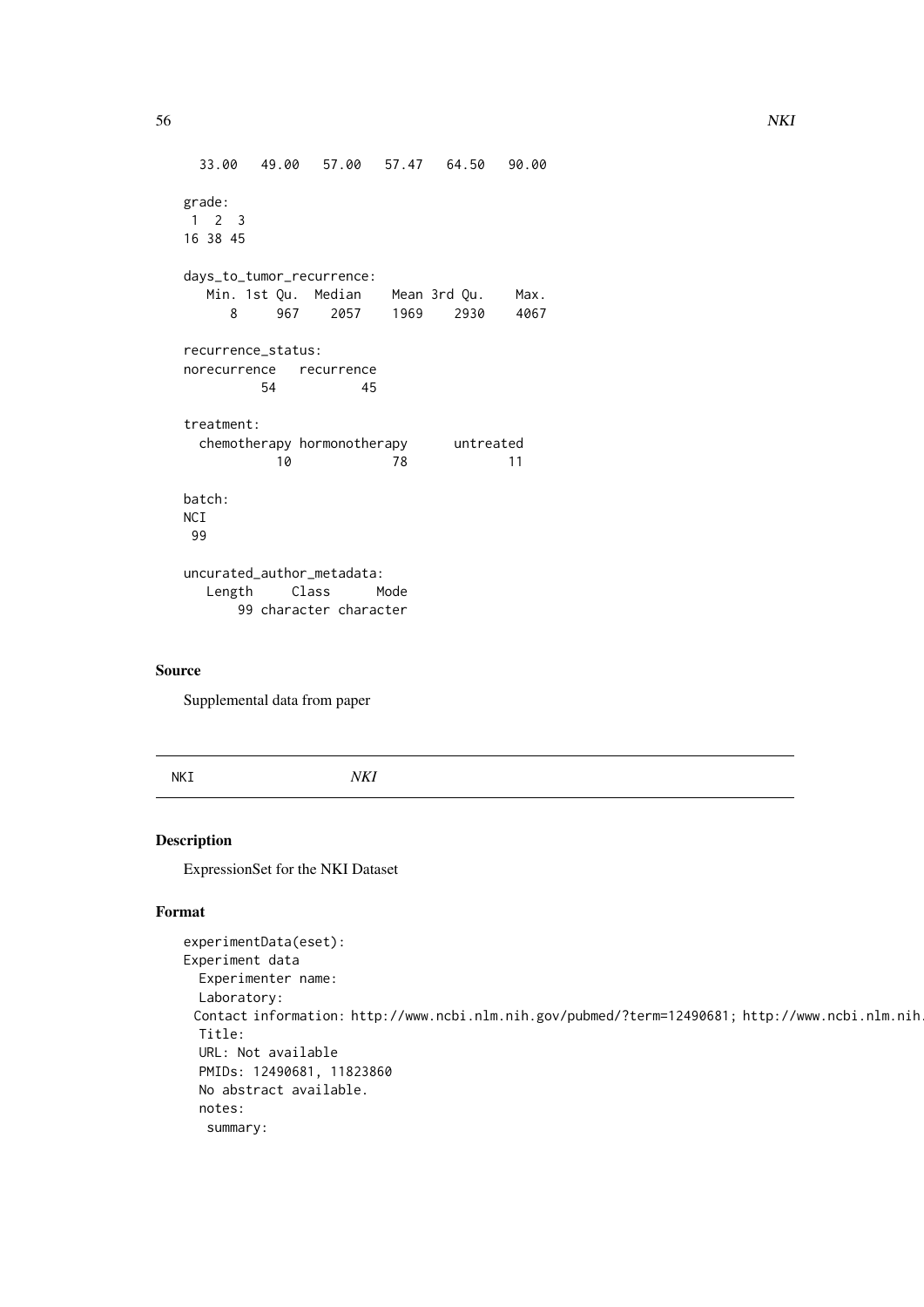NKI 57

mapping.method: maxRowVariance mapping.group: EntrezGene.ID preprocessing: As published by original author. featureData(eset): An object of class 'AnnotatedDataFrame' featureNames: Contig45645\_RC Contig44916\_RC ... Contig62037\_RC (14960 total) varLabels: probeset gene EntrezGene.ID best\_probe

```
varMetadata: labelDescription
```

```
assayData: 14960 features, 337 samples
Platform type:
Overall survival time-to-event summary (in years):
Call: survfit(formula = Surv(time, cens) \sim -1)
  42 observations deleted due to missingness
     n events median 0.95LCL 0.95UCL
    295 79 NA NA NA
---------------------------
Available sample meta-data:
---------------------------
sample_name:
  Length Class Mode
     337 character character
alt_sample_name:
  Min. 1st Qu. Median Mean 3rd Qu. Max.
   4.0 123.0 215.0 214.1 312.0 404.0
sample_type:
tumor
 337
er:
negative positive
     88 249
tumor_size:
  Min. 1st Qu. Median Mean 3rd Qu. Max.
 0.200 1.500 2.000 2.241 2.800 5.500
```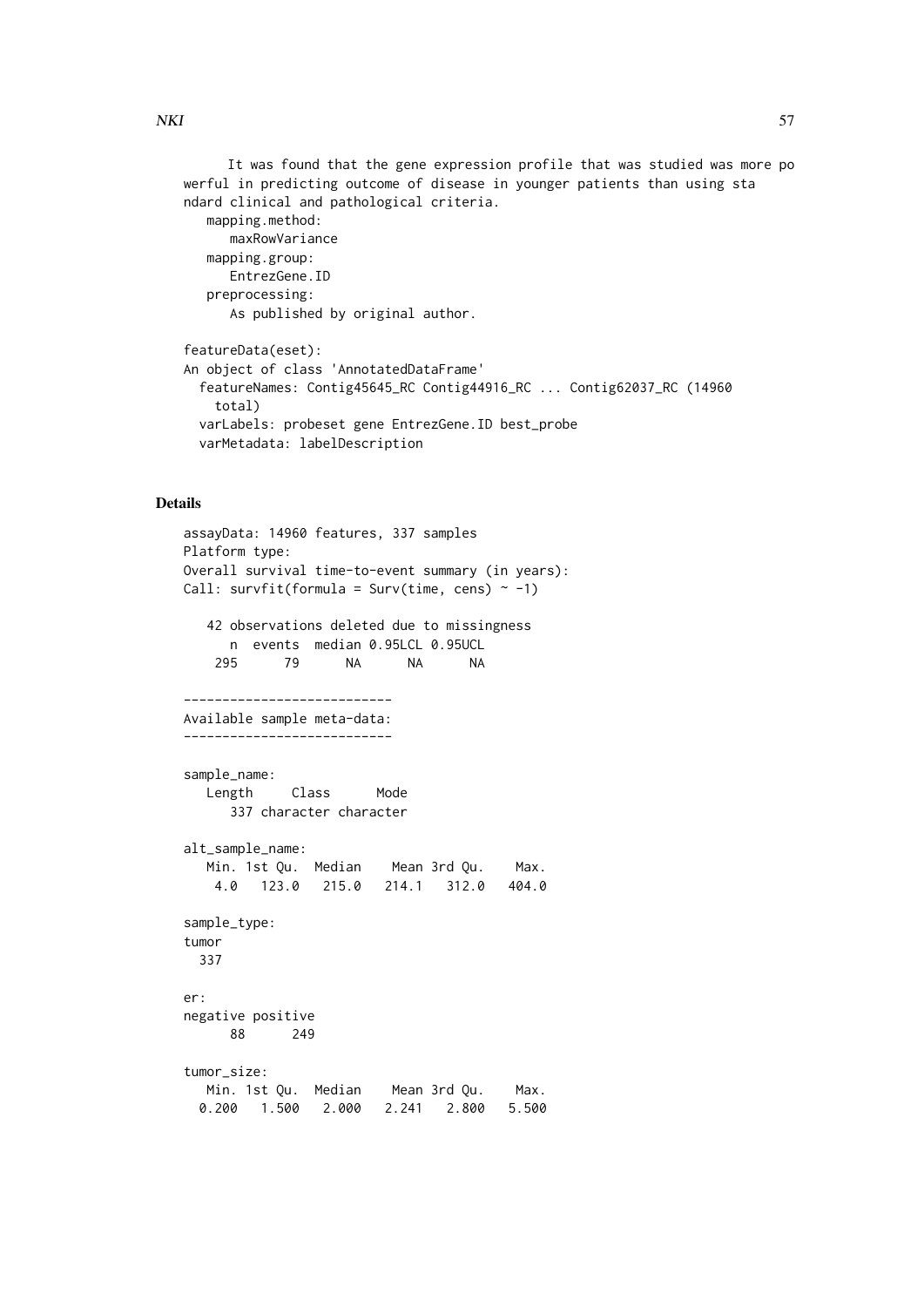```
N:
 0 1
193 144
age_at_initial_pathologic_diagnosis:
  Min. 1st Qu. Median Mean 3rd Qu. Max.
  26.0 40.0 45.0 44.2 49.0 62.0
grade:
1 2 3
79 109 149
dmfs_days:
  Min. 1st Qu. Median Mean 3rd Qu. Max. NA's
    9 1252 2414 2546 3602 6699 18
dmfs_status:
norecurrence recurrence NA's
     210 109 18
days_to_tumor_recurrence:
  Min. 1st Qu. Median Mean 3rd Qu. Max. NA's
    9 1252 2414 2546 3602 6699 18
recurrence_status:
norecurrence recurrence NA's
     210 109 18
days_to_death:
  Min. 1st Qu. Median Mean 3rd Qu. Max. NA's
   20 1934 2637 2870 3763 6694 42
vital_status:
deceased living NA's
    79 216 42
treatment:
 chemotherapy hormonotherapy untreated
        90 40 207
batch:
NKI NKI2
117 220
uncurated_author_metadata:
  Length Class Mode
    337 character character
```
## Source

Not available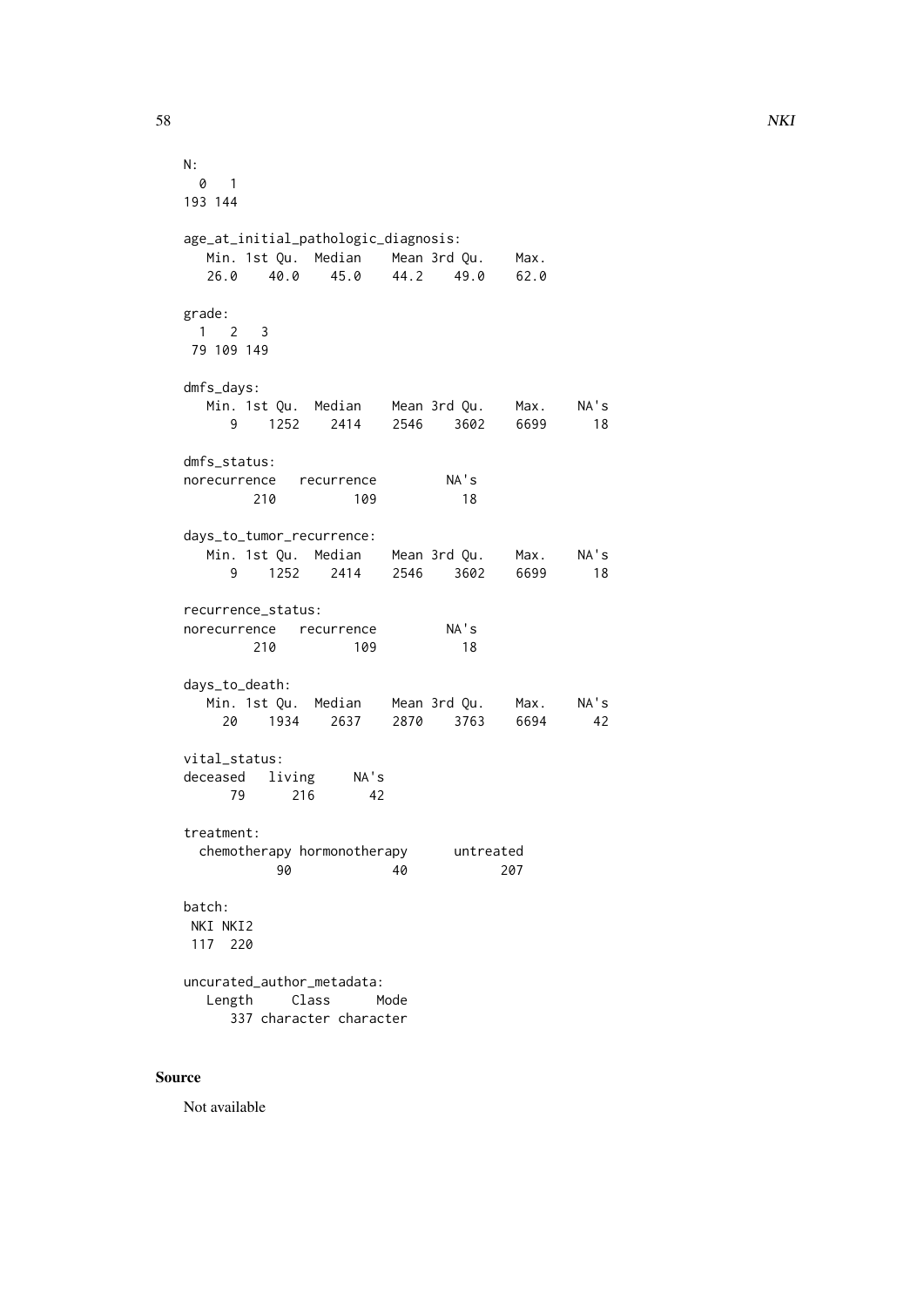PNC *PNC*

## Description

ExpressionSet for the PNC Dataset

### Format

```
experimentData(eset):
Experiment data
 Experimenter name:
 Laboratory:
 Contact information: http://www.ncbi.nlm.nih.gov/pubmed/?term=21910250
 Title:
 URL: http://www.ncbi.nlm.nih.gov/geo/query/acc.cgi?acc=GSE20711
 PMIDs: GSE20711, PMID 21910250
 No abstract available.
 notes:
   summary:
     Breast tumors can be further divided than the currently known expression s
ubtypes based on DNA methylation profiles.
   mapping.method:
      maxRowVariance
   mapping.group:
     EntrezGene.ID
   preprocessing:
      As published by original author.
featureData(eset):
An object of class 'AnnotatedDataFrame'
  featureNames: 1007_s_at 1053_at ... AFFX-HUMISGF3A/M97935_MB_at
    (42447 total)
 varLabels: probeset gene EntrezGene.ID best_probe
```
## varMetadata: labelDescription

```
assayData: 42447 features, 92 samples
Platform type:
Overall survival time-to-event summary (in years):
Call: survfit(formula = Surv(time, cens) \sim -1)
   4 observations deleted due to missingness
     n events median 0.95LCL 0.95UCL
   88.0 25.0 NA 11.3 NA
   ---------------------------
Available sample meta-data:
---------------------------
```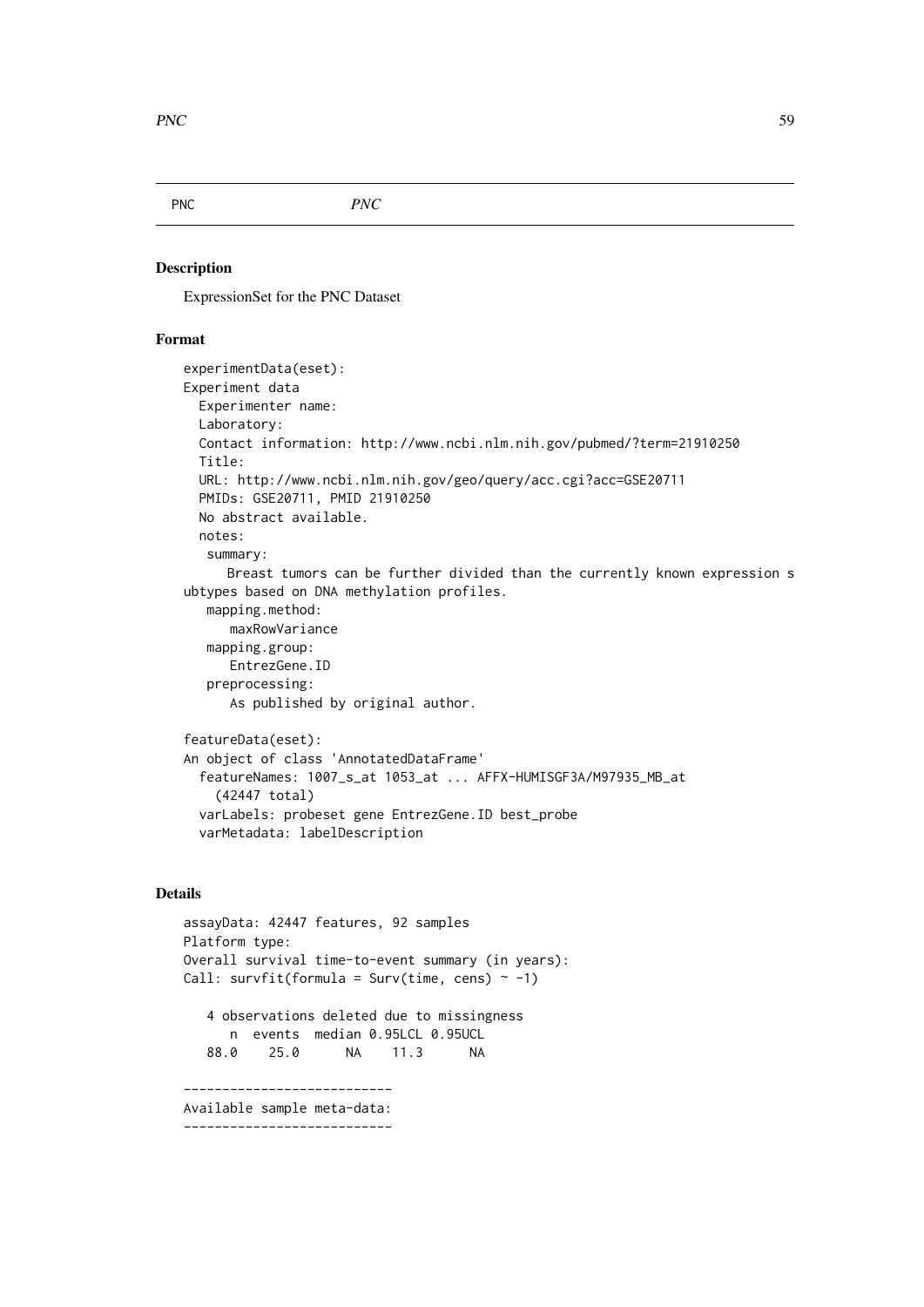60 PNC

sample\_name: Length Class Mode 92 character character alt\_sample\_name: Length Class Mode 92 character character sample\_type: tumor 92 er: negative positive NA's 43 45 4 pgr: negative positive NA's 43 40 9 her2: negative positive NA's<br>64 64 26 2 tumor\_size: Min. 1st Qu. Median Mean 3rd Qu. Max. NA's 0.900 1.700 2.500 2.758 3.000 10.000 6 N: 0 1 NA's 43 40 9 age\_at\_initial\_pathologic\_diagnosis: Min. 1st Qu. Median Mean 3rd Qu. Max. NA's 32.16 48.57 53.90 55.97 64.84 82.13 4 grade: 1 2 3 NA's 13 5 70 4 days\_to\_tumor\_recurrence: Min. 1st Qu. Median Mean 3rd Qu. Max. NA's 29 967 2216 2122 2931 5139 7 recurrence\_status: norecurrence recurrence NA's 49 36 7 days\_to\_death: Min. 1st Qu. Median Mean 3rd Qu. Max. NA's 318 1940 2372 2525 3043 5139 4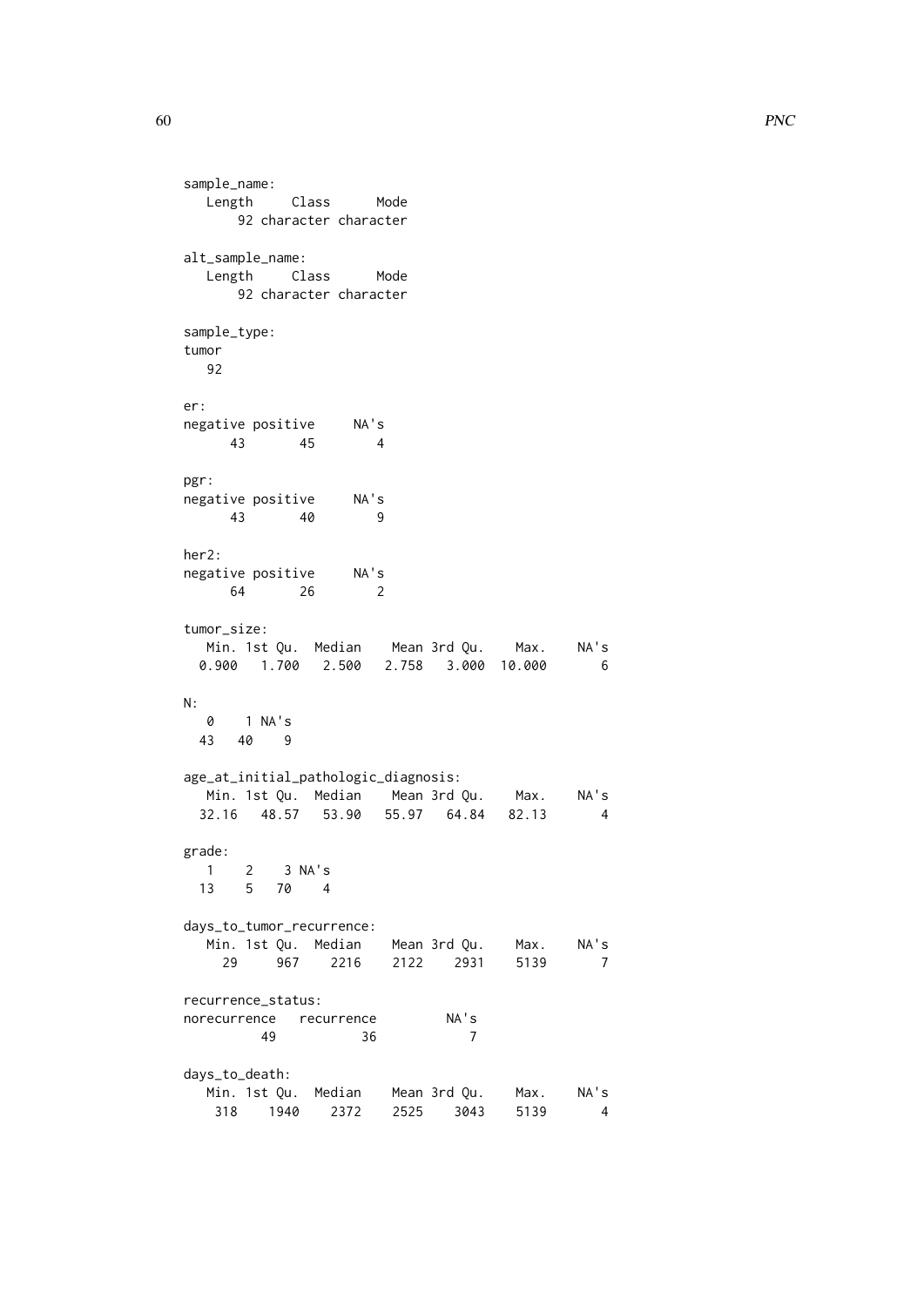```
STK 61
```

```
vital_status:
deceased living NA's
    25 63 4
batch:
PNC
92
uncurated_author_metadata:
  Length Class Mode
     92 character character
```
## Source

http://www.ncbi.nlm.nih.gov/geo/query/acc.cgi?acc=GSE20711

### Description

ExpressionSet for the STK Dataset

```
experimentData(eset):
Experiment data
 Experimenter name:
 Laboratory:
 Contact information: http://www.ncbi.nlm.nih.gov/pubmed/?term=16280042
 Title:
 URL: http://www.ncbi.nlm.nih.gov/geo/query/acc.cgi?acc=gse1456
 PMIDs: 16280042
 No abstract available.
 notes:
   summary:
     Expression profiling was able to better predict prognosis compared to hist
ological staging.
   mapping.method:
     maxRowVariance
   mapping.group:
     EntrezGene.ID
   preprocessing:
      As published by original author.
featureData(eset):
An object of class 'AnnotatedDataFrame'
  featureNames: 1007_s_at 1053_at ... 244889_at (36178 total)
 varLabels: probeset gene EntrezGene.ID best_probe
 varMetadata: labelDescription
```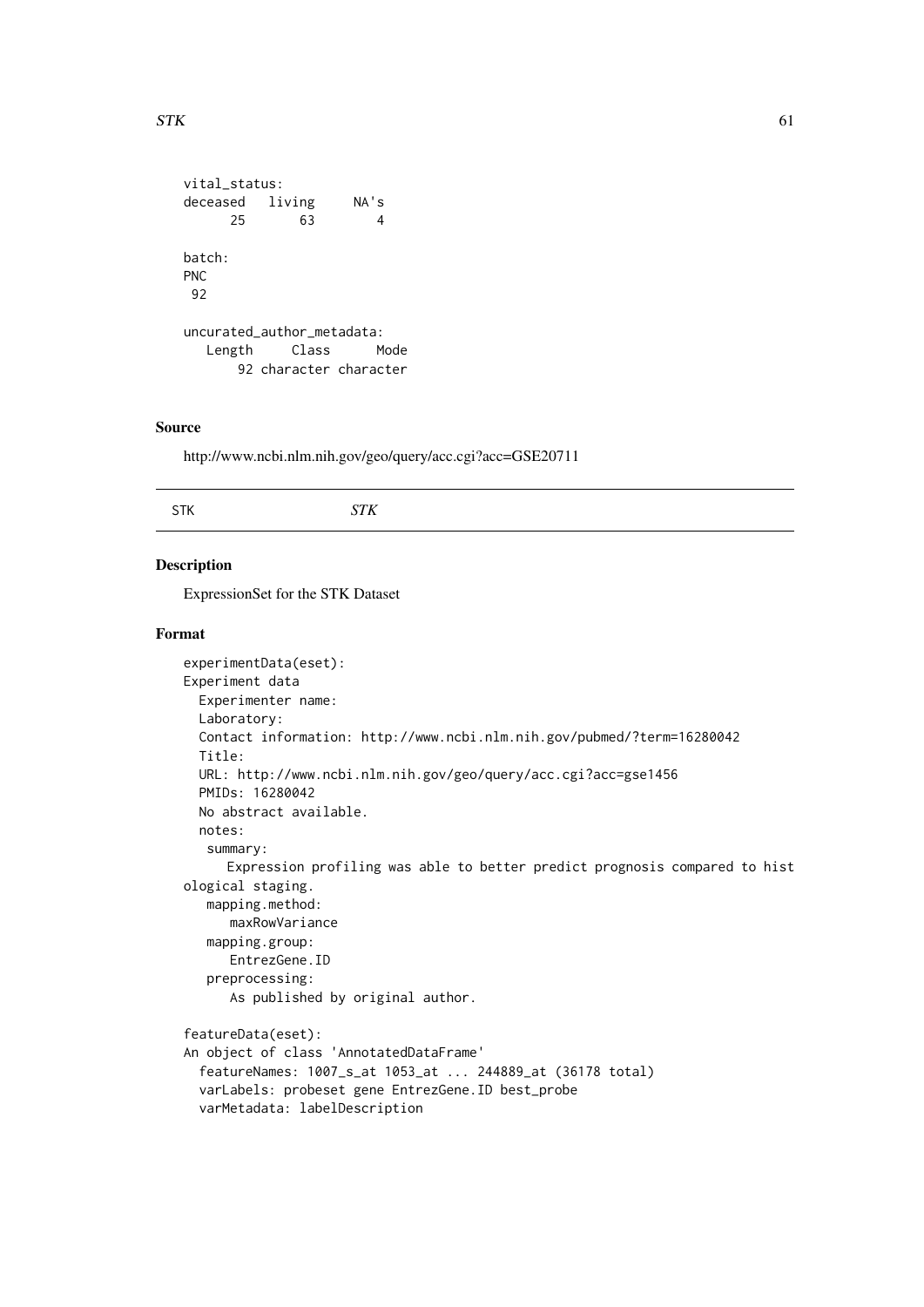```
assayData: 36178 features, 159 samples
Platform type:
---------------------------
Available sample meta-data:
---------------------------
sample_name:
  Length Class Mode
    159 character character
alt_sample_name:
  Min. 1st Qu. Median Mean 3rd Qu. Max.
   1.0 67.0 136.0 138.3 208.5 277.0
sample_type:
tumor
 159
er:
negative positive
     29 130
age_at_initial_pathologic_diagnosis:
  Min. 1st Qu. Median Mean 3rd Qu. Max.
  31.0 48.0 56.0 57.8 68.5 87.0
grade:
  1 2 3 NA's
 28 58 61 12
days_to_tumor_recurrence:
  Min. 1st Qu. Median Mean 3rd Qu. Max.
    66 2022 2467 2234 2846 3099
recurrence_status:
norecurrence recurrence
       113 46
treatment:
 chemotherapy hormonotherapy untreated
         89 48 22
batch:
STK
159
uncurated_author_metadata:
  Length Class Mode
     159 character character
```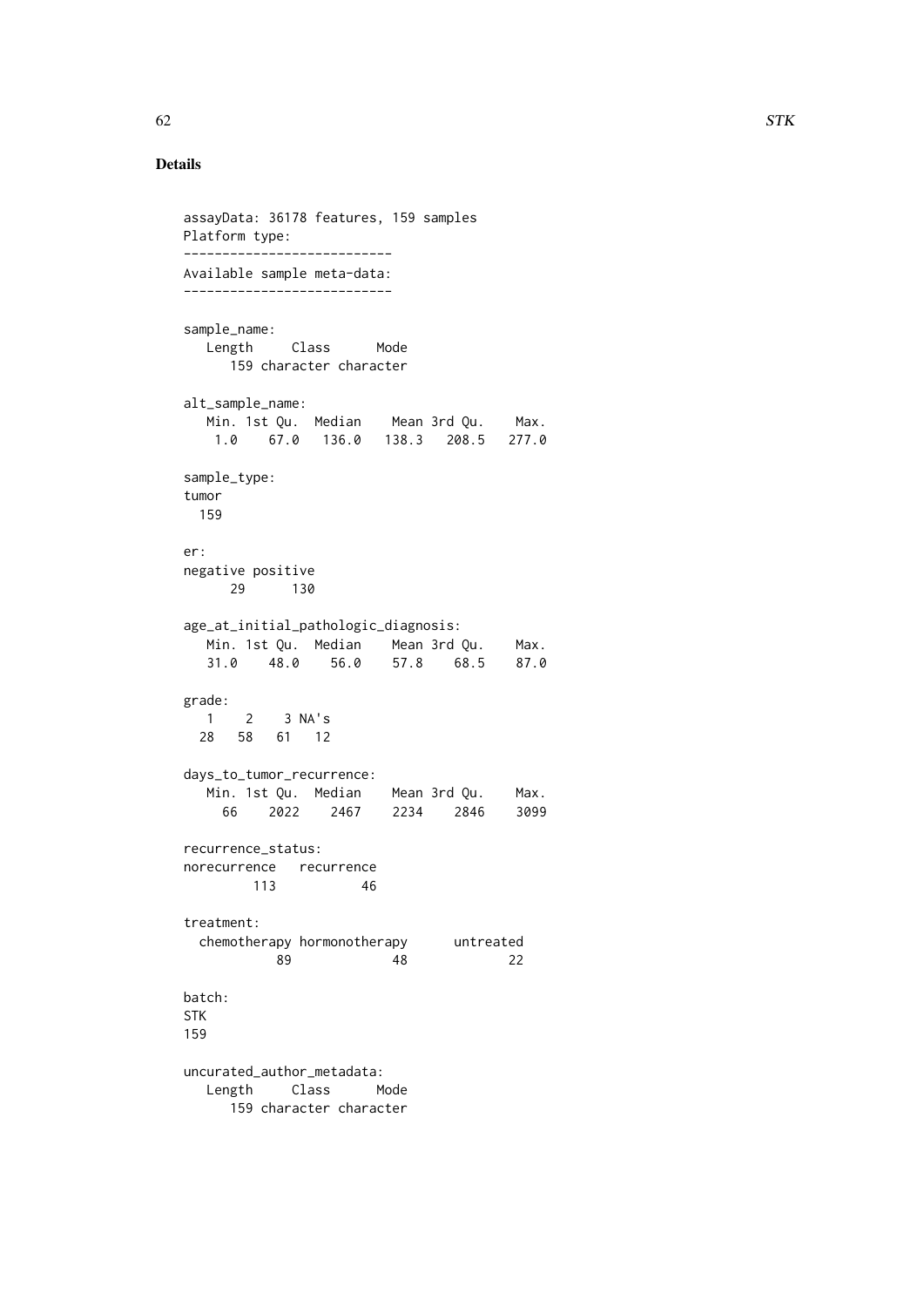#### $STNO2$  63

#### Source

http://www.ncbi.nlm.nih.gov/geo/query/acc.cgi?acc=gse1456

#### Description

ExpressionSet for the STNO2 Dataset

#### Format

```
experimentData(eset):
Experiment data
 Experimenter name:
 Laboratory:
 Contact information: http://www.ncbi.nlm.nih.gov/pubmed/?term=12829800
 Title:
 URL: http://smd.princeton.edu/cgi-bin/publication/viewPublication.pl?pub_no=248
 PMIDs: 12829800
 No abstract available.
 notes:
   summary:
     Distinct breast cancer subtypes were determined by gene expression profile
s and were validated in other published datasets.
  mapping.method:
      maxRowVariance
   mapping.group:
      EntrezGene.ID
   preprocessing:
      As published by original author.
featureData(eset):
An object of class 'AnnotatedDataFrame'
  featureNames: IMAGE:1020315 IMAGE:1030271 ... IMAGE:971399 (3663
    total)
 varLabels: probeset gene EntrezGene.ID best_probe
```

```
varMetadata: labelDescription
```

```
assayData: 3663 features, 118 samples
Platform type:
Overall survival time-to-event summary (in years):
Call: survfit(formula = Surv(time, cens) \sim -1)
     n events median 0.95LCL 0.95UCL
 118.00 46.00 4.67 3.34 NA
---------------------------
```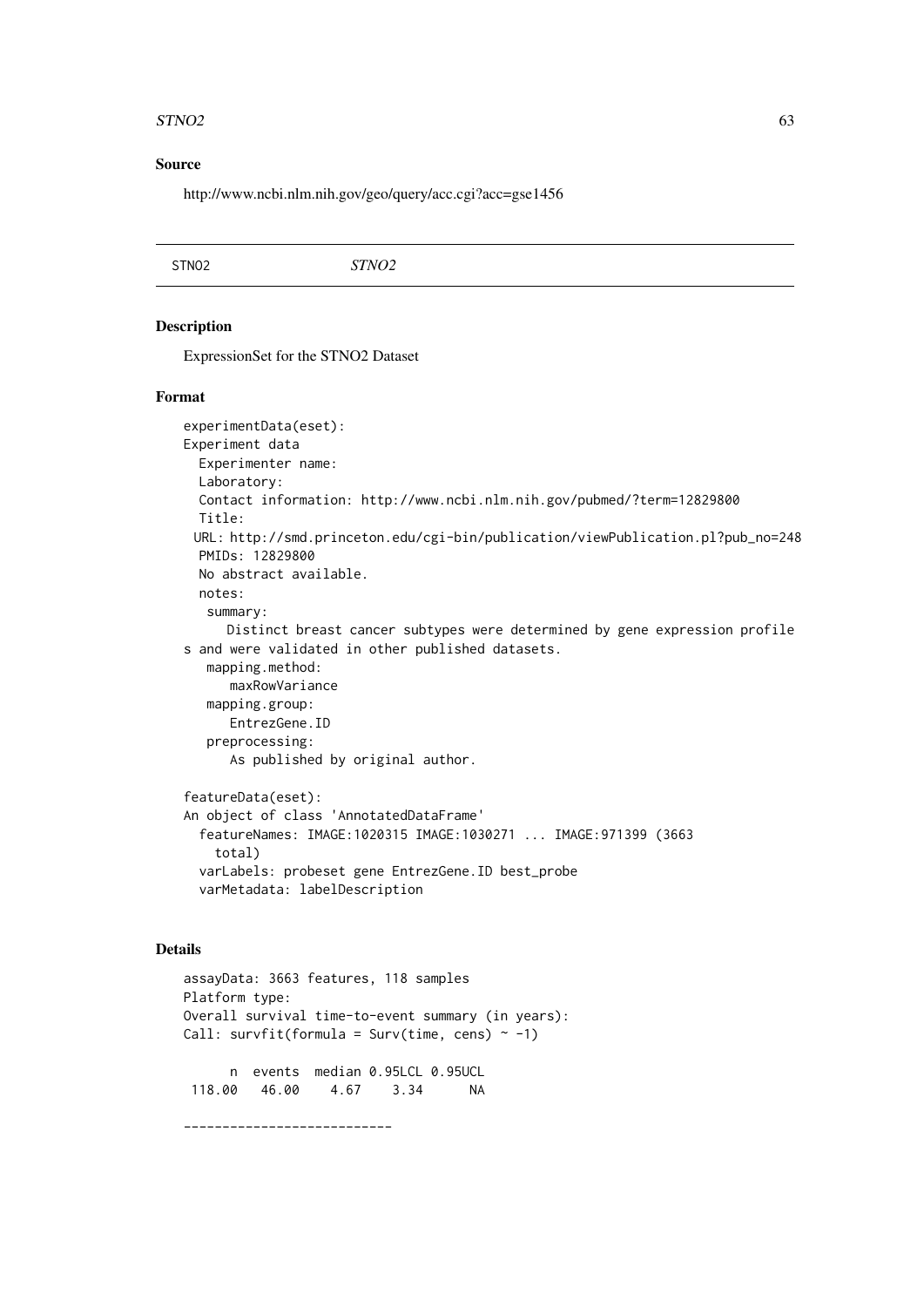```
Available sample meta-data:
---------------------------
sample_name:
  Length Class Mode
    118 character character
alt_sample_name:
  Length Class Mode
    118 character character
sample_type:
tumor
 118
er:
negative positive NA's
     31 82 5
tumor_size:
 1 2 3 4 NA's
  6 13 62 32 5
N:0 1 NA's
 34 79 5
age_at_initial_pathologic_diagnosis:
  Min. 1st Qu. Median Mean 3rd Qu. Max.
 21.00 46.25 58.00 58.47 71.75 85.00
grade:
 1 2 3 NA's
 11 49 53 5
days_to_tumor_recurrence:
 Min. 1st Qu. Median Mean 3rd Qu. Max. NA's
 122.0 396.0 761.0 927.9 1233.0 2800.0 23
recurrence_status:
norecurrence recurrence
      58 60
days_to_death:
  Min. 1st Qu. Median Mean 3rd Qu. Max.
   91 426 898 1019 1392 5722
vital status:
deceased living
    46 72
treatment:
```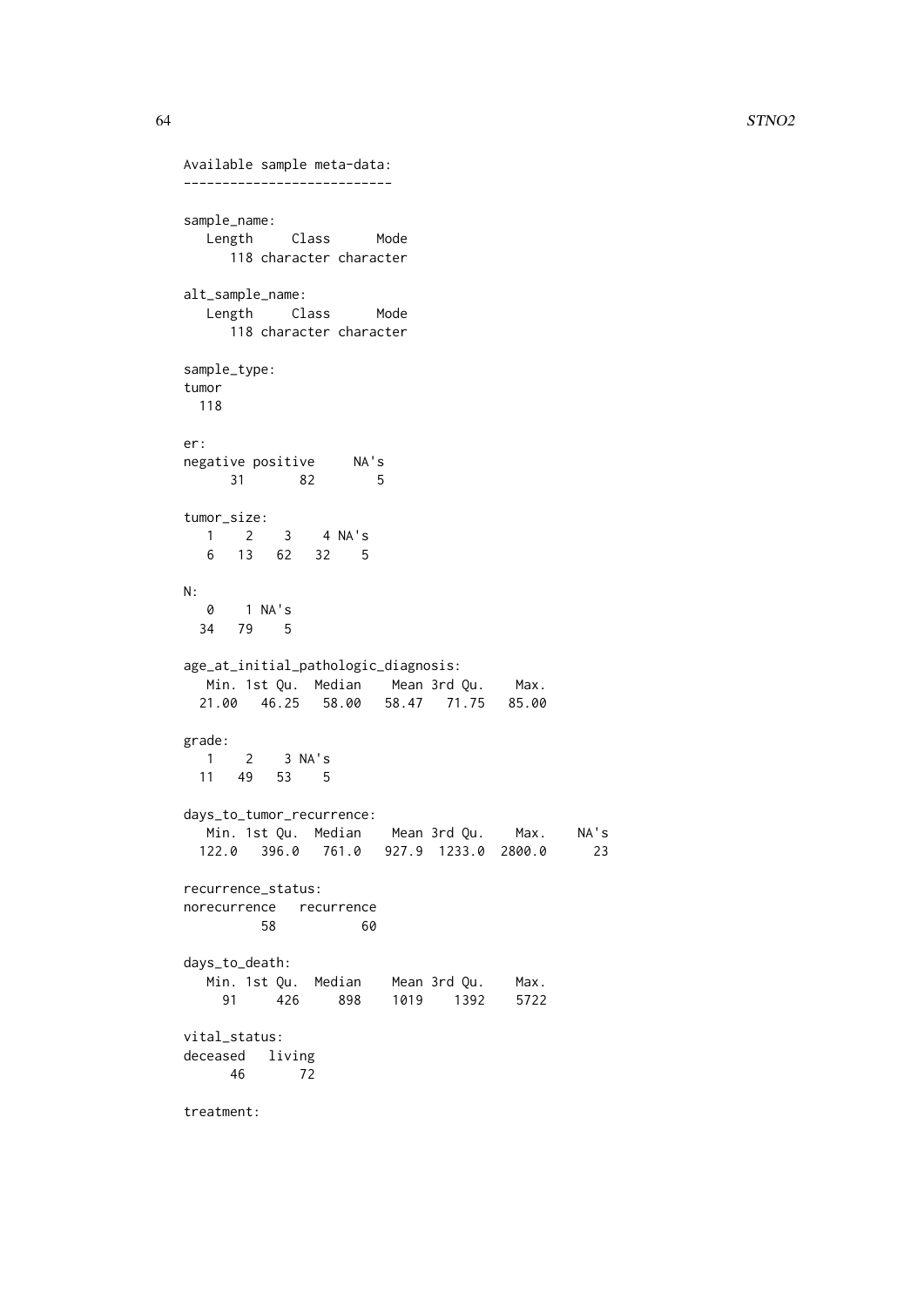### $TCGA$  65

```
chemotherapy hormonotherapy untreated
         23 73 22
batch:
STNO2
 118
uncurated_author_metadata:
  Length Class Mode
    118 character character
```
### Source

http://smd.princeton.edu/cgi-bin/publication/viewPublication.pl?pub\_no=248

## Description

ExpressionSet for the TCGA Dataset

```
experimentData(eset):
Experiment data
 Experimenter name:
 Laboratory:
 Contact information: http://www.ncbi.nlm.nih.gov/pubmed/23000897
 Title:
 URL: http://cancergenome.nih.gov/
 PMIDs: 23000897
 No abstract available.
 notes:
   summary:
   mapping.method:
      maxRowVariance
   mapping.group:
     EntrezGene.ID
   preprocessing:
      As published by original author.
featureData(eset):
An object of class 'AnnotatedDataFrame'
  featureNames: A1BG A2M ... ARHGAP11A.2 (19504 total)
 varLabels: probeset gene EntrezGene.ID best_probe
 varMetadata: labelDescription
```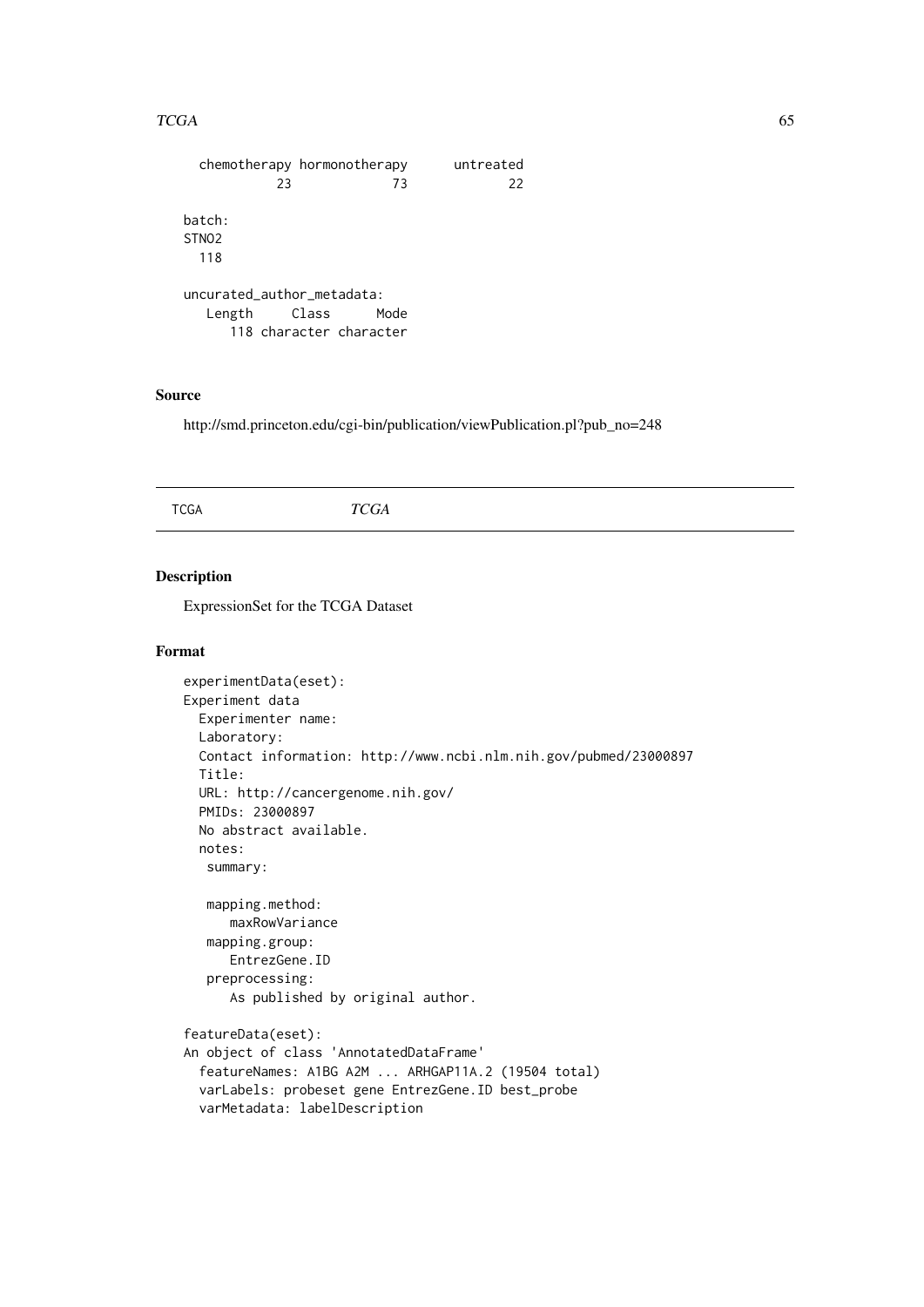```
assayData: 19504 features, 1073 samples
Platform type:
Overall survival time-to-event summary (in years):
Call: survfit(formula = Surv(time, cens) \sim -1)
     n events median 0.95LCL 0.95UCL
1073.00 103.00 10.05 8.56 12.05
---------------------------
Available sample meta-data:
---------------------------
sample_name:
  Length Class Mode
    1073 character character
alt_sample_name:
  Length Class Mode
    1073 character character
unique_patient_ID:
  Length Class Mode
    1073 character character
sample_type:
tumor
1073
er:
negative positive NA's
    233 790 50
pgr:
negative positive NA's
    334 686 53
her2:
negative positive NA's
    549 161 363
age_at_initial_pathologic_diagnosis:
  Min. 1st Qu. Median Mean 3rd Qu. Max.
 26.00 49.00 58.00 58.48 68.00 90.00
days_to_death:
  Min. 1st Qu. Median Mean 3rd Qu. Max.
  -7.0 137.0 412.0 820.3 1180.0 6796.0
vital_status:
deceased living
    103 970
```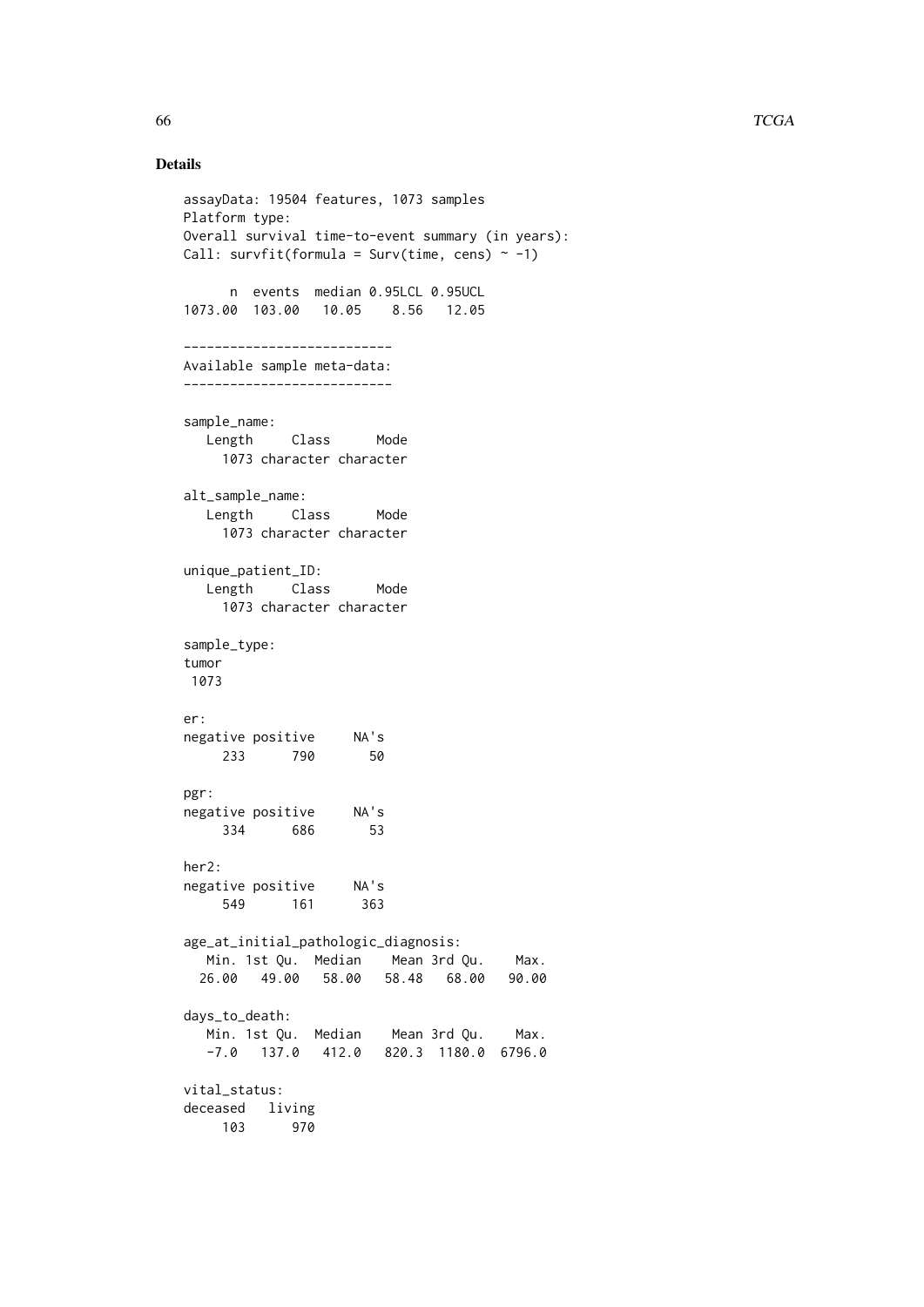#### TRANSBIG 67

```
batch:
TCGA
1073
uncurated_author_metadata:
  Length Class Mode
    1073 character character
```
### Source

http://cancergenome.nih.gov/

TRANSBIG *TRANSBIG*

## Description

ExpressionSet for the TRANSBIG Dataset

```
experimentData(eset):
Experiment data
 Experimenter name:
 Laboratory:
 Contact information: http://www.ncbi.nlm.nih.gov/pubmed/?term=17545524
 Title:
 URL: http://www.ncbi.nlm.nih.gov/geo/query/acc.cgi?acc=gsE7390
 PMIDs: 17545524
 No abstract available.
 notes:
   summary:
     The 76-gene signature was validated. The results supports the hypothesis t
hat utilizing the gene signature could reduce the number of patients who r
eceive unnecessary adjuvant therapy.
   mapping.method:
     maxRowVariance
   mapping.group:
     EntrezGene.ID
   preprocessing:
      As published by original author.
featureData(eset):
An object of class 'AnnotatedDataFrame'
  featureNames: 1007_s_at 1053_at ... AFFX-HUMISGF3A/M97935_MB_at
    (20967 total)
  varLabels: probeset gene EntrezGene.ID best_probe
 varMetadata: labelDescription
```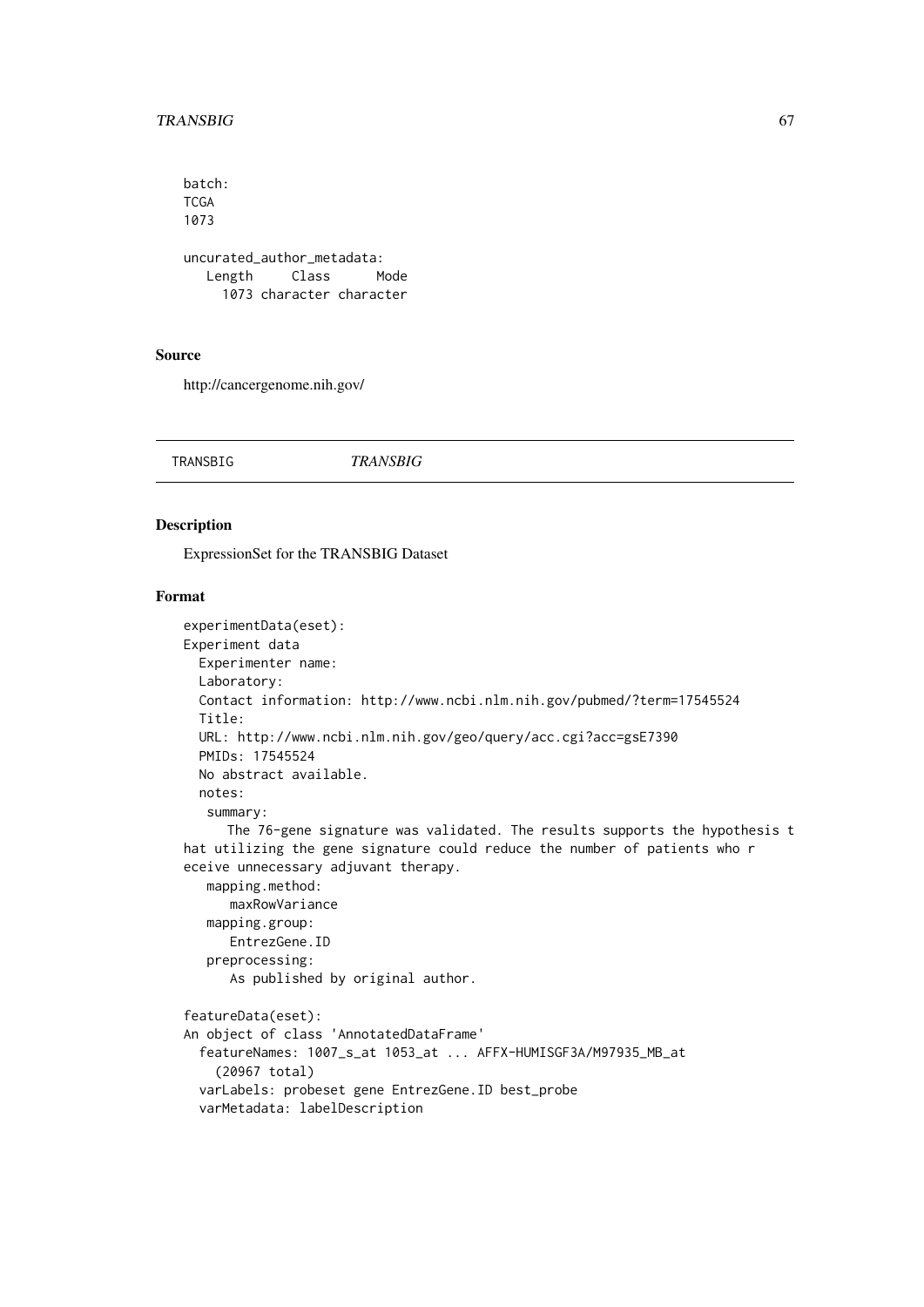```
assayData: 20967 features, 198 samples
Platform type:
Overall survival time-to-event summary (in years):
Call: survfit(formula = Surv(time, cens) \sim -1)
     n events median 0.95LCL 0.95UCL
 198.0 56.0 NA 17.1 NA
---------------------------
Available sample meta-data:
---------------------------
sample_name:
  Length Class Mode
     198 character character
sample_type:
tumor
 198
er:
negative positive
    64 134
tumor_size:
  Min. 1st Qu. Median Mean 3rd Qu. Max.
 0.600 1.700 2.000 2.181 2.500 5.000
N:
 0
198
age_at_initial_pathologic_diagnosis:
  Min. 1st Qu. Median Mean 3rd Qu. Max.
  24.00 42.00 46.00 46.39 51.00 60.00
grade:
 1 2 3 NA's
 30 83 83 2
dmfs_days:
  Min. 1st Qu. Median Mean 3rd Qu. Max.
   125 2375 4384 3954 5566 9108
dmfs_status:
norecurrence recurrence
      147 51
days_to_tumor_recurrence:
  Min. 1st Qu. Median Mean 3rd Qu. Max.
   121 1528 3534 3399 5130 8711
```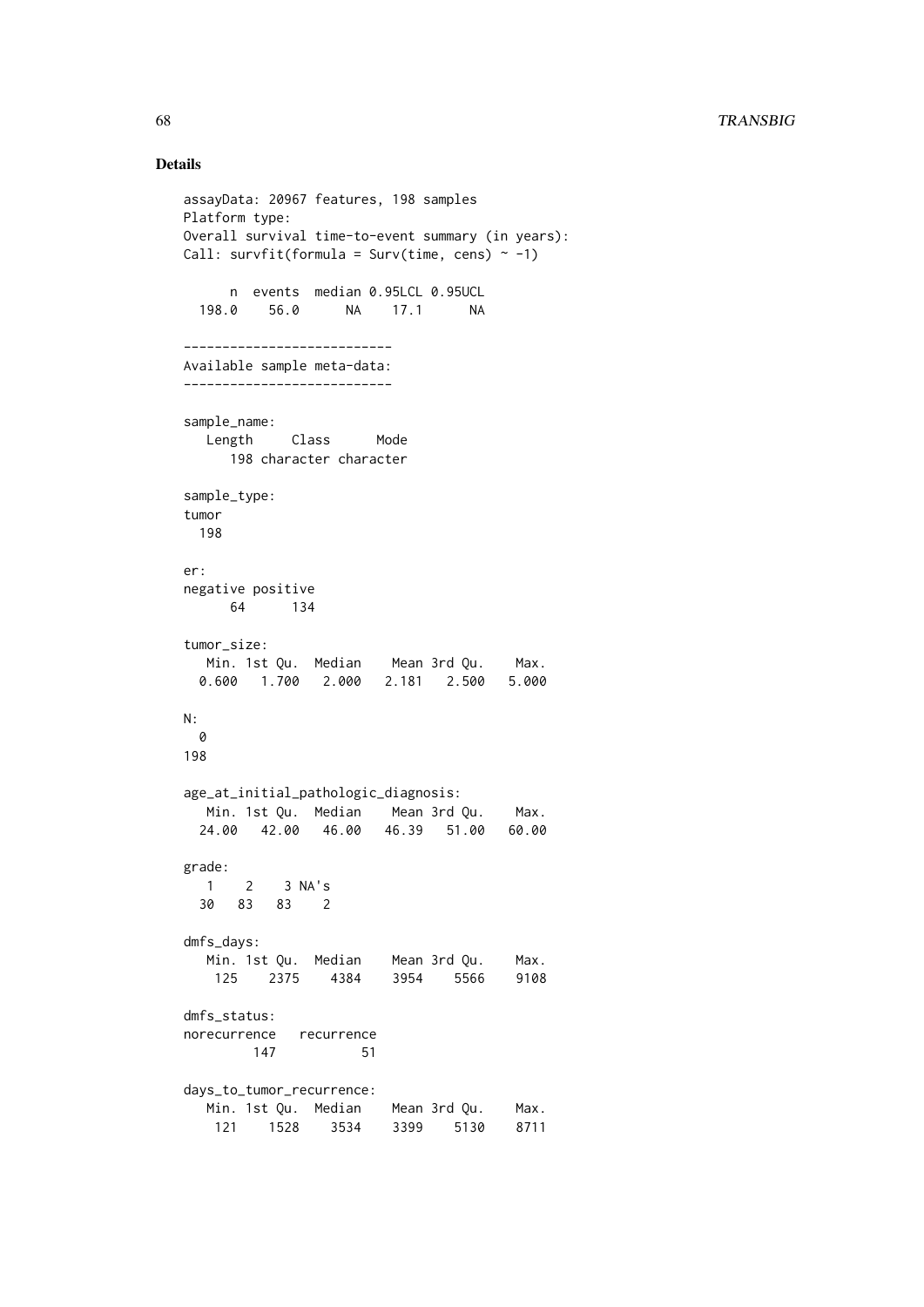#### $UCSF$  69

```
recurrence_status:
norecurrence recurrence
       112 86
days_to_death:
  Min. 1st Qu. Median Mean 3rd Qu. Max.
   146 2744 4562 4150 5610 9108
vital_status:
deceased living<br>56 142
          56 142
treatment:
untreated
     198
batch:
VDXGUYU VDXIGRU VDXKIU VDXOXFU VDXRHU
    36 50 51 24 37
uncurated_author_metadata:
  Length Class Mode
     198 character character
```
## Source

http://www.ncbi.nlm.nih.gov/geo/query/acc.cgi?acc=gsE7390

UCSF *UCSF*

## Description

ExpressionSet for the UCSF Dataset

```
experimentData(eset):
Experiment data
 Experimenter name:
 Laboratory:
 Contact information: http://www.ncbi.nlm.nih.gov/pubmed/?term=17428335; http://www.ncbi.nlm.nih
 Title:
 URL: Not available
 PMIDs: 17428335, 14612510
 No abstract available.
 notes:
   summary:
     A gene set was identified that correctly predicted outcomes more effective
```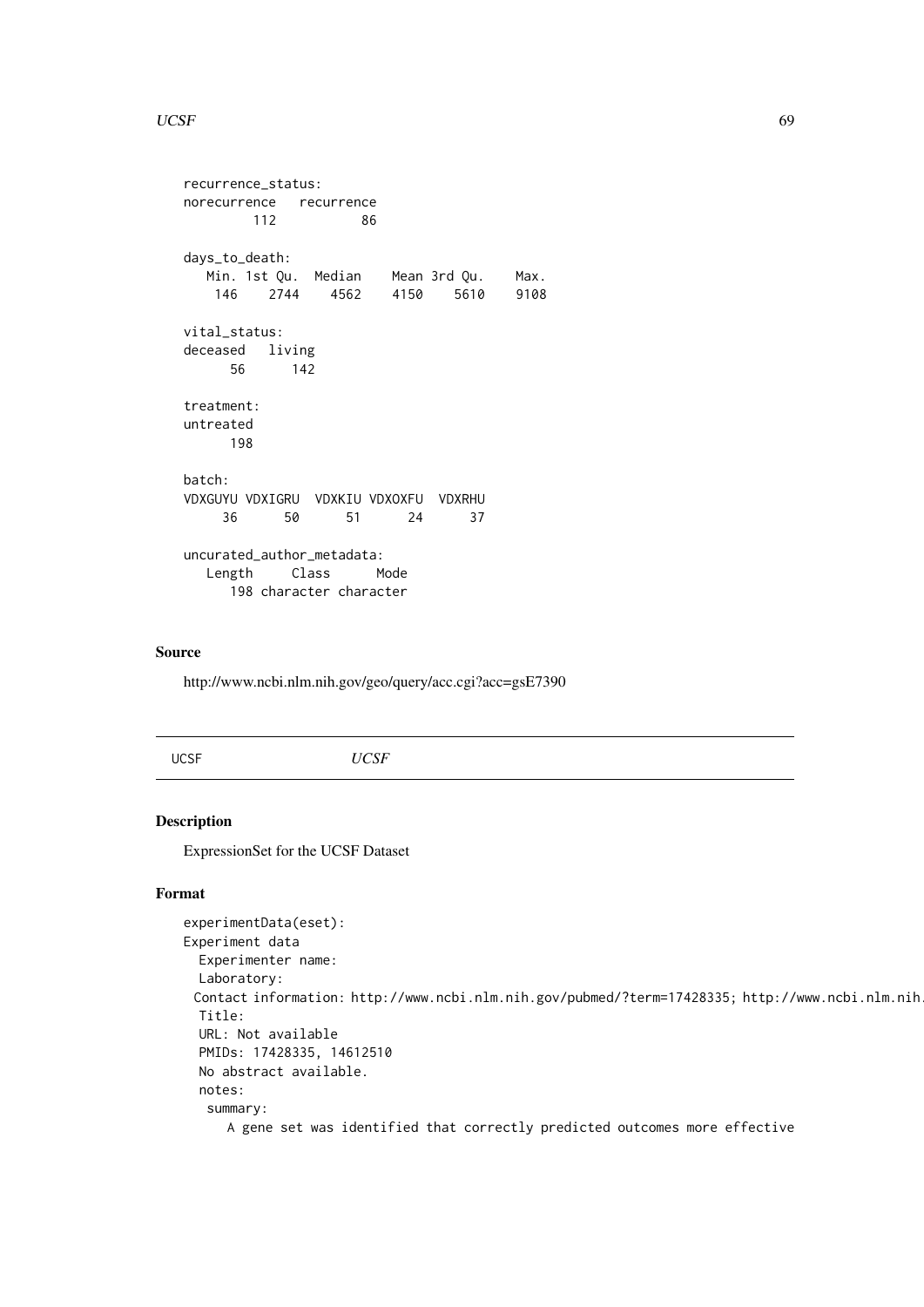```
ly than using histological markers.
   mapping.method:
      maxRowVariance
   mapping.group:
     EntrezGene.ID
   preprocessing:
      As published by original author.
```

```
featureData(eset):
An object of class 'AnnotatedDataFrame'
  featureNames: probe_1 probe_3 ... probe_10365 (8015 total)
 varLabels: probeset gene EntrezGene.ID best_probe
 varMetadata: labelDescription
```

```
assayData: 8015 features, 162 samples
Platform type:
Overall survival time-to-event summary (in years):
Call: survfit(formula = Surv(time, cens) \sim -1)
  29 observations deleted due to missingness
     n events median 0.95LCL 0.95UCL
133.00 44.00 11.56 9.25 NA
---------------------------
Available sample meta-data:
---------------------------
sample_name:
  Length Class Mode
     162 character character
alt_sample_name:
  Length Class Mode
     162 character character
sample_type:
tumor
 162
er:
negative positive NA's
     41 101 20
pgr:
negative positive NA's
     46 94 22
her2:
negative positive NA's
     35 19 108
```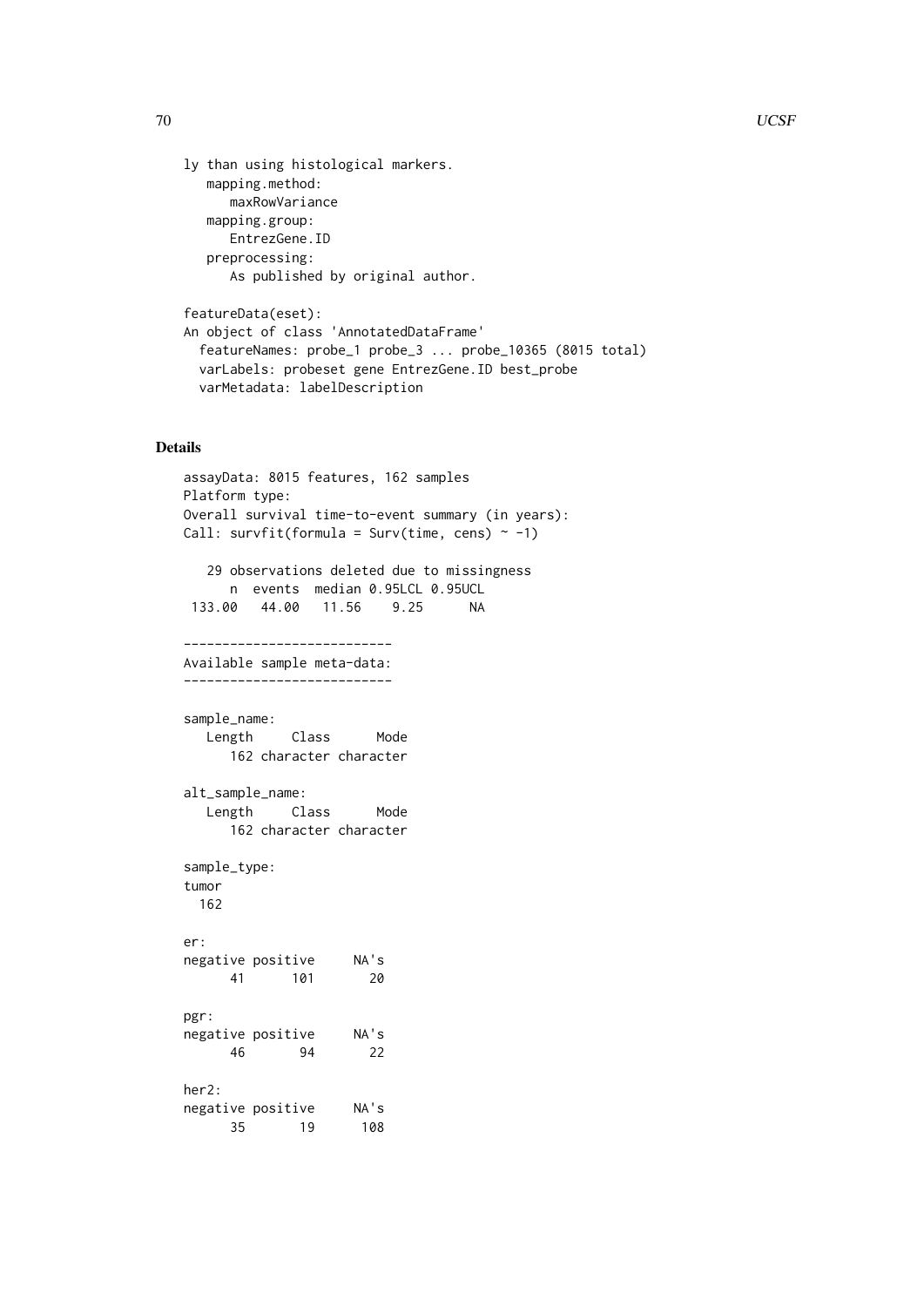```
tumor_size:
 Min. 1st Qu. Median Mean 3rd Qu. Max. NA's
 0.000 1.800 2.000 2.682 3.200 11.000 7
N:
  0 1 NA's
 67 82 13
age_at_initial_pathologic_diagnosis:
 Min. 1st Qu. Median Mean 3rd Qu. Max. NA's
 28.00 44.00 53.00 56.61 70.00 88.00 9
grade:
 1 2 3 NA's
 14 62 74 12
dmfs_days:
  Min. 1st Qu. Median Mean 3rd Qu. Max. NA's
   47 897 2040 2084 2992 8267 29
dmfs_status:
norecurrence recurrence
     140 22
days_to_tumor_recurrence:
  Min. 1st Qu. Median Mean 3rd Qu. Max. NA's
   47 861 1865 1985 2847 8267 29
recurrence_status:
norecurrence recurrence
    125 37
days_to_death:
  Min. 1st Qu. Median Mean 3rd Qu. Max. NA's
   47 1087 2054 2140 3087 8267 29
vital_status:
deceased living NA's
    54 99 9
treatment:
chemo.plus.hormono chemotherapy hormonotherapy untreated
            31 38 61 22
          NA's
           10
batch:
UCSF
162
uncurated_author_metadata:
```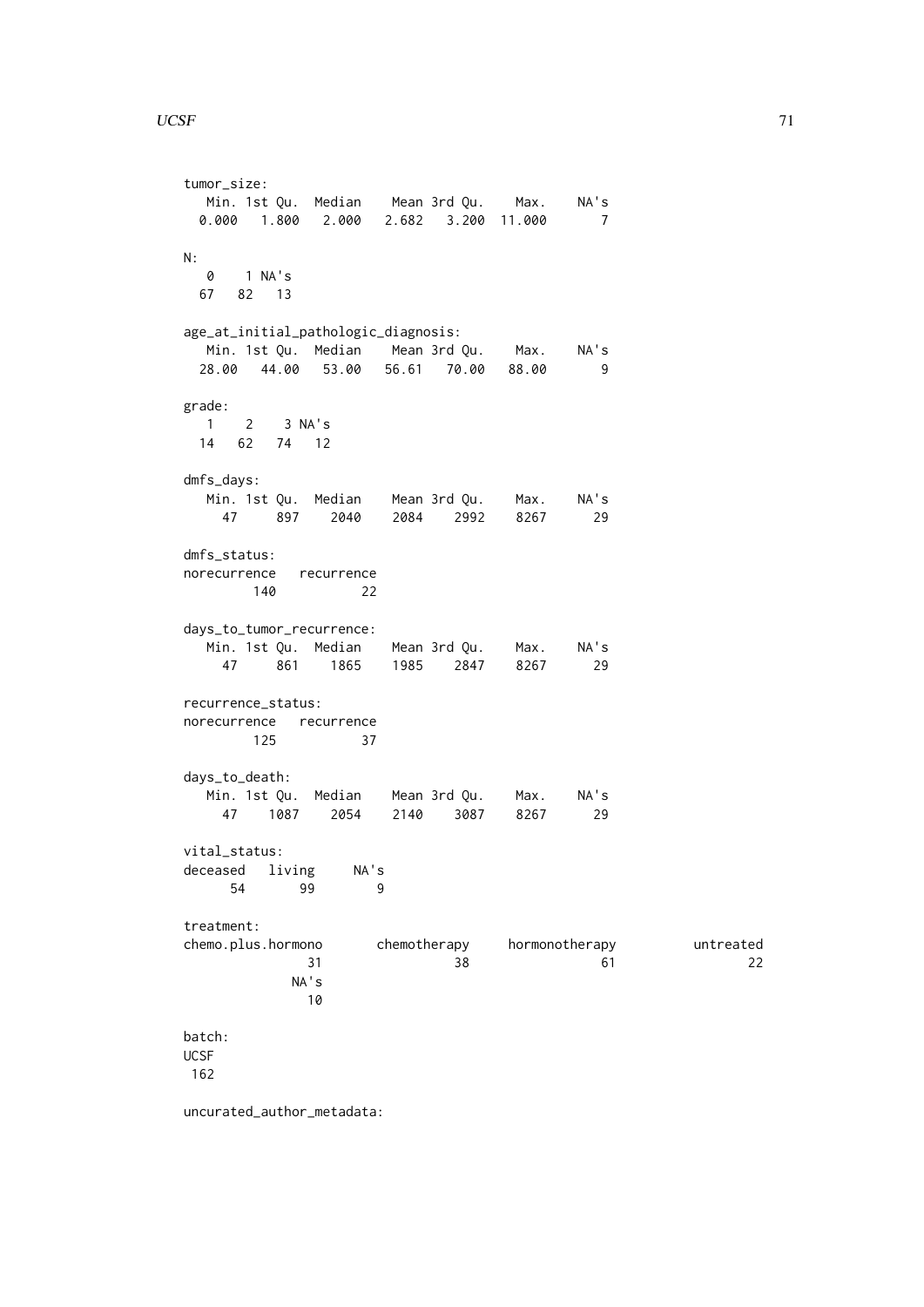Length Class Mode 162 character character

#### Source

Not available

UNC4 *UNC4*

## Description

ExpressionSet for the UNC4 Dataset

#### Format

experimentData(eset): Experiment data Experimenter name: Laboratory: Contact information: http://www.ncbi.nlm.nih.gov/pubmed/?term=20813035 Title: URL: http://www.ncbi.nlm.nih.gov/geo/query/acc.cgi?acc=gse18229 PMIDs: 20813035 No abstract available. notes: summary: Clinically, this subtype is usually triple negative invasive ductal carcin

omas with a poor prognosis. Response to standard of care preoperative chem otherapy is intermediate between basal-like and luminal tumors. The claudi n-low subtype most closely resembles the mammary epithelial stem cell.

```
mapping.method:
  maxRowVariance
mapping.group:
  EntrezGene.ID
preprocessing:
  As published by original author.
```

```
featureData(eset):
An object of class 'AnnotatedDataFrame'
  featureNames: probe.10 probe.12 ... probe.79701 (5420 total)
 varLabels: probeset gene EntrezGene.ID best_probe
 varMetadata: labelDescription
```

```
assayData: 5420 features, 305 samples
Platform type:
Overall survival time-to-event summary (in years):
```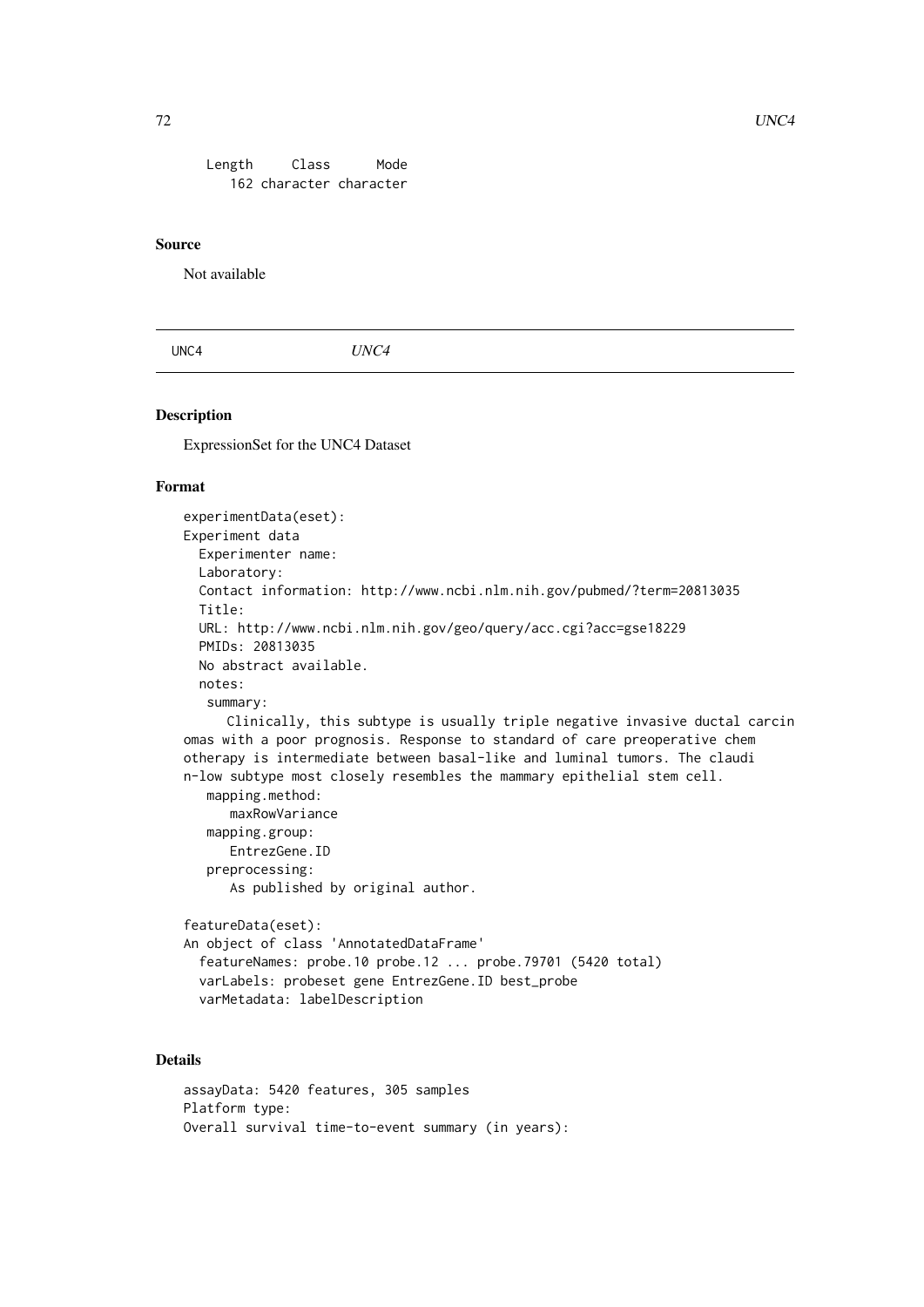```
Call: survfit(formula = Surv(time, cens) \sim -1)
  65 observations deleted due to missingness
    n events median 0.95LCL 0.95UCL
240.00 51.00 7.73 6.82 NA
---------------------------
Available sample meta-data:
---------------------------
sample_name:
  Length Class Mode
    305 character character
sample_type:
tumor
 305
er:
negative positive NA's
 99 154 52
pgr:
negative positive NA's
  126 109 70
her2:
negative positive NA's
   203 58 44
tumor_size:
 1 1.5 3 6 NA's
 60 1 129 43 72
N:
  0 1 NA's
126 135 44
age_at_initial_pathologic_diagnosis:
  Min. 1st Qu. Median Mean 3rd Qu. Max. NA's
 24.00 46.00 55.00 56.73 68.00 89.00 59
grade:
  1 2 3 NA's
 25 80 138 62
days_to_tumor_recurrence:
  Min. 1st Qu. Median Mean 3rd Qu. Max. NA's
  30.0 450.0 750.0 954.3 1380.0 3540.0 64
recurrence_status:
norecurrence recurrence NA's
```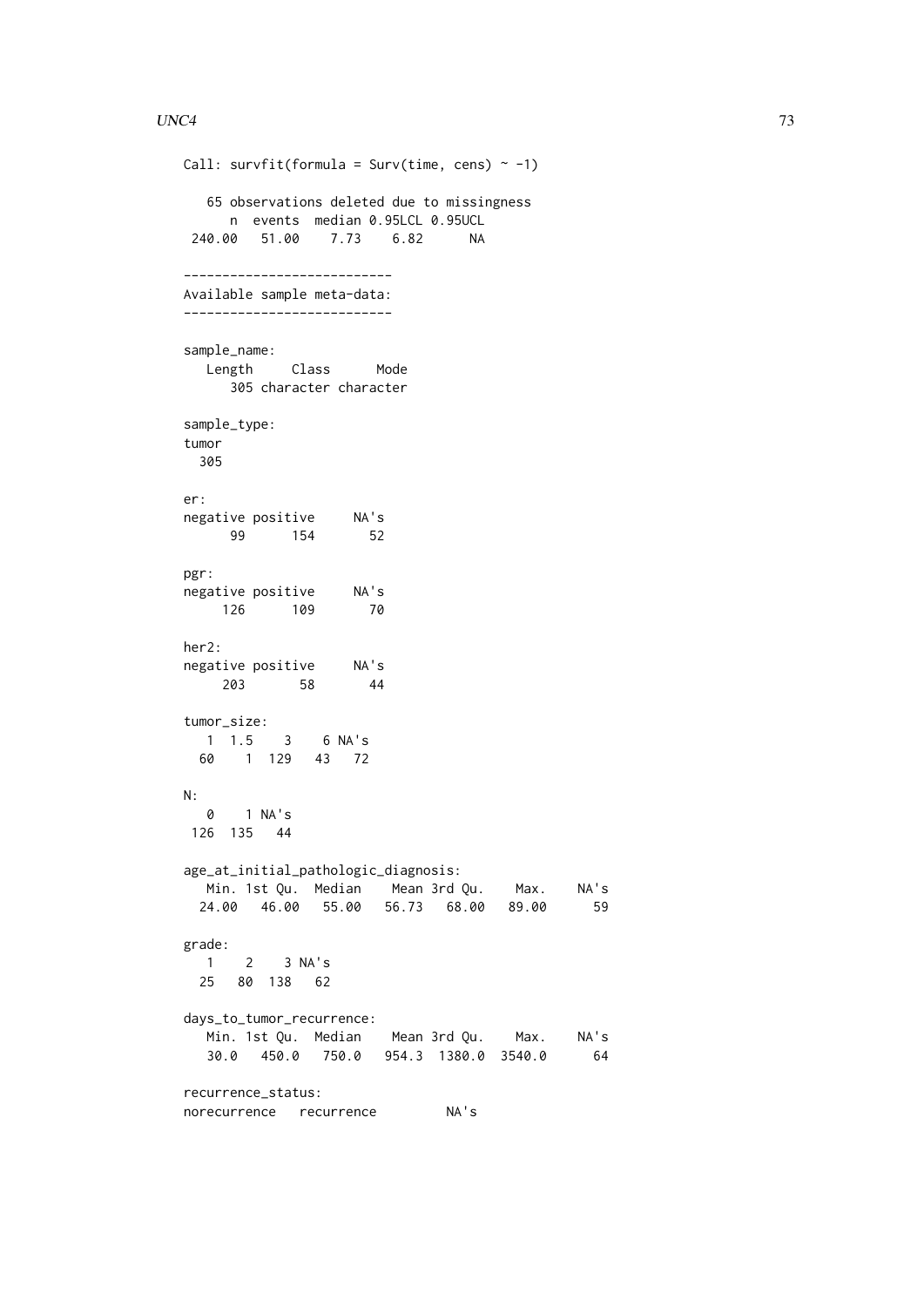```
170 70 65
days_to_death:
  Min. 1st Qu. Median Mean 3rd Qu. Max. NA's
   30 540 885 1104 1590 5190 65
vital_status:
deceased living NA's
    51 189 65
batch:
UNC4
305
uncurated_author_metadata:
  Length Class Mode
    305 character character
duplicates:
KOO.KOO_KF_105 KOO.KOO_T01_514 NA's
         1 1 303
```
### Source

http://www.ncbi.nlm.nih.gov/geo/query/acc.cgi?acc=gse18229

|--|

## Description

ExpressionSet for the UNT Dataset

## Format

```
experimentData(eset):
Experiment data
 Experimenter name:
 Laboratory:
 Contact information: http://www.ncbi.nlm.nih.gov/pubmed/?term=16478745; http://www.ncbi.nlm.nih
 Title:
 URL: http://www.ncbi.nlm.nih.gov/geo/query/acc.cgi?acc=gse2990
 PMIDs: 16478745, 17401012
 No abstract available.
 notes:
   summary:
      A gene expression grading index (GGI) was developed. The GGI reclassified
grade 2 patients into two groups with low and high risks of recurrence.
   mapping.method:
      maxRowVariance
```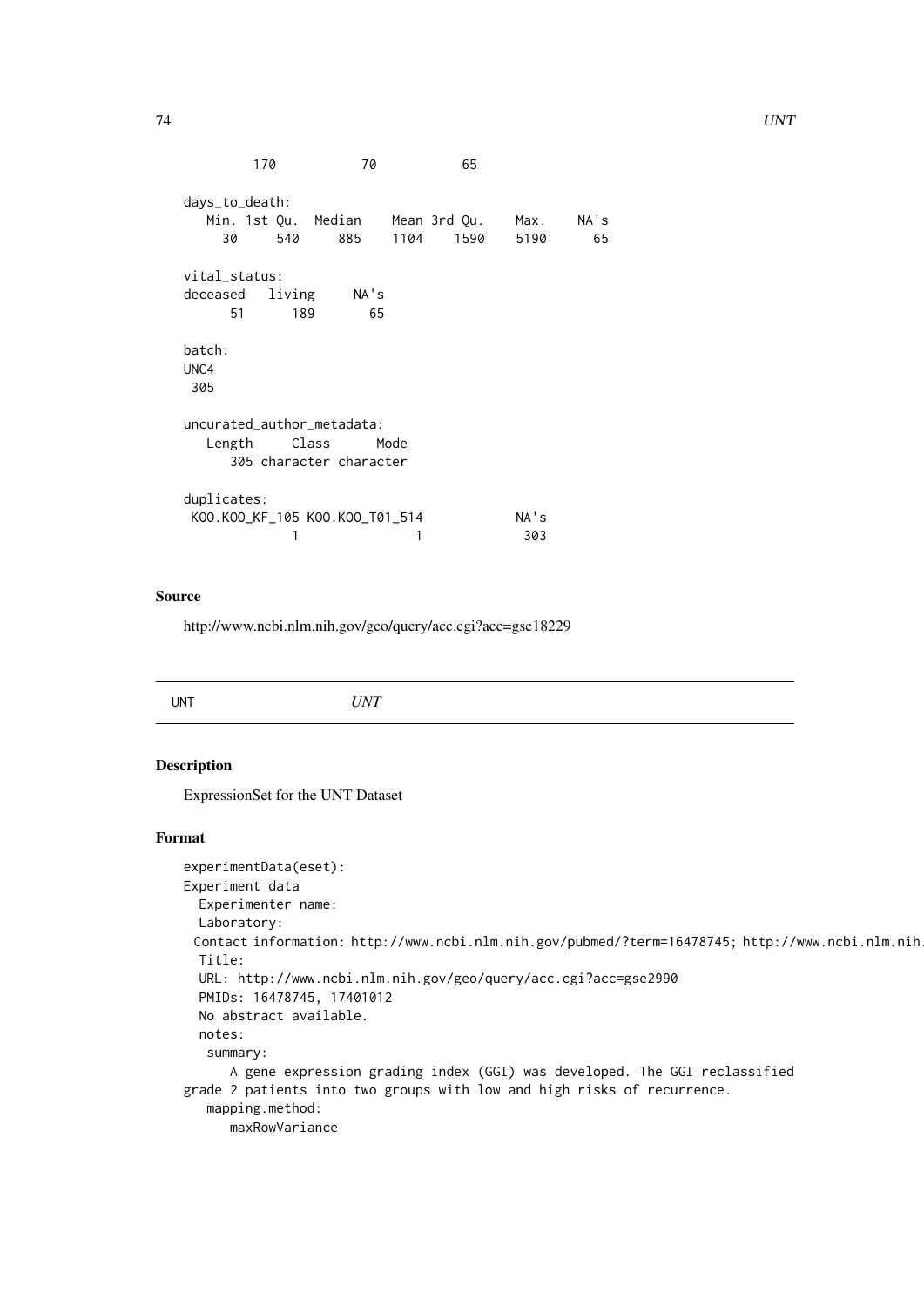```
mapping.group:
      EntrezGene.ID
   preprocessing:
      As published by original author.
featureData(eset):
An object of class 'AnnotatedDataFrame'
 featureNames: 1007_s_at 1053_at ... 244889_at (36084 total)
 varLabels: probeset gene EntrezGene.ID best_probe
 varMetadata: labelDescription
```
# Details

```
assayData: 36084 features, 133 samples
Platform type:
---------------------------
Available sample meta-data:
---------------------------
sample_name:
  Length Class Mode
     133 character character
alt_sample_name:
  Length Class Mode
     133 character character
sample_type:
tumor
 133
er:
negative positive NA's
     40 86 7
pgr:
negative positive NA's
      6 56 71
tumor_size:
  Min. 1st Qu. Median Mean 3rd Qu. Max.
 0.000 1.200 1.900 1.892 2.300 6.000
N:
 0
133
age_at_initial_pathologic_diagnosis:
  Min. 1st Qu. Median Mean 3rd Qu. Max.
 24.00 44.00 53.00 51.79 60.00 73.00
```
grade: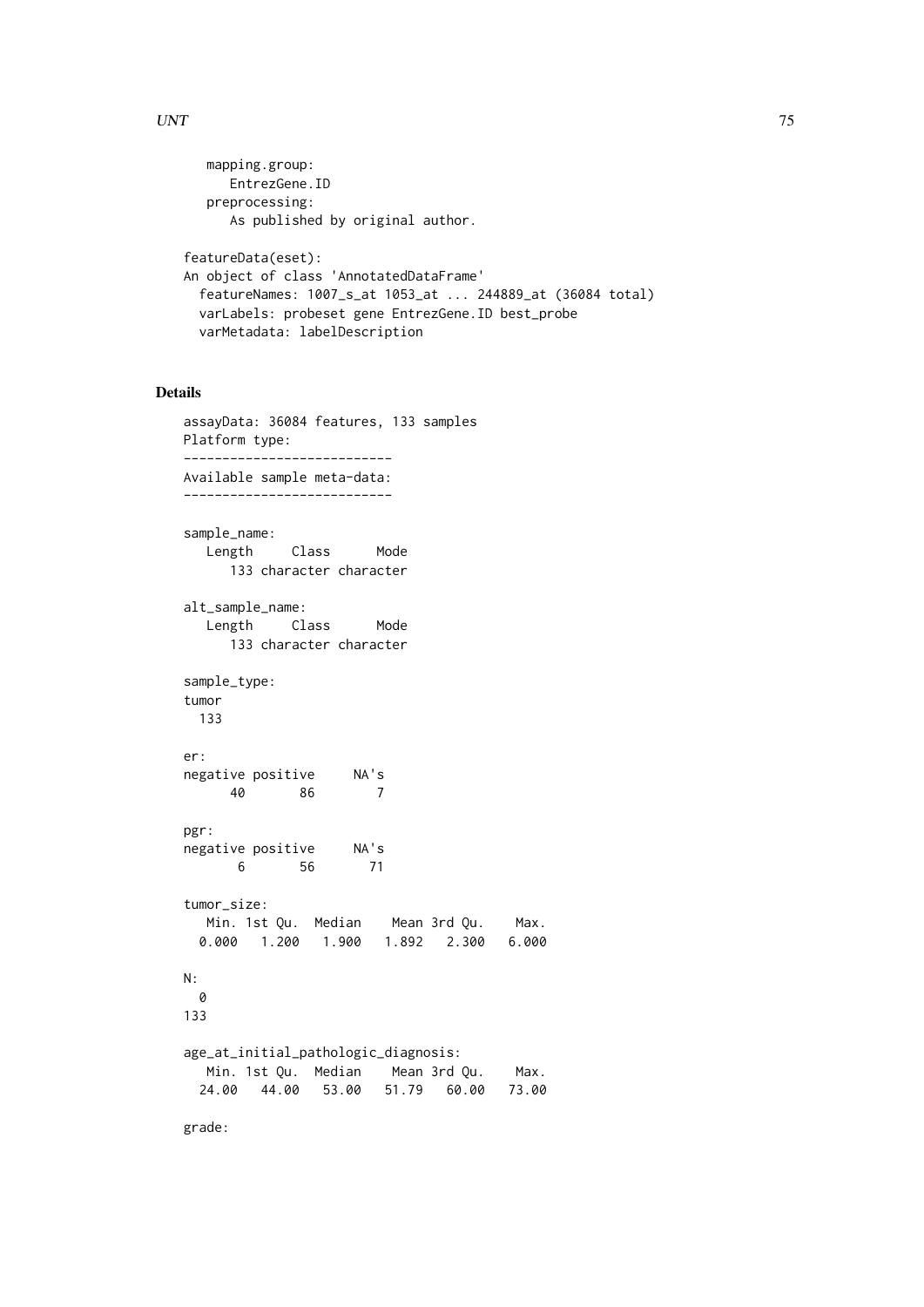<span id="page-75-0"></span>1 2 3 NA's 32 51 29 21 dmfs\_days: Min. 1st Qu. Median Mean 3rd Qu. Max. 61 1338 2809 2724 4078 5305 dmfs\_status: norecurrence recurrence NA's 97 28 8 days\_to\_tumor\_recurrence: Min. 1st Qu. Median Mean 3rd Qu. Max. 61 1338 2675 2687 3912 5305 recurrence\_status: norecurrence recurrence NA's 76 49 8 treatment: untreated 133 batch: KIU OXFU 64 69 uncurated\_author\_metadata: Length Class Mode 133 character character

# Source

http://www.ncbi.nlm.nih.gov/geo/query/acc.cgi?acc=gse2990

UPP *UPP*

# Description

ExpressionSet for the UPP Dataset

# Format

```
experimentData(eset):
Experiment data
 Experimenter name:
 Laboratory:
 Contact information: http://www.ncbi.nlm.nih.gov/pubmed/?term=16141321
 Title:
```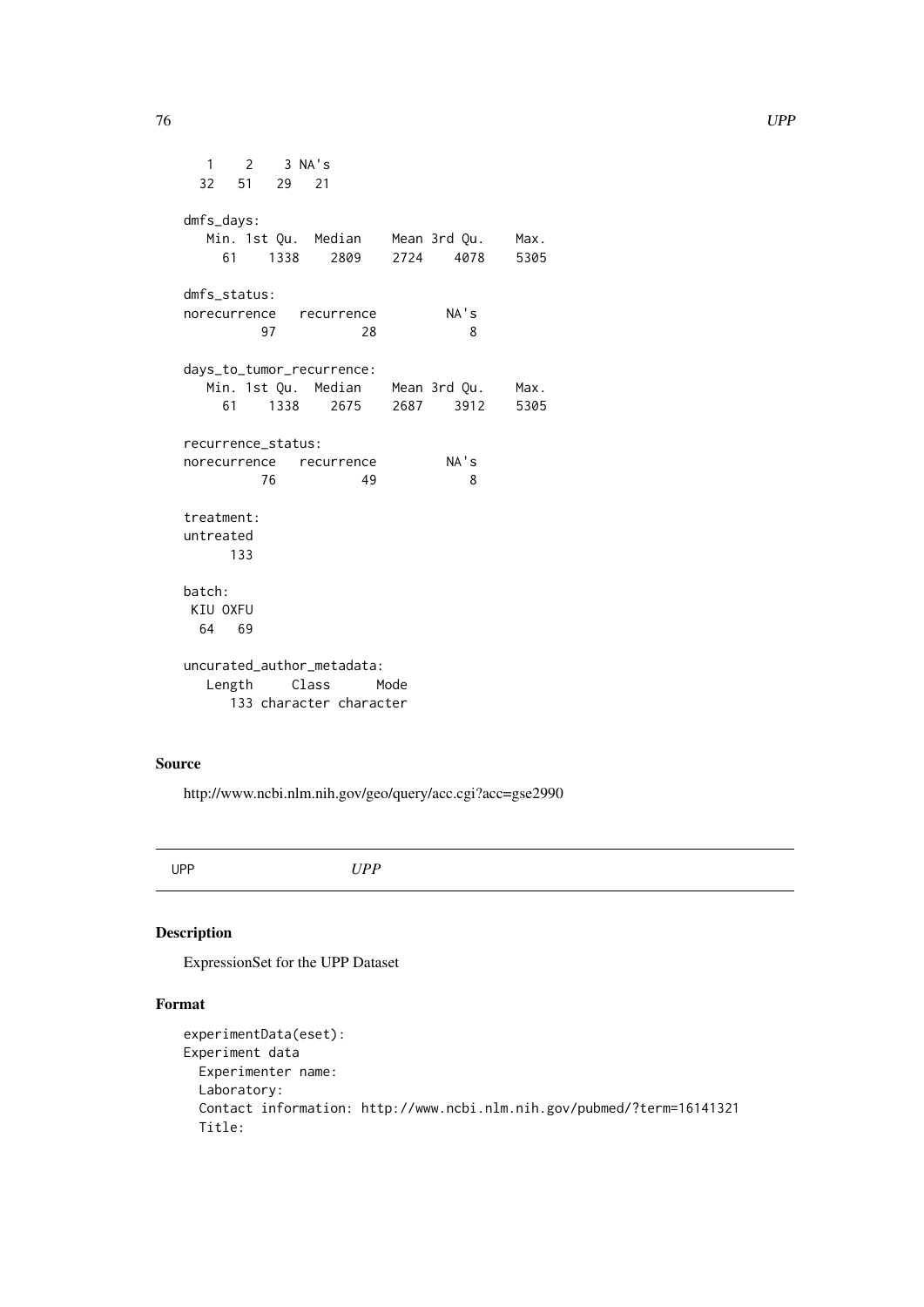```
URL: http://www.ncbi.nlm.nih.gov/geo/query/acc.cgi?acc=gse3494
 PMIDs: 16141321
 No abstract available.
 notes:
   summary:
     A 32-gene expression signature of p53 was identified that differentiates p
-53 mutant and wild-type tumors. The signature is more effective than sequ
ence-based assessments of p53 in predicting prognosis and therapeutic resp
onse.
   mapping.method:
      maxRowVariance
   mapping.group:
     EntrezGene.ID
   preprocessing:
      As published by original author.
featureData(eset):
An object of class 'AnnotatedDataFrame'
  featureNames: 1007_s_at 1053_at ... 244889_at (36178 total)
 varLabels: probeset gene EntrezGene.ID best_probe
 varMetadata: labelDescription
```
#### Details

```
assayData: 36178 features, 251 samples
Platform type:
---------------------------
Available sample meta-data:
---------------------------
sample_name:
  Length Class Mode
     251 character character
alt_sample_name:
  Length Class Mode
     251 character character
sample_type:
tumor
 251
er:
negative positive NA's
     34 213 4
pgr:
negative positive
     61 190
tumor_size:
  Min. 1st Qu. Median Mean 3rd Qu. Max.
```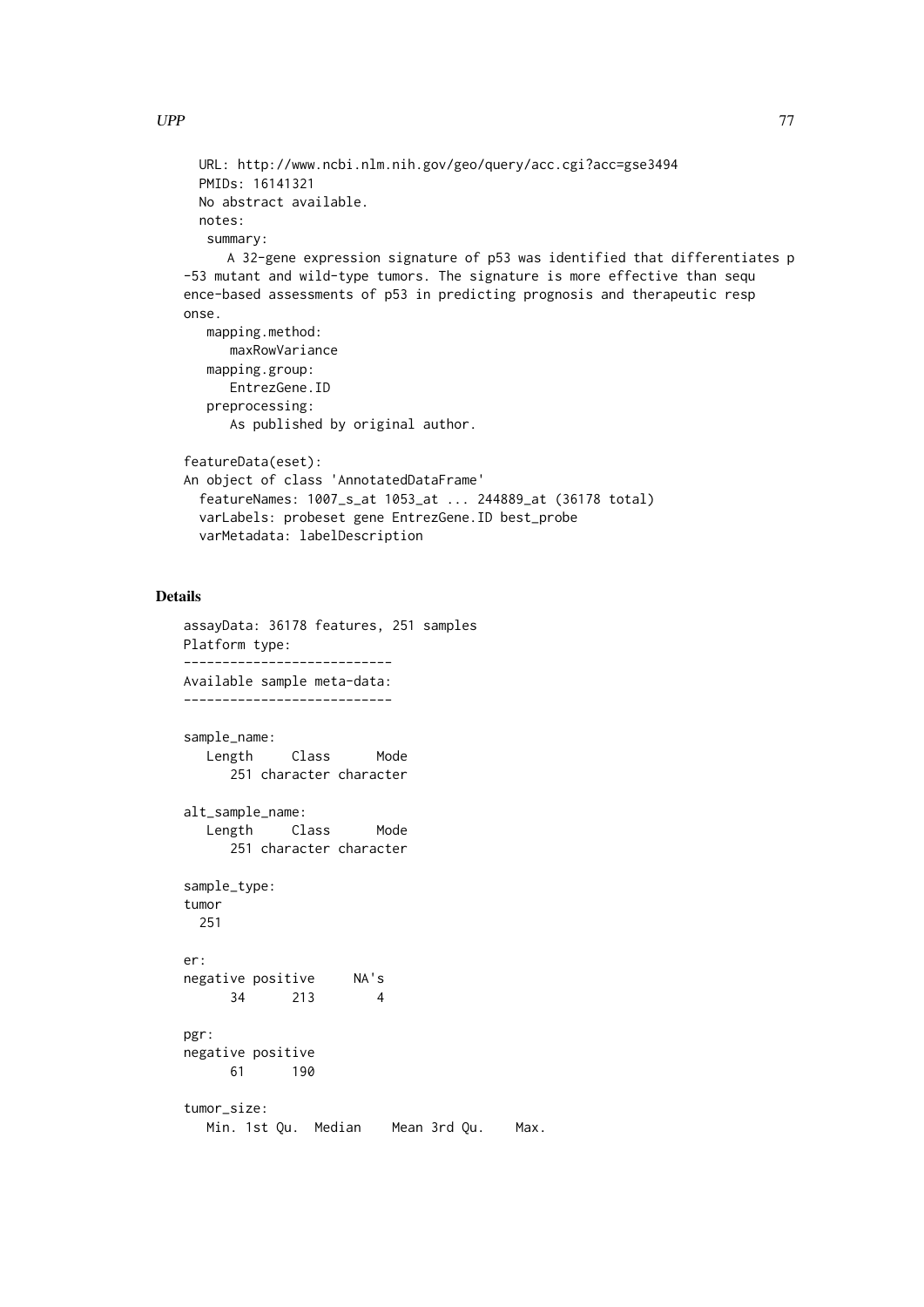```
0.200 1.500 2.000 2.243 2.562 13.000
N:
  0 1 NA's
158 84 9
age_at_initial_pathologic_diagnosis:
  Min. 1st Qu. Median Mean 3rd Qu. Max.
 28.00 52.00 64.00 62.11 72.00 93.00
grade:
 1 2 3 NA's
 67 128 54 2
days_to_tumor_recurrence:
  Min. 1st Qu. Median Mean 3rd Qu. Max. NA's
   30 1870 3711 3007 3985 4654 17
recurrence_status:
norecurrence recurrence NA's
      181 55 15
treatment:
hormonotherapy untreated NA's
         80 142 29
batch:
UPPT UPPU
 80 171
uncurated_author_metadata:
 Length Class Mode
    251 character character
```
#### Source

http://www.ncbi.nlm.nih.gov/geo/query/acc.cgi?acc=gse3494

|--|

# Description

ExpressionSet for the VDX Dataset

# Format

experimentData(eset): Experiment data Experimenter name: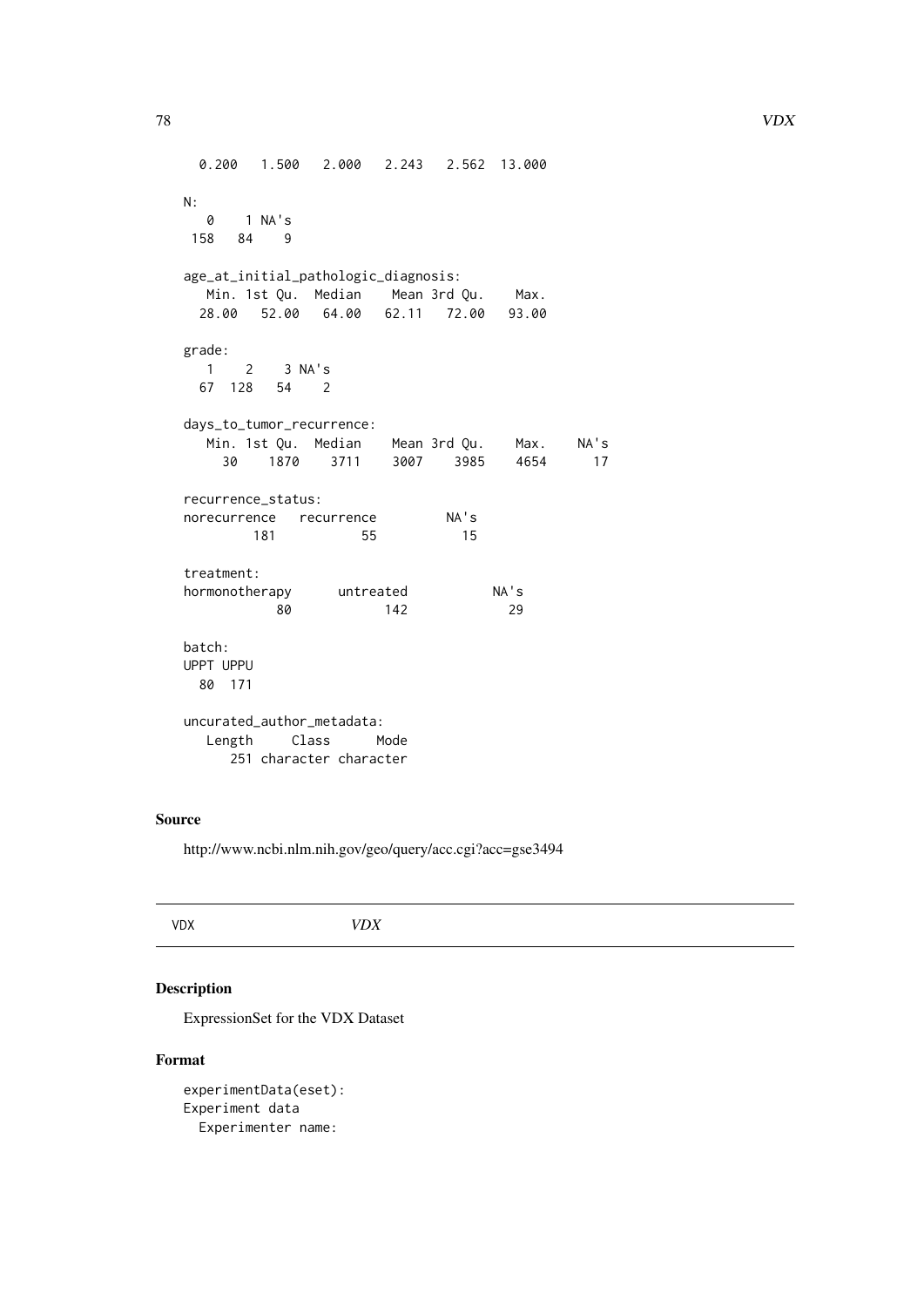```
Laboratory:
 Contact information: http://www.ncbi.nlm.nih.gov/pubmed/?term=15721472; http://www.ncbi.nlm.nih
 Title:
 URL: http://www.ncbi.nlm.nih.gov/geo/query/acc.cgi?acc=gse2034; http://www.ncbi.nlm.nih.gov/geo
 PMIDs: 15721472, 17420468
 No abstract available.
 notes:
   summary:
     15721472: A gene signature was identified that can accurately predict dist
ant metastases in node-negative cases. 17420468: Tumors with a lung metast
atic gene signature were shown to be larger.
   mapping.method:
     maxRowVariance
   mapping.group:
      EntrezGene.ID
   preprocessing:
      As published by original author.
featureData(eset):
An object of class 'AnnotatedDataFrame'
  featureNames: 1007_s_at 1053_at ... AFFX-HUMISGF3A/M97935_MB_at
    (21169 total)
 varLabels: probeset gene EntrezGene.ID best_probe
  varMetadata: labelDescription
```
# Details

```
assayData: 21169 features, 344 samples
Platform type:
---------------------------
Available sample meta-data:
---------------------------
sample_name:
  Length Class Mode
     344 character character
alt_sample_name:
  Min. 1st Qu. Median Mean 3rd Qu. Max.
   3.0 122.8 605.5 575.7 836.5 2038.0
sample_type:
tumor
 344
er:
negative positive
    135 209
tumor_size:
  1 2 3 4 NA's
146 132 5 3 58
```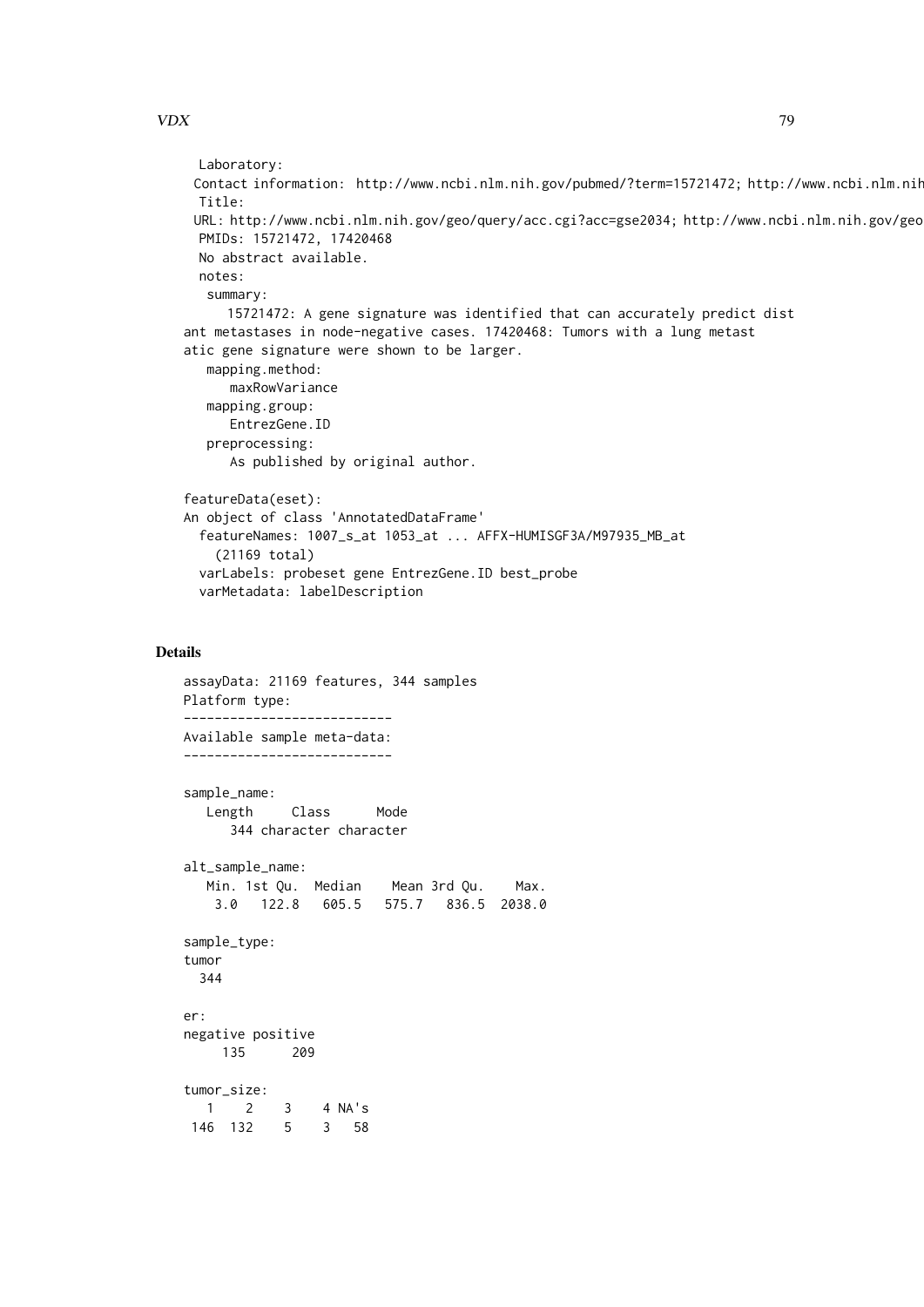```
N:
 0
344
age_at_initial_pathologic_diagnosis:
  Min. 1st Qu. Median Mean 3rd Qu. Max. NA's
 26.00 44.00 52.00 53.88 63.00 83.00 58
grade:
  1 2 3 NA's
  7 42 148 147
dmfs_days:
  Min. 1st Qu. Median Mean 3rd Qu. Max.
    61 1254 2616 2377 3285 5201
dmfs_status:
norecurrence recurrence
       226 118
treatment:
untreated
     344
batch:
VDX VDXN
 286 58
uncurated_author_metadata:
  Length Class Mode
     344 character character
```
#### Source

http://www.ncbi.nlm.nih.gov/geo/query/acc.cgi?acc=gse2034; http://www.ncbi.nlm.nih.gov/geo/query/acc.cgi?acc=gse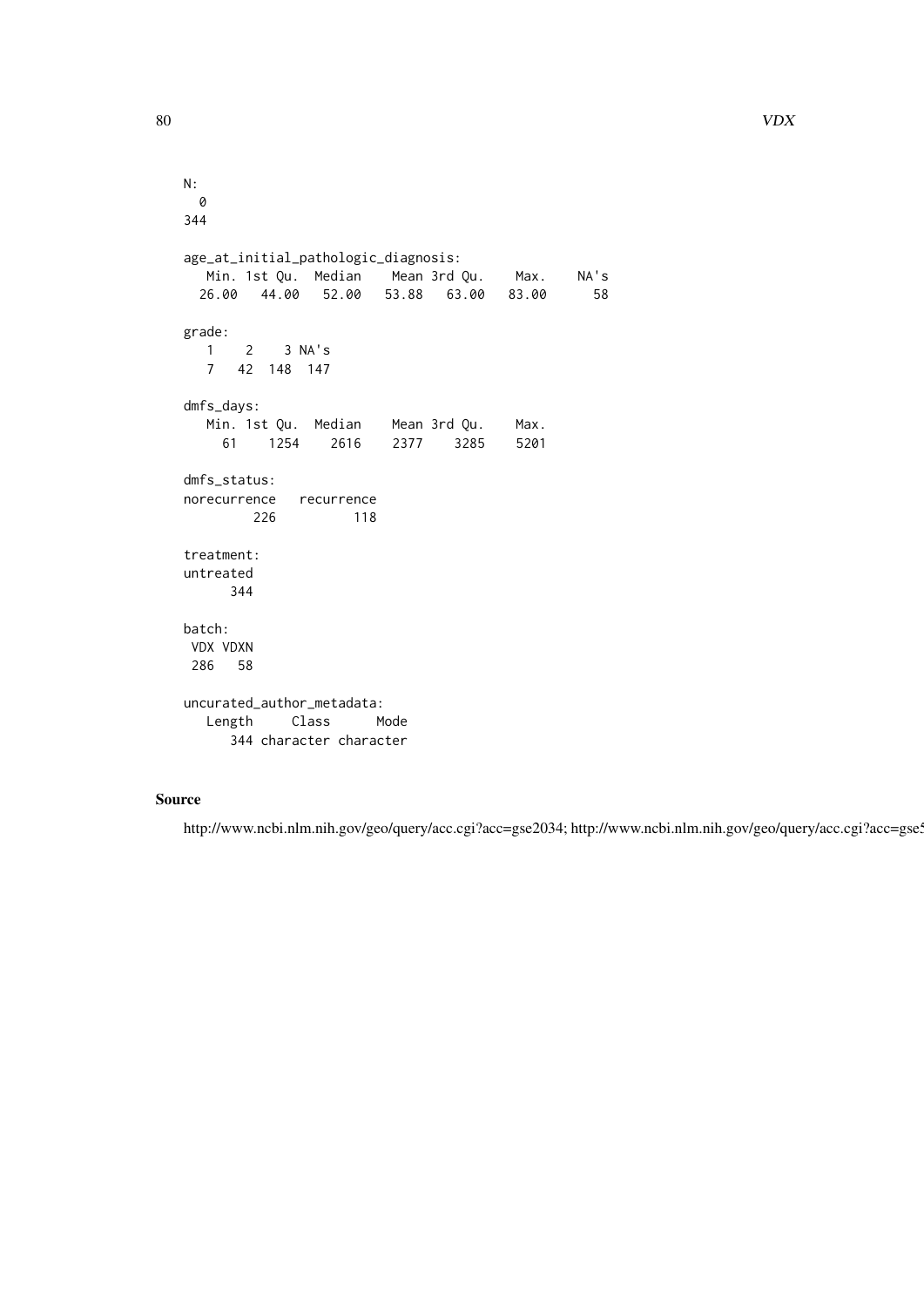# **Index**

∗Topic datasets CAL, [2](#page-1-0) DFHCC,  $5$ DFHCC2, [7](#page-6-0) DFHCC3 , [9](#page-8-0) DUKE , [10](#page-9-0) DUKE2 , [12](#page-11-0) dupplicates , [14](#page-13-0) EMC2 , [15](#page-14-0) EORTC10994 , [16](#page-15-0) EXP0, [18](#page-17-0) FNCLCC, [20](#page-19-0) GSE25066 , [21](#page-20-0) GSE32646 , [24](#page-23-0) GSE48091 , [26](#page-25-0) GSE58644 , [27](#page-26-0) HLP , [29](#page-28-0) IRB , [31](#page-30-0) KOO , [33](#page-32-0) LUND , [37](#page-36-0) LUND2 , [39](#page-38-0) MAINZ, [40](#page-39-0) MAQC2, [42](#page-41-0) MCCC, [44](#page-43-0) MDA4 , [45](#page-44-0) METABRIC, [47](#page-46-0) MSK , [49](#page-48-0) MUG , [51](#page-50-0) NCCS , [53](#page-52-0) NCI , [54](#page-53-0) NKI, <mark>5</mark>6 PNC , [59](#page-58-0) STK , [61](#page-60-0) STN02, [63](#page-62-0) TCGA, [65](#page-64-0) TRANSBIG, [67](#page-66-0) UCSF , [69](#page-68-0) UNC4 , [72](#page-71-0) UNT , [74](#page-73-0) UPP , [76](#page-75-0) VDX , [78](#page-77-0) CAL *(*CAL *)* , [2](#page-1-0) DFHCC *(*DFHCC *)* , [5](#page-4-0)

DFHCC2 *(*DFHCC2 *)* , [7](#page-6-0) DFHCC3 *(*DFHCC3 *)* , [9](#page-8-0) DUKE *(*DUKE *)* , [10](#page-9-0) DUKE2 *(*DUKE2 *)* , [12](#page-11-0) EMC2 *(*EMC2 *)* , [15](#page-14-0) EORTC10994 *(*EORTC10994 *)* , [16](#page-15-0) EXPO (EXPO), [18](#page-17-0) FNCLCC *(*FNCLCC *)* , [20](#page-19-0) GSE25066 *(*GSE25066 *)* , [21](#page-20-0) GSE32646 *(*GSE32646 *)* , [24](#page-23-0) GSE48091 *(*GSE48091 *)* , [26](#page-25-0) GSE58644 *(*GSE58644 *)* , [27](#page-26-0) HLP *(*HLP *)* , [29](#page-28-0) IRB *(*IRB *)* , [31](#page-30-0) KOO *(*KOO *)* , [33](#page-32-0) LUND *(*LUND *)* , [37](#page-36-0) LUND2 *(*LUND2 *)* , [39](#page-38-0) MAINZ (MAINZ), [40](#page-39-0) MAQC2 *(*MAQC2 *)* , [42](#page-41-0) MCCC *(*MCCC *)* , [44](#page-43-0) MDA4 *(*MDA4 *)* , [45](#page-44-0) METABRIC *(*METABRIC *)* , [47](#page-46-0) MSK *(*MSK *)* , [49](#page-48-0) MUG *(*MUG *)* , [51](#page-50-0) NCCS *(*NCCS *)* , [53](#page-52-0) NCI *(*NCI *)* , [54](#page-53-0) NKI *(*NKI *)* , [56](#page-55-0) PNC *(*PNC *)* , [59](#page-58-0) STK *(*STK *)* , [61](#page-60-0) STNO2 *(*STNO2 *)* , [63](#page-62-0) TCGA *(*TCGA *)* , [65](#page-64-0) TRANSBIG *(*TRANSBIG *)* , [67](#page-66-0) UCSF *(*UCSF *)* , [69](#page-68-0) UNC4 *(*UNC4 *)* , [72](#page-71-0) UNT *(*UNT *)* , [74](#page-73-0) UPP *(*UPP *)* , [76](#page-75-0) VDX *(*VDX *)* , [78](#page-77-0) CAL, [2](#page-1-0) DFHCC, [5](#page-4-0) DFHCC2, [7](#page-6-0) DFHCC3, [9](#page-8-0)

DUKE , [10](#page-9-0)